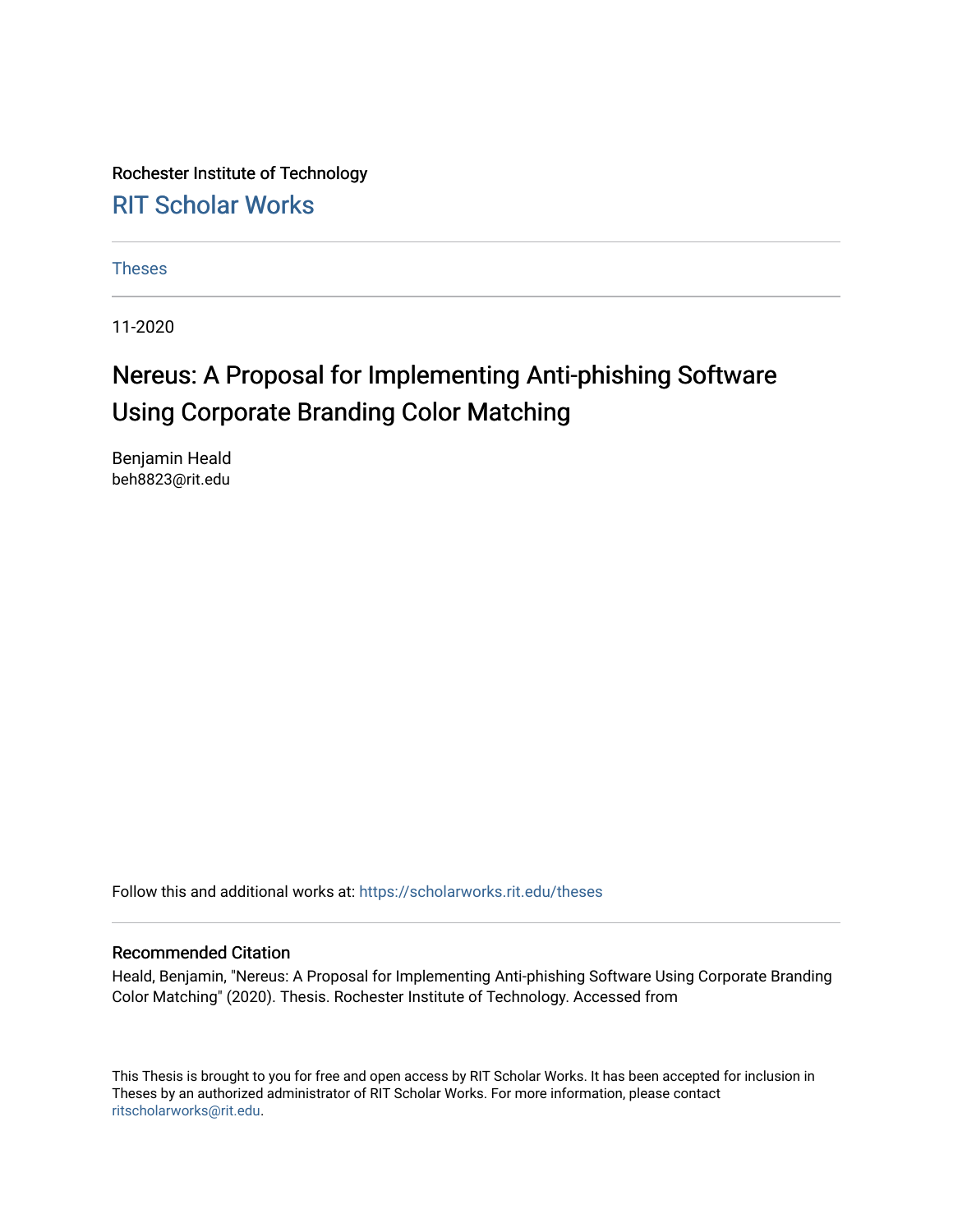# Nereus: A Proposal for Implementing Anti-phishing Software Using Corporate Branding Color Matching

by

### Benjamin Heald

A Thesis Submitted in Partial Fulfillment of the Requirements for the Degree of Master of Science in Computer Science

Supervised by

Dr. Rajendra Raj

Department of Computer Science

B. Thomas Golisano College of Computing and Information Sciences Rochester Institute of Technology Rochester, New York

November 2020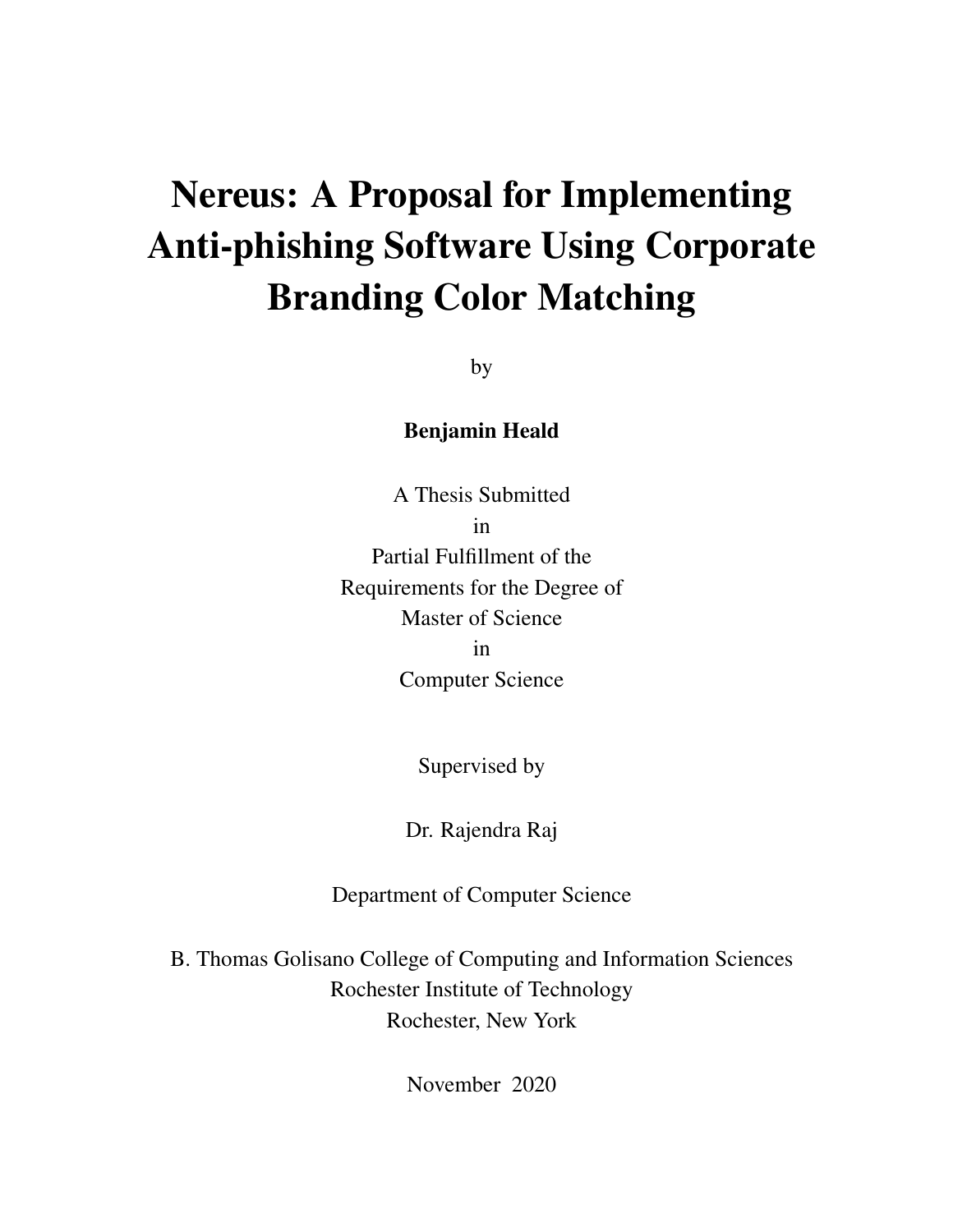The thesis "Nereus: A Proposal for Implementing Anti-phishing Software Using Corporate Branding Color Matching" by Benjamin Heald has been examined and approved by the following Examination Committee:

> Dr. Rajendra Raj Professor Thesis Committee Chair

Dr. Carol Romanowski Professor

Dr. Reynold Bailey Professor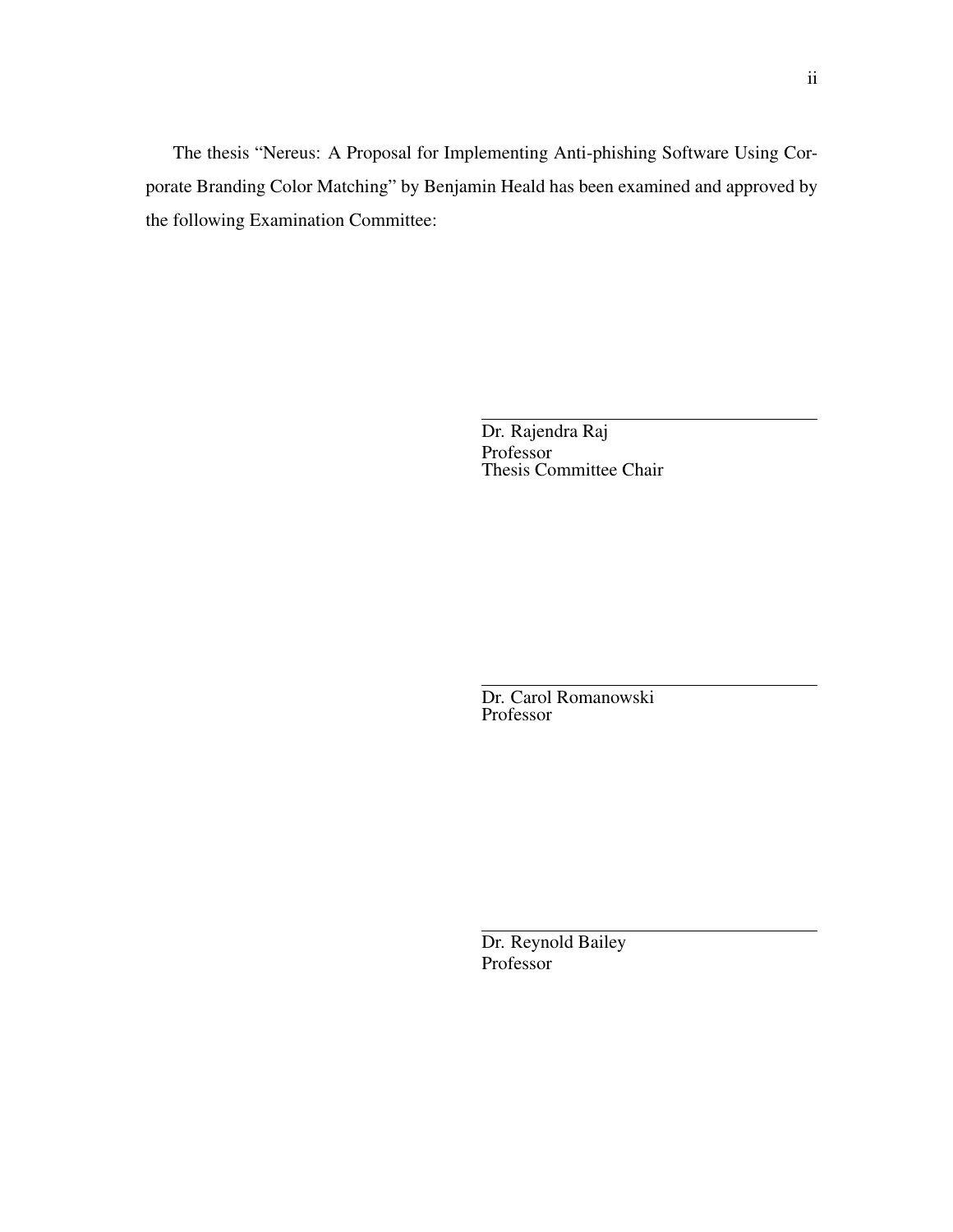# Dedication

This thesis is dedicated to my parents Bonnie and David Heald. Without you both I would never have been able to reach this point. From a young age you both fostered in me a love of learning that has brought me here. Your love and support of me and my academic goals has been a constant in my life, and I thank you both from the bottom of my heart.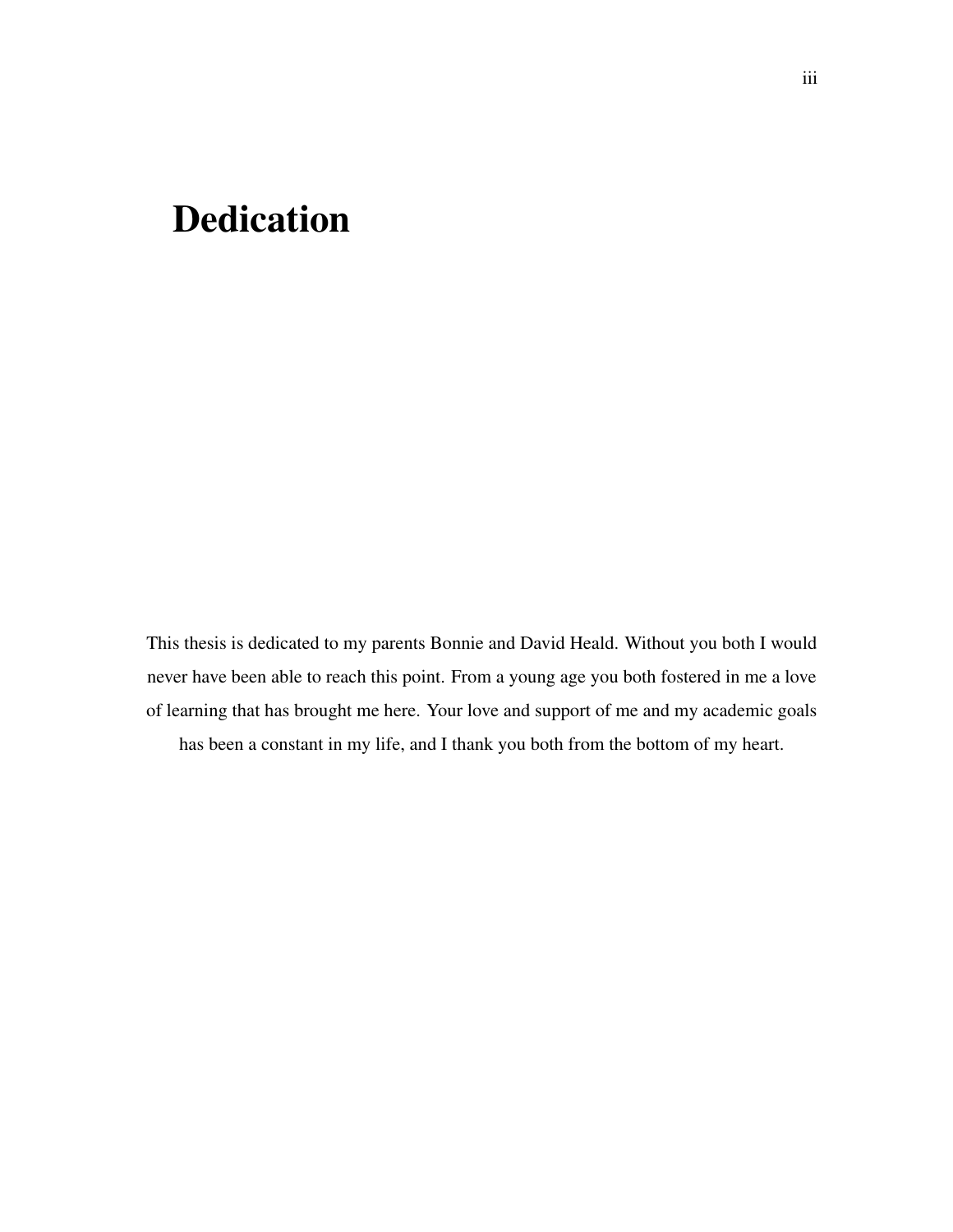# Acknowledgments

I am incredibly grateful to all the professors from both Rochester Institute of Technology, Gettysburg College, and Hebrew University of Jerusalem who have worked with me on this project over the past five years. To Dr. Rajendra Raj and Dr. Carol Romanowski of RIT who provided me with a multitude of opportunities to work and learn this past year. Professor Rob Olson, who taught me a great deal about the security industry from both technical and professional perspectives. I also give my deepest thanks to Dr. Clif Presser, Dr. Darren Glass, and Dr. Ivaylo Ilinkin of Gettysburg College who helped to hone and develop this idea from its conception. To Dr. Rod Tosten who encouraged me to pursue my Master's degree at RIT, I would not have reached this point without your advice. The encouragement and support from others like my friend Marc Crouse were also essential in developing my professional and academic skills. To Naufa Amirani, who fielded my

constant questions and whose support was invaluable. Lastly, I would like to thank my parents, brothers, and friends who had to put up with me bouncing ideas off them about phishing for the last five years.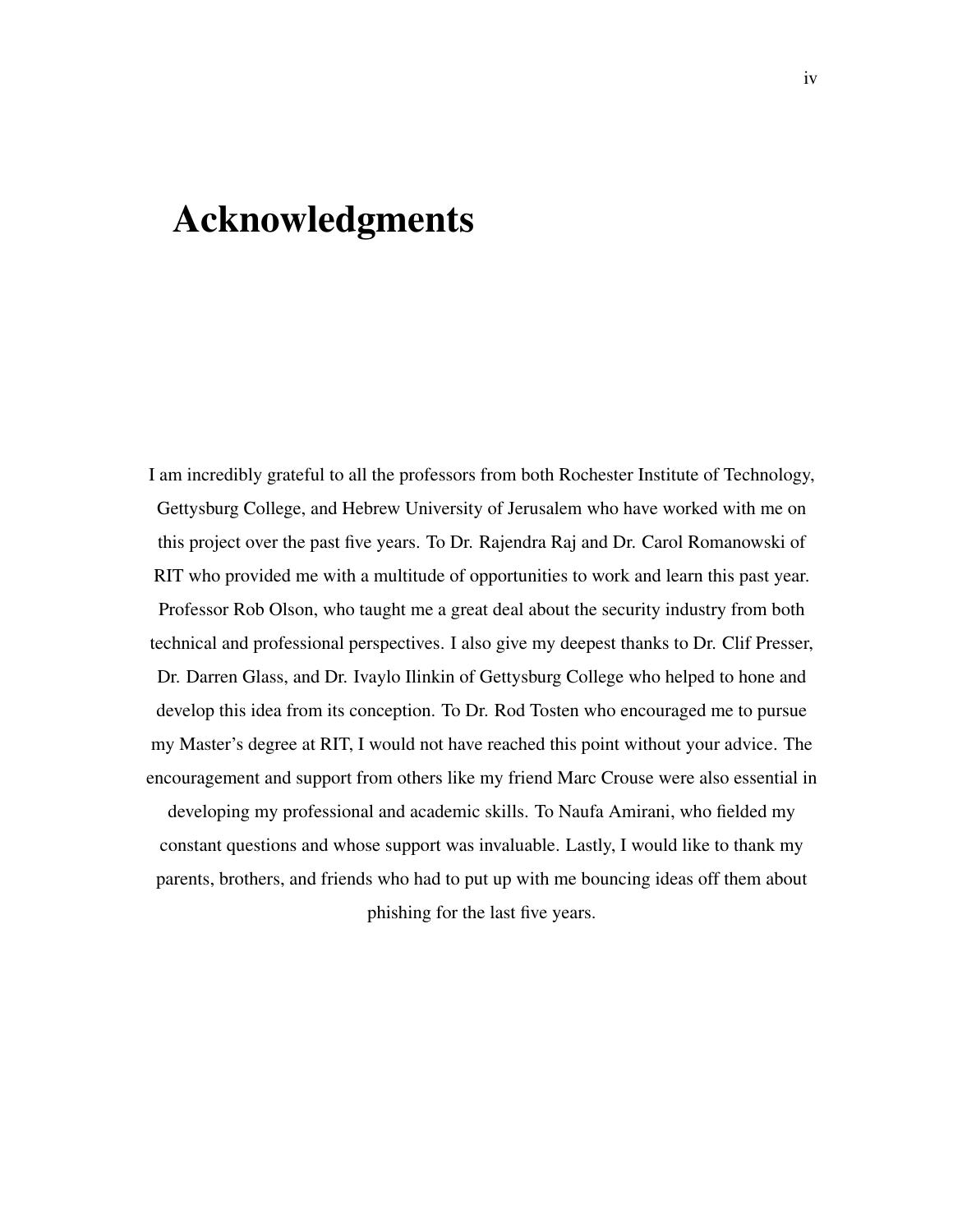# Abstract

### Nereus: A Proposal for Implementing Anti-phishing Software Using Corporate Branding Color Matching

#### Benjamin Heald

#### Supervising Professor: Dr. Rajendra Raj

Over the years, many anti-phishing software packages have been developed that can reliably and accurately detect and delete phishing emails as they are received. As communication on the internet evolves however, these existing anti-phishing systems are becoming less effective. As more users migrate away from email and into emerging technologies such as Slack, Zoom, and Microsoft Teams, new effective anti-phishing filters must be created for each new communication platform. Developers are therefore fighting an uphill battle to keep users safe. An anti-phishing mechanism that positions itself instead directly between the user and the websites they visit is therefore proposed. This positioning allows the system to protect the user against phishing attacks no matter the communication medium. Existing research in this area suffers from impractical processing overhead, secure logic failures, and unreliability in the long term. This thesis overcomes these issues by using corporate branding color as a visual similarity measurement within a supervised learning algorithm to perform phishing identification. Since it has been shown that corporate branding colors change much less often than other design choices like HTML layout, this visual similarity comparison is able to maintain high accuracy over long periods of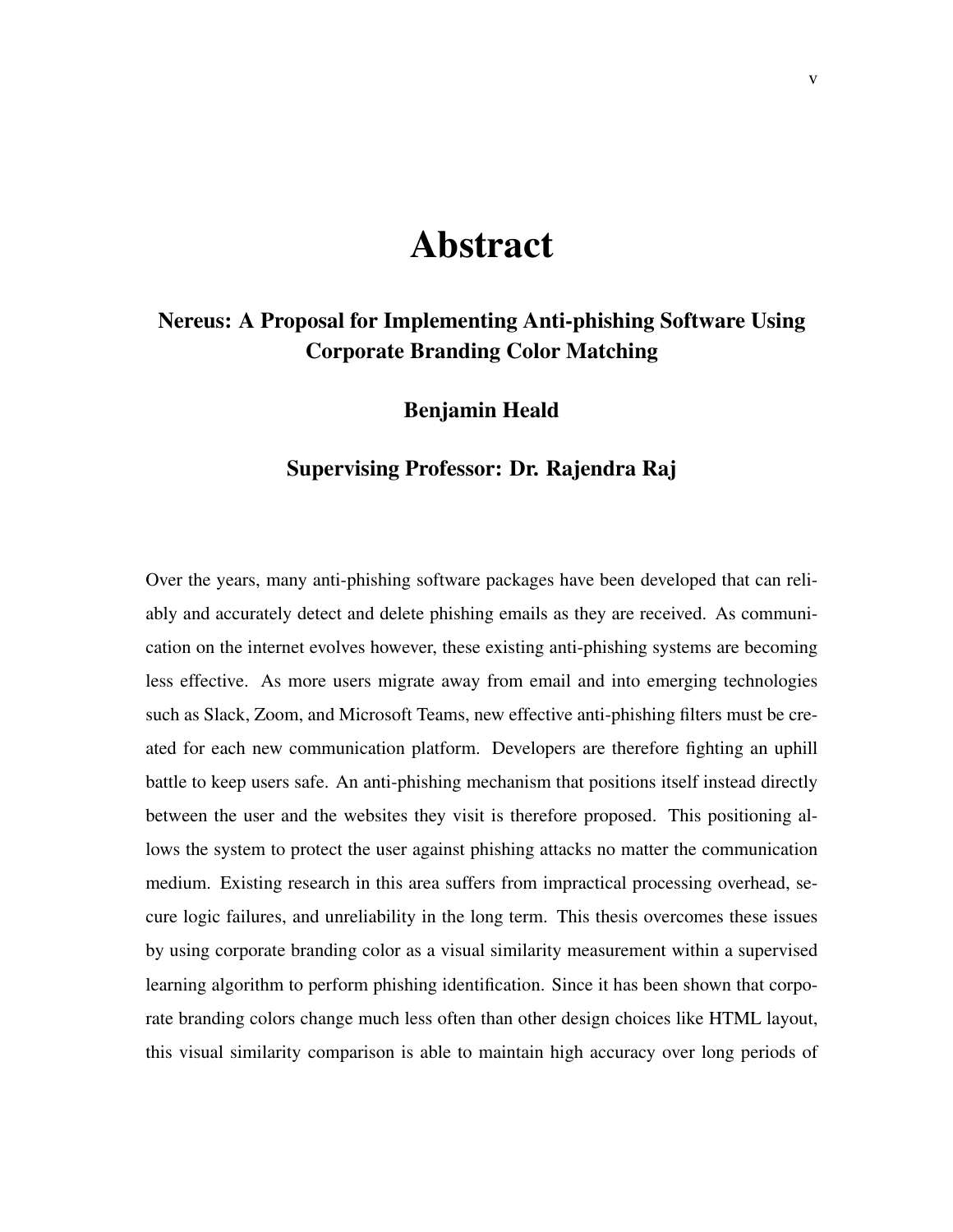time. This principle, combined with a fast machine learning algorithm, allows the application to be accurate, effective, and adaptable with little to no added overhead, overcoming the shortcomings in currently proposed solutions.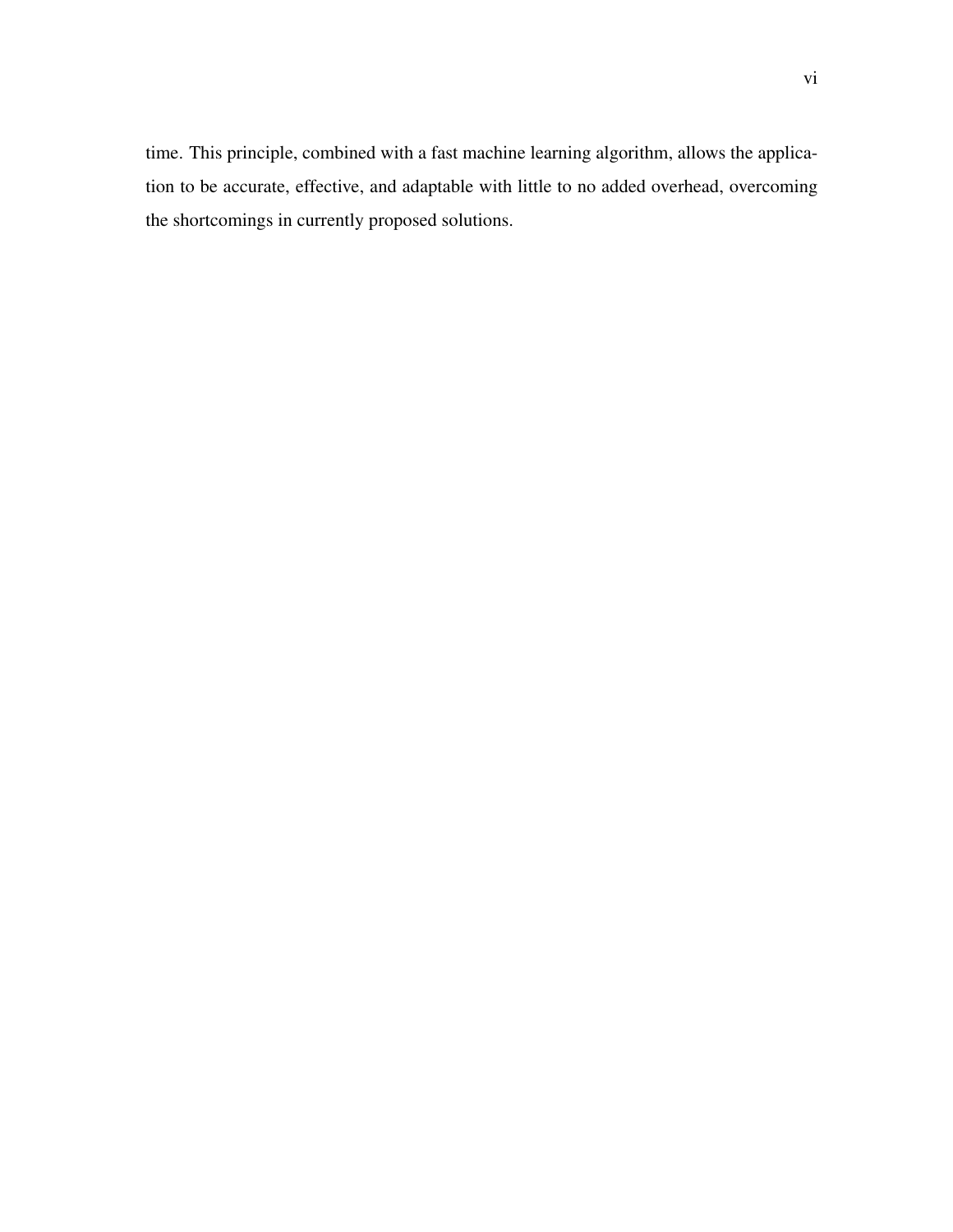# **Contents**

|                |     |                                                          | iii            |
|----------------|-----|----------------------------------------------------------|----------------|
|                |     |                                                          | iv             |
|                |     |                                                          | $\mathbf{v}$   |
| $\mathbf{1}$   |     |                                                          | $\mathbf{1}$   |
|                | 1.1 |                                                          | $\overline{2}$ |
|                | 1.2 |                                                          | 5              |
|                | 1.3 |                                                          | $\overline{7}$ |
|                | 1.4 |                                                          | 9              |
| $\overline{2}$ |     |                                                          | 11             |
|                | 2.1 |                                                          | 11             |
|                |     | 2.1.1                                                    | 11             |
|                |     | 2.1.2                                                    | 12             |
|                |     | 2.1.3                                                    | 17             |
|                |     | 2.1.4                                                    | 20             |
|                |     | 2.1.5                                                    | 22             |
|                | 2.2 |                                                          | 26             |
|                | 2.3 |                                                          | 27             |
|                |     | 2.3.1                                                    | 27             |
|                |     | 2.3.2                                                    | 28             |
|                | 2.4 |                                                          | 28             |
| $\mathbf{3}$   |     |                                                          | 30             |
|                | 3.1 |                                                          | 30             |
|                |     | Color Similarity Feature Performance Evaluation<br>3.1.1 | 33             |
|                | 3.2 |                                                          | 34             |
|                | 3.3 |                                                          | 36             |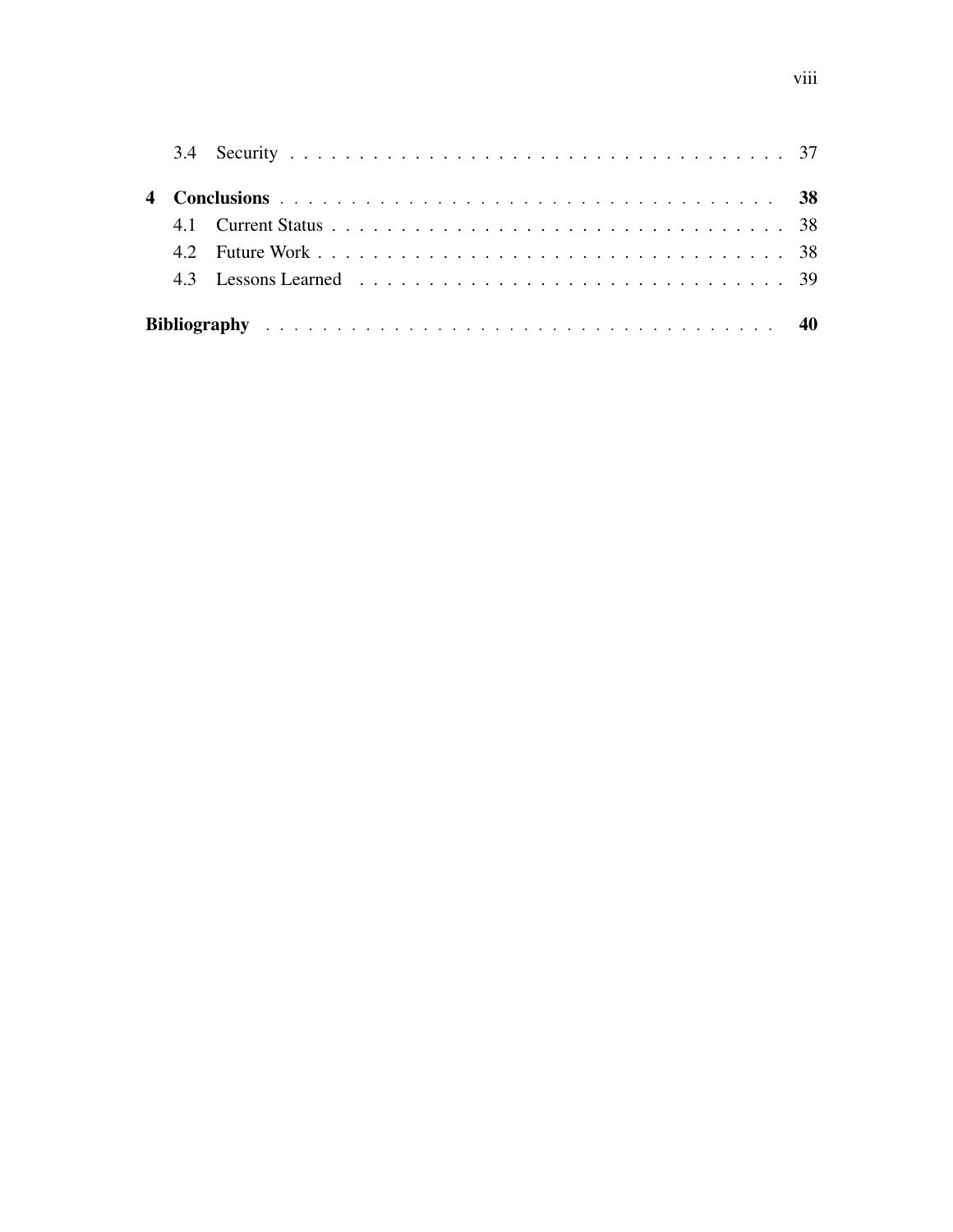# List of Tables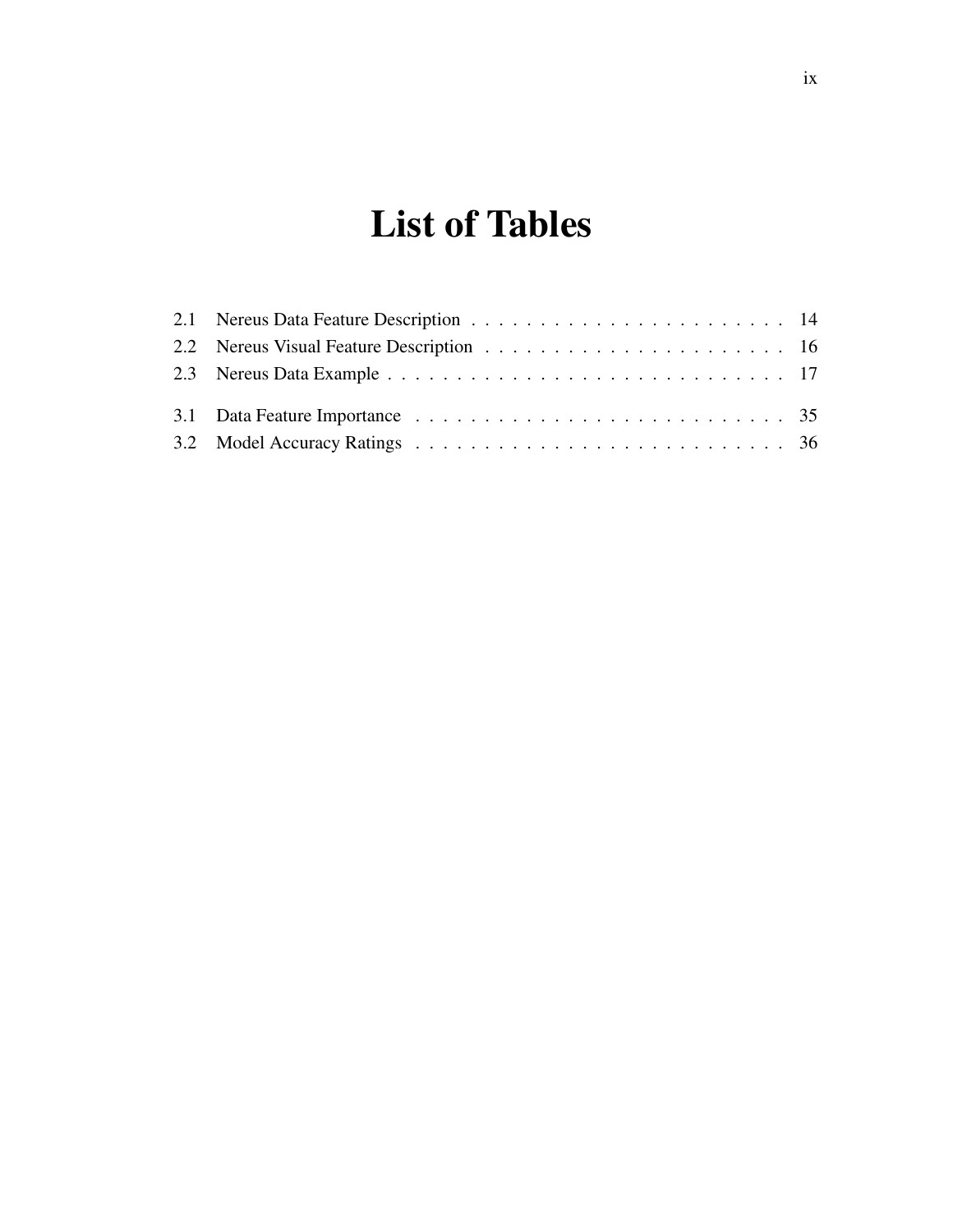# List of Figures

| 1.1 |                                                                              |                |
|-----|------------------------------------------------------------------------------|----------------|
| 1.2 |                                                                              | $\overline{4}$ |
| 1.3 |                                                                              | $\overline{4}$ |
| 2.1 |                                                                              | 19             |
| 2.2 |                                                                              | 19             |
| 2.3 |                                                                              | 20             |
| 2.4 | Distribution of the distance between the website's color palette and Face-   |                |
|     |                                                                              | 21             |
| 2.5 | Distribution of the distance between the website's color palette and Mi-     |                |
|     |                                                                              | 22             |
| 2.6 | Distance between Amazon branding colors and Orange branding colors.          | 23             |
| 2.7 | Distance between Adobe branding colors and Netflix branding colors.          | 24             |
| 2.8 |                                                                              | 29             |
| 3.1 |                                                                              |                |
| 3.2 |                                                                              |                |
| 3.3 |                                                                              |                |
| 3.4 | Confusion Matrix for Random Forest Model.                                    | 33             |
| 3.5 | ROC Curve for Random Forest Model with no color matching features. 34        |                |
| 3.6 | Confusion Matrix for Random Forest Model with no color matching features. 35 |                |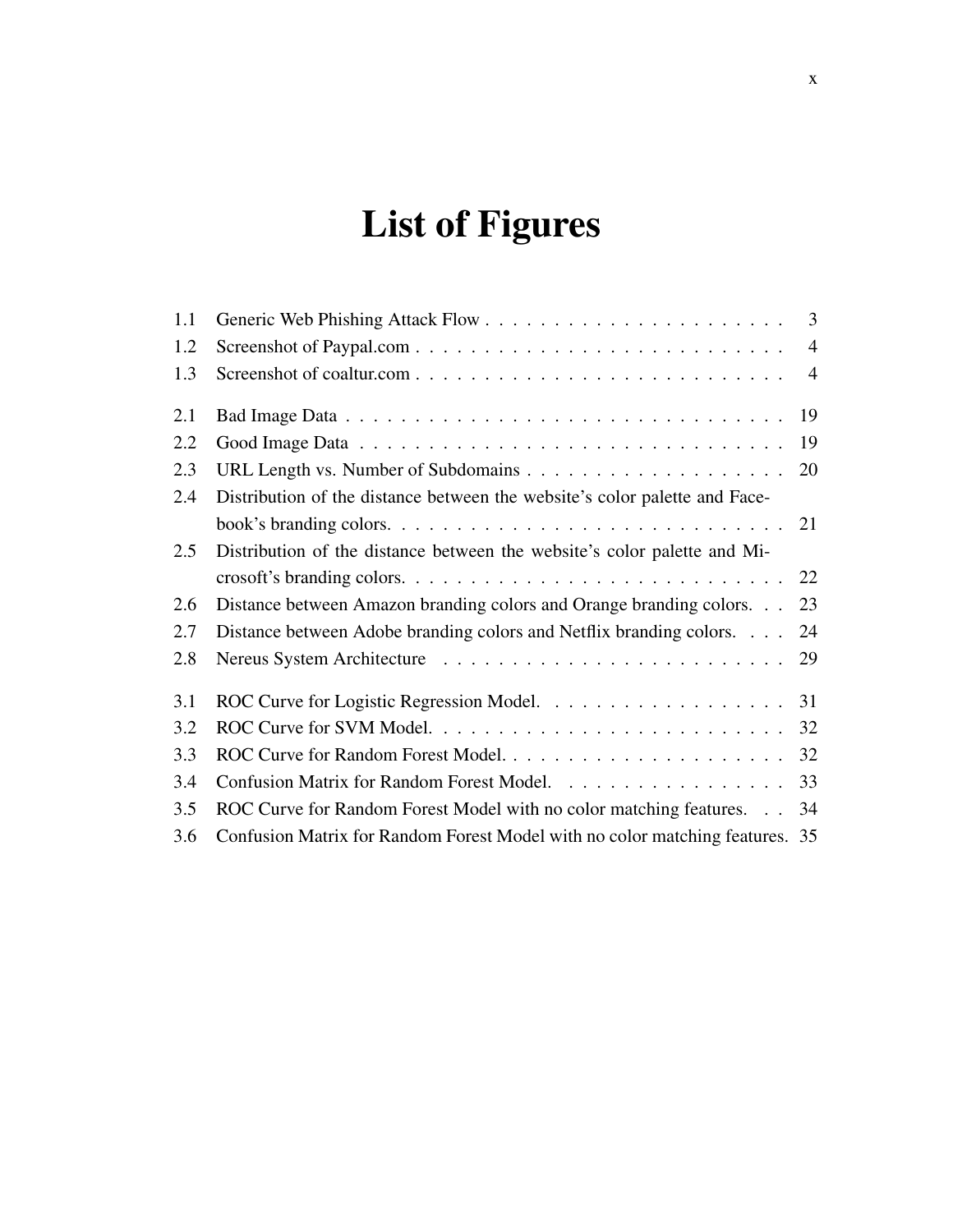# Chapter 1 Introduction

The majority of anti-phishing systems position themselves between the user and their communication platform. From this position, the software can easily intercept and flag incoming messages that are deemed potential phishing attacks before the user ever sees them. Since email is the main online communication platform for both businesses and individuals, most implementations of this approach are created only for use by email service providers. This intercept-and-filter model has been proven to be extremely effective at preventing phishing emails from reaching users, and has been widely implemented in major email systems for many years. Major email service providers such as G-Mail have developed extremely sophisticated systems in which around 100 million phishing messages are intercepted and filtered each day [2]. Over time this approach has begun to be ineffective as the number of available communication platforms skyrockets.

With the advent of applications such as WhatsApp, Zoom, Facebook Messenger, Slack, Microsoft Teams, and other instant messaging applications, more and more communication on the internet is conducted away from email. These new communication channels have existed for years, yet little work has been done to implement the same kind of intercept-andfilter mechanisms used by email on these platforms. With the fickle nature of consumers and the rapid adoption of new communication platforms, it is presumed a losing battle to try and implement effective anti-phishing filters in every new platform. Software that attempts to prevent phishing attacks once the user has visited a suspicious website is therefore theoretically more adaptable to this environment. These systems attempt to prevent the user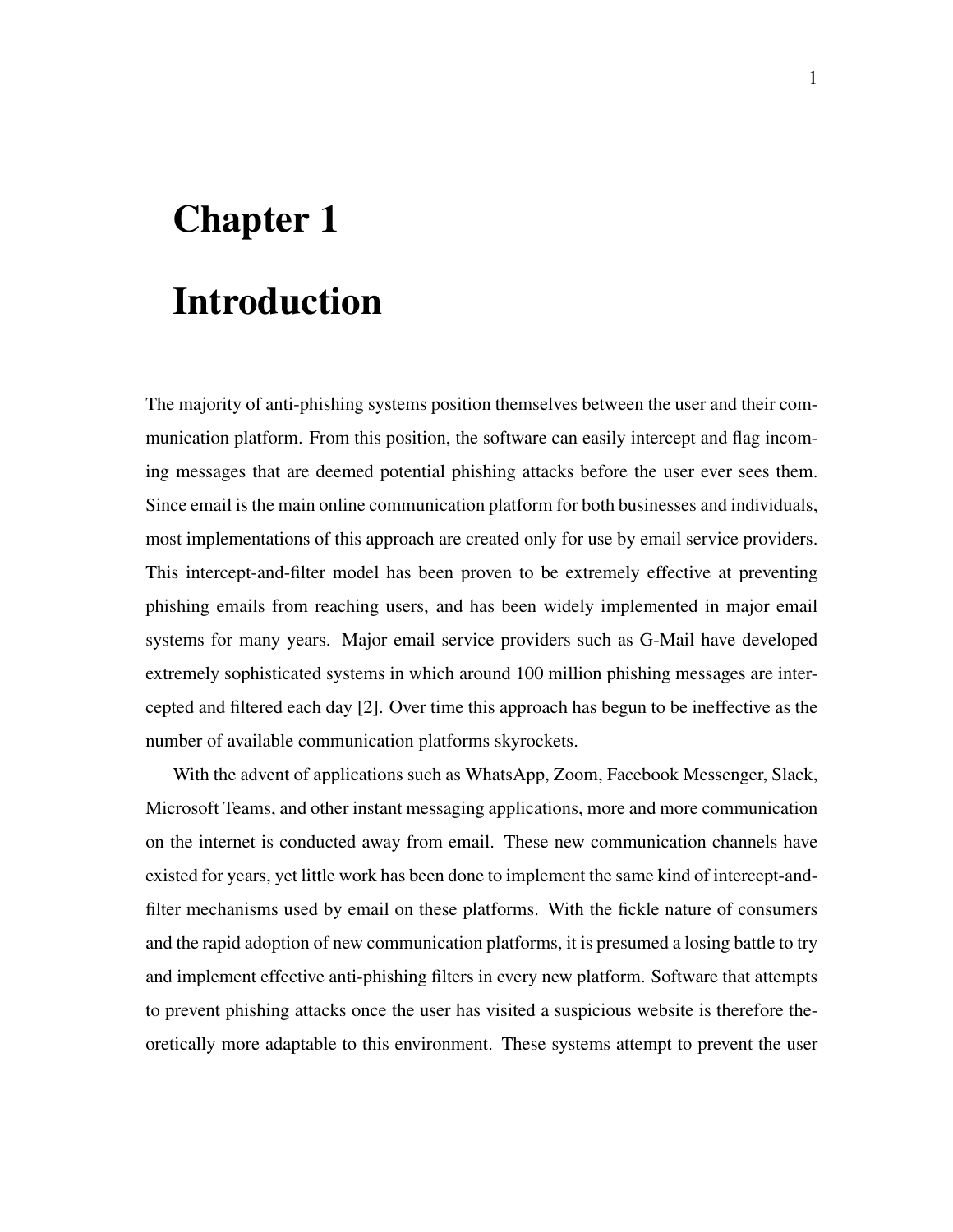from entering sensitive data after they have already been tricked into visiting a URL leading to a phishing site. This identify-and-warn model enables the protection of users against phishing attacks even if the intercept-and-filter protection of the communication platform fails. While this protection is placed much closer to the attacker's end goal, it would be better suited to the rapidly changing landscape of the internet.

A piece of anti-phishing software that positions itself between the user and a phishing website needs adhere to the following design principles:

- 1. Accurate. The application should be able to accurately and reliably identify if the website visited is a phishing attack.
- 2. Reliable. The application should automatically adapt to new phishing attacks and be effective without requiring major updates from the software maintainers.
- 3. Fast. The application must ensure that its operation does not impact the speed of the user's internet browsing.
- 4. Secure. The application should be able to grant the user a reasonable degree of anonymity and protect their privacy.

Achieving these goals can be extremely difficult however. The transiency of webpages, constantly improving quality of attacks, and speed at which it takes to make an accurate decision all factor into this difficulty. Generic warnings and false positives also threaten to desensitize users, making it unlikely that they will heed the warnings presented by the application. Though many systems have been proposed and are currently in use to prevent users from interacting with potentially dangerous websites, it is believed that none completely match the criteria listed above.

### 1.1 Background

Phishing is defined as a criminal activity combining social engineering and technology to access private information without consent [5]. Phishing is one of the most common and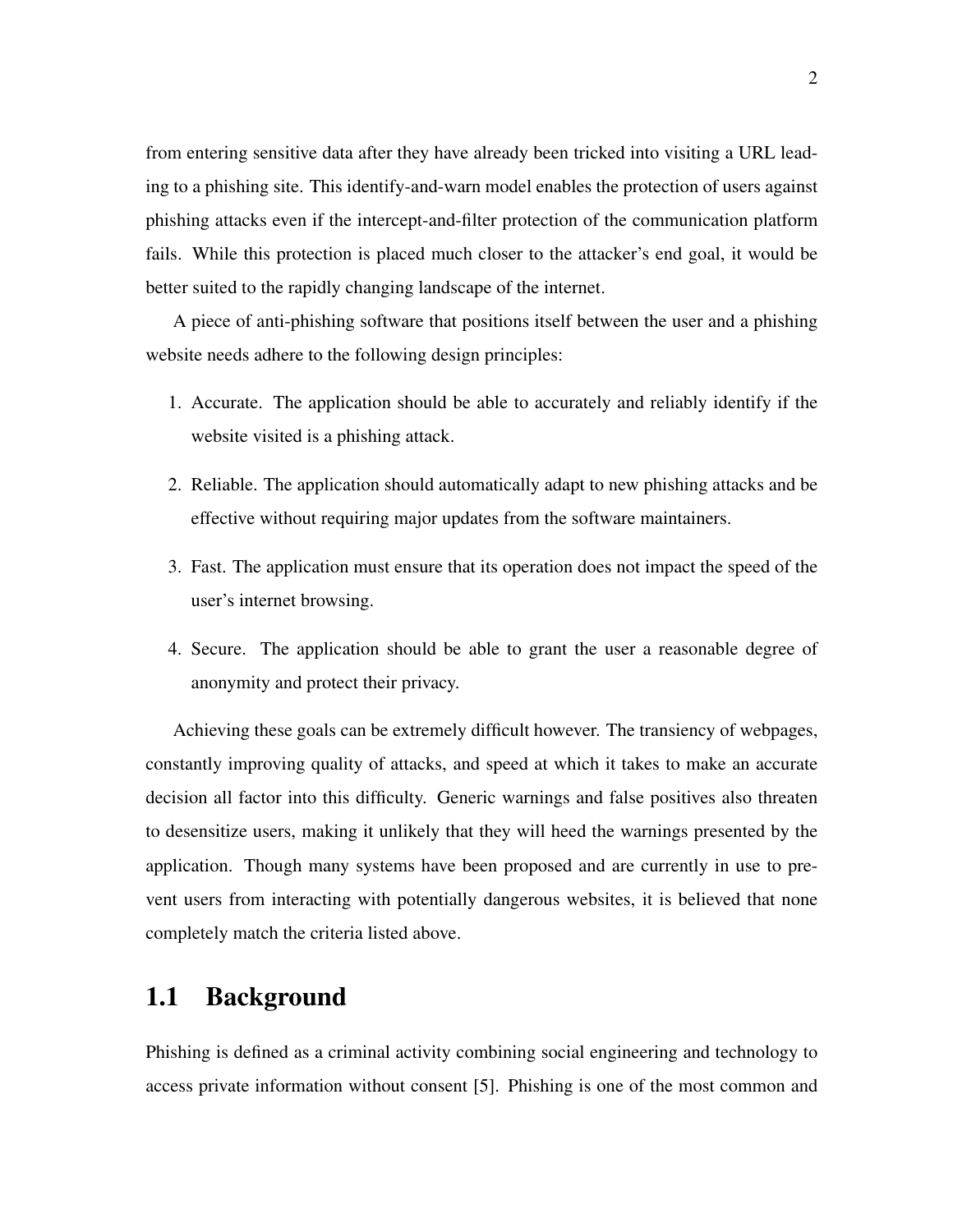easily performed cyber-attacks, costing the world more than \$450 billion per year or nearly 90% of the total estimated cost of cyber-crime. [15, 17]. Popular tools such as the "Social Engineering Toolkit" make it trivial for cyber-criminals to automate the process of cloning websites and creating custom URLs for their victims to visit [20]. These URLS are then sent either to a great number of users via traditional phishing attack or to a specific person within an organization under spear phishing. Some form of text will usually accompany the URL in order to persuade the victim into clicking on the link and inputting personal data on the following web page. Any data entered by the victim on the phishing site is then usually sent directly to the attacker. The overall flow of a generic phishing attack is given below in figure 1.1.



Figure 1.1: Generic Web Phishing Attack Flow

In the vast majority of web-based phishing attacks, the website will need to be able to persuade the victim that it is the actual website. As mentioned, the attacker can do this within the URL or HTML text, but the most effective method is overall visual similarity. [24, 6] It has even been found that most users will ignore small details of the site they visit, such as the URL, and focus entirely on the "look" of the site to determine if it is legitimate. [24] By using visual similarity to the legitimate website, the attacker is able to convince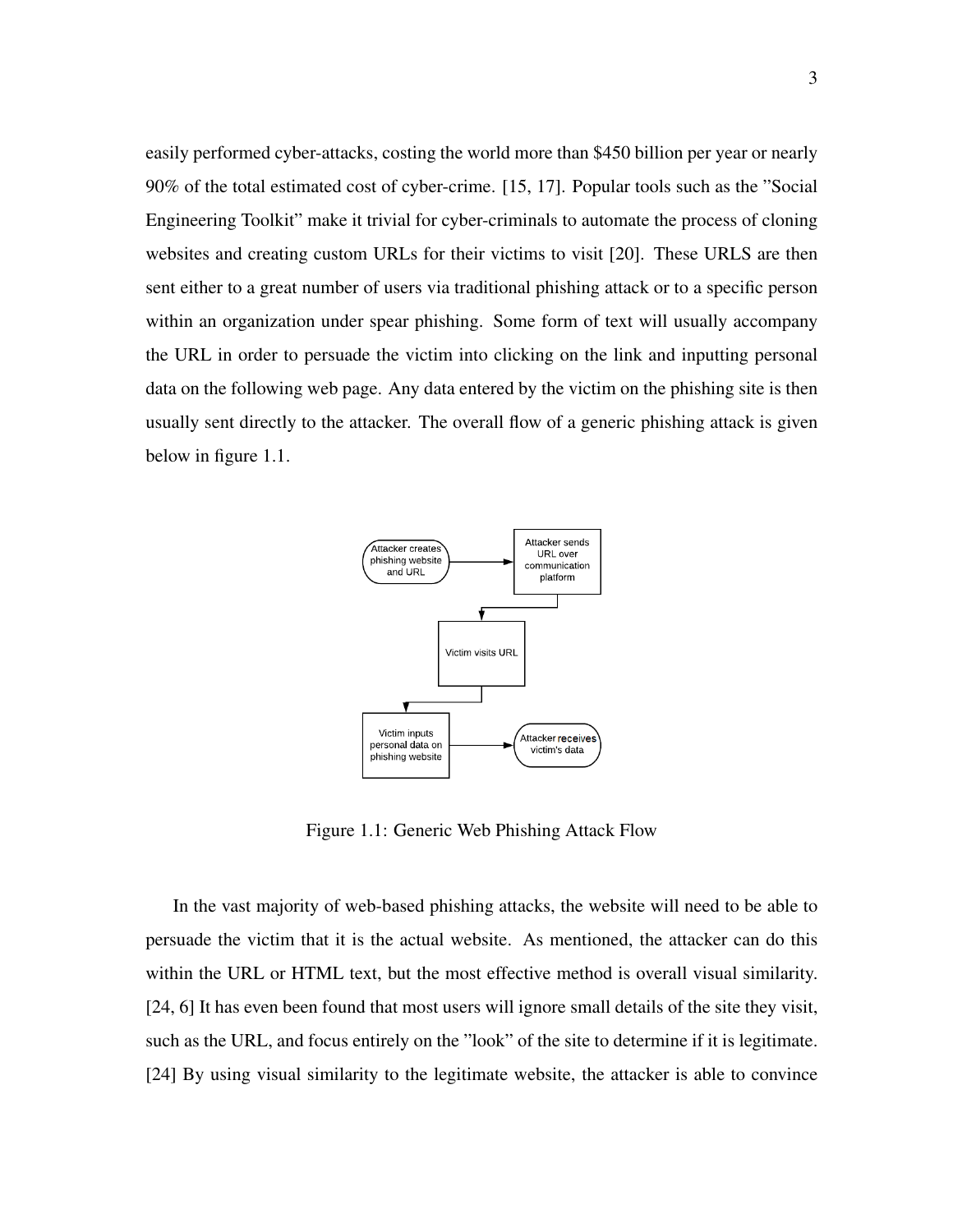most web users that the site is legitamate. By using the tools mentioned earlier, the attacker can easily create a site that is remarkably visually similar to the target site. In figure 1.2, we observe a screenshot of the legitimate site 'Paypal.com'. In figure 1.3 we see the screenshot of the phishing site 'coaltur.com'. As can be seen, this phishing site is able to directly copy the visual layout of the target with only slight textual differences.



Figure 1.2: Screenshot of Paypal.com



Figure 1.3: Screenshot of coaltur.com

As was researched in [3], users will most identify a corporate brand by their use of color. Color therefore plays a key role in a user's visual assessment of a website. Therefore, it is likely that an attacker will at least have to copy the website's branding colors in order to successfully impersonate the site.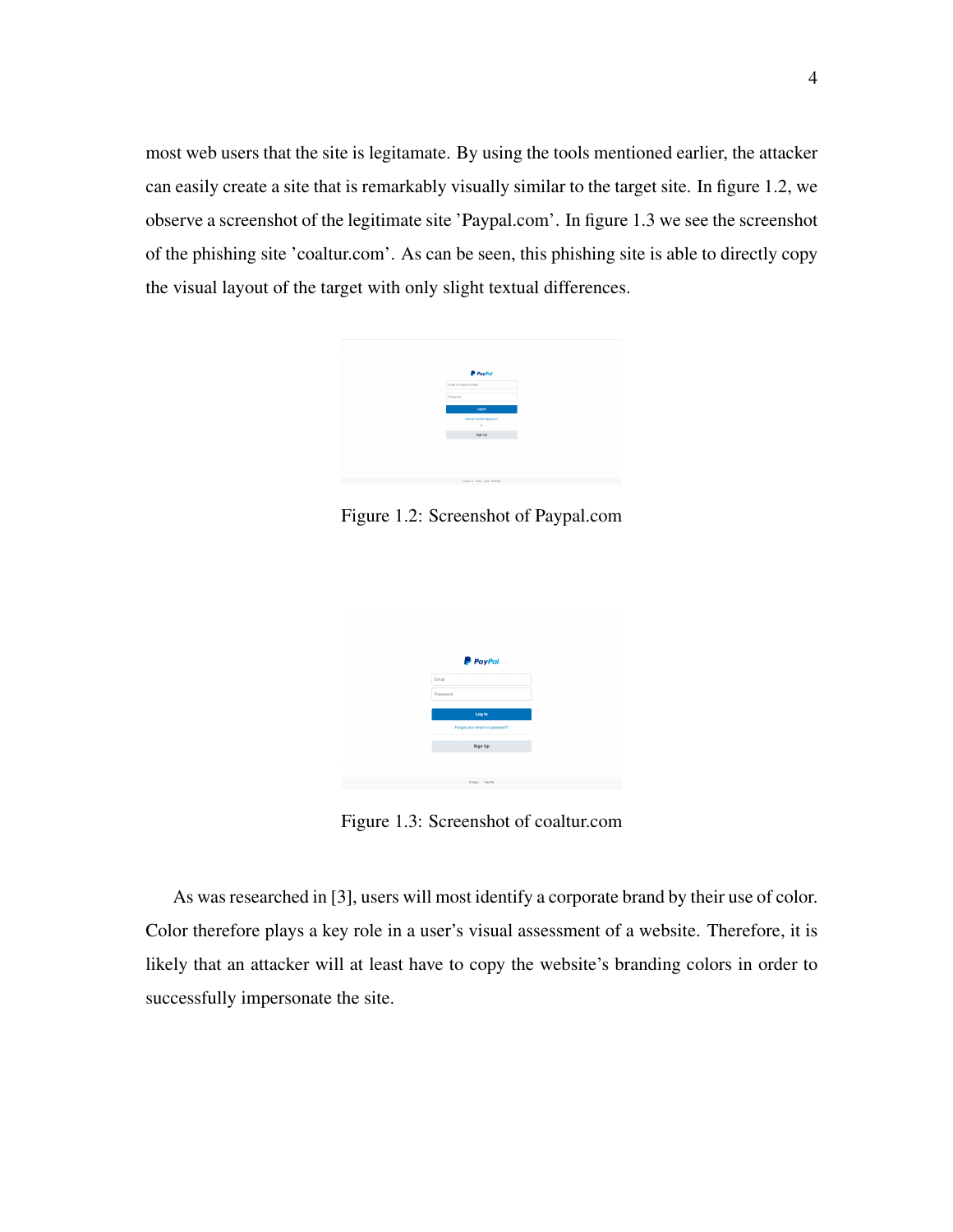### 1.2 Related Work

There are a number of current in-browser software packages that attempt to provide inbrowser protection against web phishing attacks. All of these packages work to identify if a given website represents a phishing attack in real-time as the user visits the website. Working in real-time gives the application an extremely small window to operate in, as a user of a website expects it to be available for interaction immediately following page load.

Of all the current efforts to implement a effective system in this domain, Google Chrome's "Real-time phishing protection" [13] currently presents the best solution. In this model, when the user visits a new site, the URL is checked against a Google-generated blacklist of known phishing URLS that is updated regularly. If the URL is not present in the blacklist, the application then performs a secondary check wherein the URL is sent to Google to determine if it has the qualities of a phishing URL. If either of these two checks detect a phishing attack, a full-page banner is presented warning the user. While this approach to ant-phishing software achieves both accuracy and speed, it is doubtful that it is either adaptable or effective at ensuring users heed its warnings. Since it depends heavily on the presence of the URL on a blacklist, it would not be useful against an attacker who can quickly generate new domains for their attacks. This blacklist approach would also not be effective at preventing spear phishing attacks, wherein the URL is only sent to one person, as their blacklist is populated using mainly crowd-sourced data. While their phishing detection using URL characteristics is likely accurate, it is unlikely to remain so as attackers constantly adapt and learn what such algorithms identify as phishing attacks. Its effectiveness at keeping users from interacting with the potential phishing site is also in doubt, as the warning it presents is extremely generic. Such warnings are often ignored by users if the perceived reward of visiting the site outweighs the described risks.

The software package created by Mohammad et al. [18] proposes a machine learning approach to the task of identifying phishing attacks in real time. This approach entails learning a model that can accurately predict if a given URL represents a phishing site. This learning is done using certain qualities of the URL as features in a supervised learning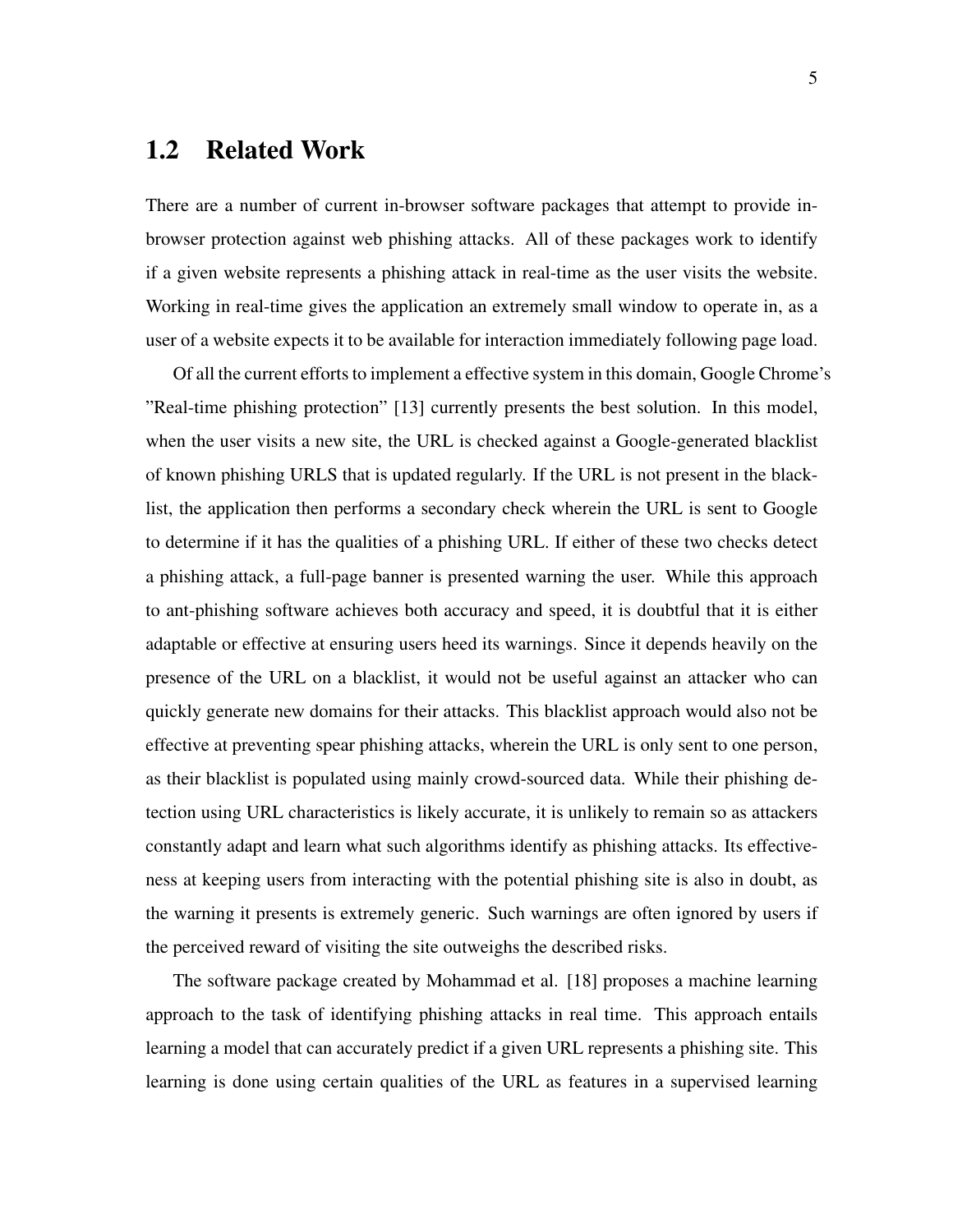algorithm. While this attempt is adaptable to new attacks, it's effectiveness at ensuring users do not interact with the site is in doubt as it uses very poor warnings. This application additionally does not achieve the level of accuracy desired, as it learns solely based upon qualities of the URL. As with Google's model, this will likely not remain accurate in the long run as attackers adapt and modify their URL structure to avoid detection.

Zhang et al. propose [25] a groundbreaking theoretical framework CANTINA for automatically detecting phishing attacks. The authors begin by describing their TF-IDF detection structure [25], wherein their tool analyzes the top five most important terms from the given webpage. These top five terms are then inputted into a search engine, and the rank of the domain name is then judged. If the web domain appears within the top N results, then the page is judged to be a legitimate site. This search engine ranking algorithm was found to have a high false positive rate however, so Zhang et al. proposes a list of heuristics to assist their algorithm. These heuristics include the age of the domain, with the idea that a more recently registered domain name is more likely to be used in a phishing attack. Use of a well-known brand image is another flag for this algorithm. Suspicious URL characters such as the "@" and "-" symbols are also flagged. The number of subdomains, detection of an IP address, and the presence of HTML forms are also present. The implementation of this algorithm was able to achieve 97% accuracy at identifying a test set of domains. An analysis of the most effective heuristics showed that the age of the domain was the most important feature, followed by the presence of forms, IP address, and the number of subdomains. Though CANTINA is a famous and influential framework that has influenced almost all current anti-phishing efforts, there are several key problems that have emerged in the last thirteen years. The main and most effective feature of CANTINA is determined by Zhang et al. to be their TF-IDF domain ranking feature. While this was likely effective at the time, advances in the ability for an attacker to manipulate their search engine ranking means that this can be gamed. In order to game the system, an attacker could theoretically place non-visible text on their HTML page in order to manipulate the TF-IDF feature into inputting a desired word set into the search engine. Other features of this framework, like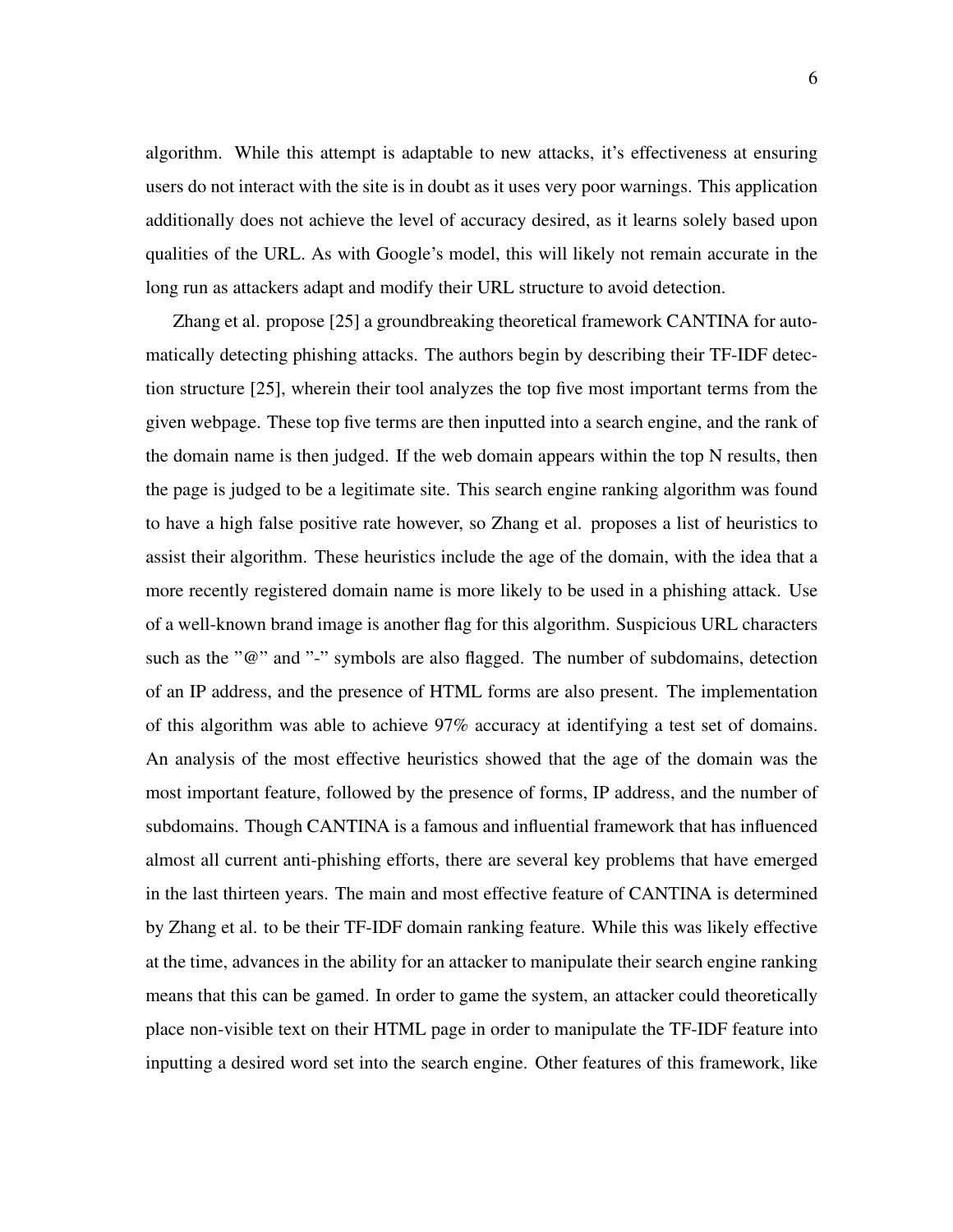the age of domain feature are also suspect. At the time, major hosting applications that allow users to quickly create a subdomain host on trusted domains such as herokuapp.com, appspot.com, and 000webhost.com did not exist. As they are extremely widespread among phishing attempts today, the age of domain heuristic would likely be less effective. In summary, while CANTINA is an influential framework that continues to affect anti-phishing tools, several of the features proposed would no longer be effective in the current day.

From these examples, it is clear that a more comprehensive software package was needed. An anti-phishing application that is adaptable to new techniques and attacks will need to implement a machine learning algorithm similar to the one proposed by Mohammad et al. [18]. To overcome the limitations of that approach however, the speed and accuracy of Google's method [13] will also need to be implemented. A real-time detection method that does not depend solely on qualities of the URL or a blacklist is also needed to overcome the limitations of Google's approach. In addition to these requirements, neither of these current solutions were judged to be effective at ensuring that the user heeds the presented warnings. A solution which optimizes speed, accuracy, and adaptability, while at the same time able to present a detailed and highly engaging warning is therefore required, and was developed for this thesis.

### 1.3 Hypothesis

It is clear from the review of current anti-phishing software packages that a new solution is needed due to the over-reliance on out-of-date security principles and high system overhead that make them impractical. A fast and accurate machine learning algorithm that learns not only from features of the URL, as in [18], but from branding color similarity is therefore developed here.

The key hypothesis of this thesis is as follows: *As branding colors shown on any given web page will change with much less frequency than HTML layout or design, these colors can be used as a reliable visual similarity measure*. This measure of visual similarity, when used in conjunction with URL heuristic measurements, will create a model that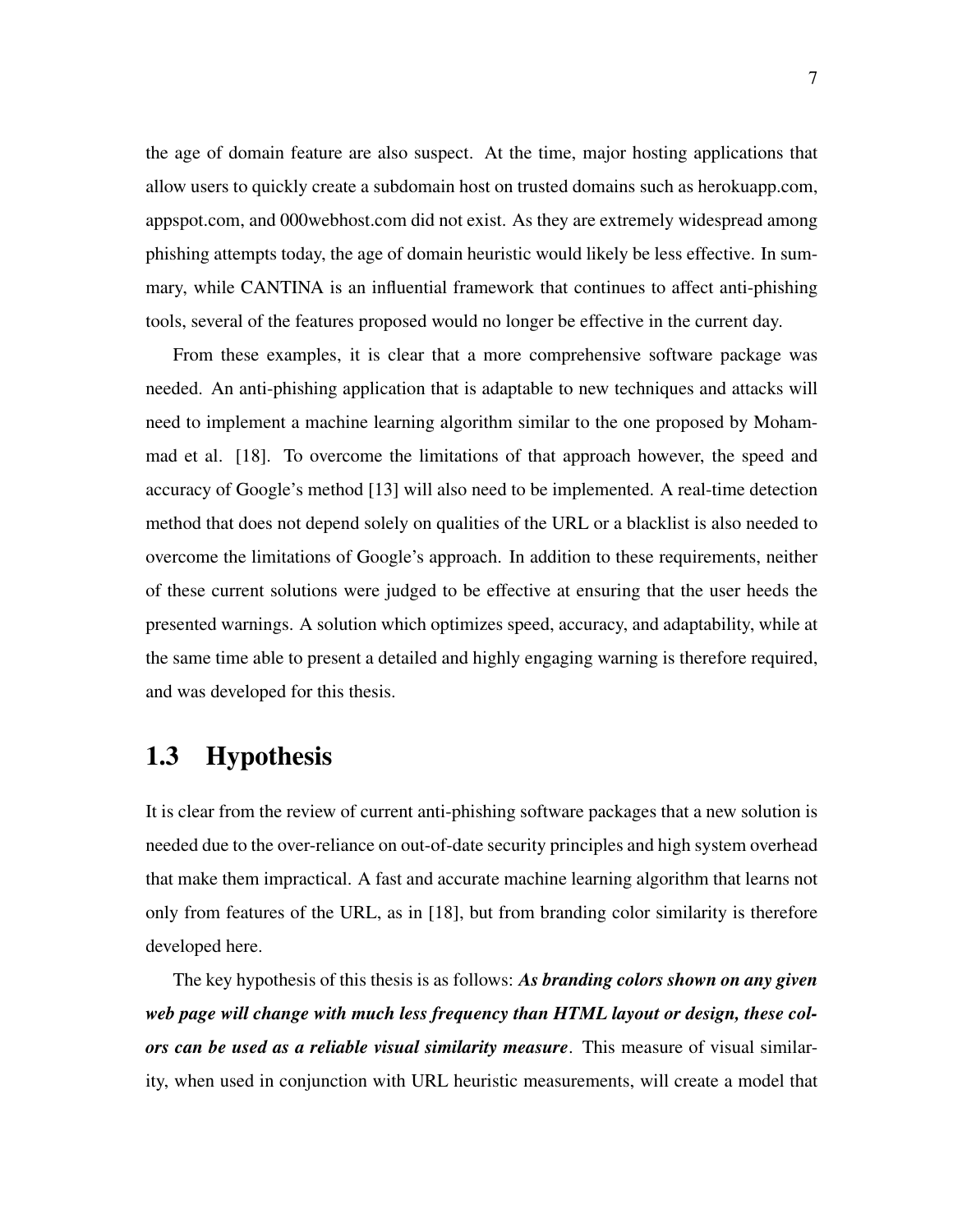can identify phishing attacks with both accuracy and long-term reliability. The resulting system will therefore also be able to meet all the criteria set for a successful client-side anti-phishing software as outlined in section 1.

This hypothesis relies on the fact that any phishing site will need to accurately copy the corporate branding colors in order to trick the victim into believing their phish is the legitimate site. Therefore, by measuring the distance of the web page's color scheme from popularly phished brands, the algorithm is able to identify phishing sites accurately. This algorithm is also able to accurately identify phishing websites without overly burdening the user with processing time. This hypothesis allows for speed as no image processing is done other than the extraction of the color palette from a screenshot of the website. All of the features being inputted into the algorithm are therefore numeric and binary, which when inputted into the decision tree model produces extremely fast predictions.

Color is acknowledged as a critical element of the corporate identity, as can be observed in such cases as IBM (otherwise known as "The Big Blue"). It is highly influential given that it is perceived more quickly than symbols or text, and is memorable of the brand. Therefore it is reasonable to say that overhauls of a company's branding color is not common, especially those that are global, though they may often change their HTML, logo, or general design.[3] If a phishing website wishes to accurately impersonate a corporate brand, they will need to directly copy that brand's color scheme. If the branding color is not directly copied, it is theorized that the potential victim is much more likely to notice that the website is a phishing attempt.

The semi-permanent nature of branding colors provides a supervised learning algorithm with the opportunity to more accurately identify both the presence of a phishing website and the exact corporate identity the website is trying to mimic. Measuring how "close" a given website's color scheme is to a list of known corporate branding colors proved to be an extremely powerful feature in the supervised learning algorithm. Working in tandem with URL features, this produced a model that is able to identify a phishing website with high accuracy.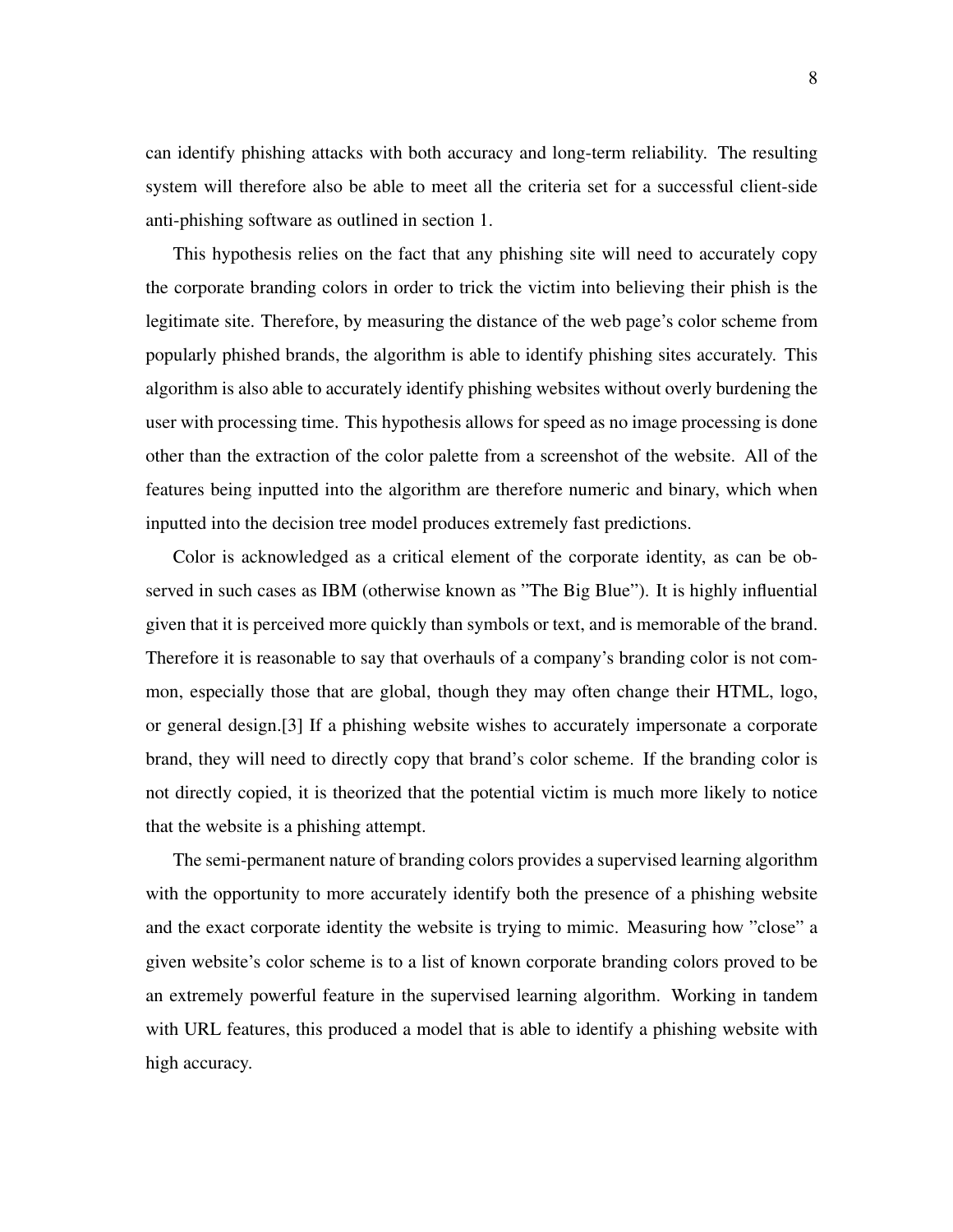By implementing corporate color matching as a feature in a supervised machine learning model, Nereus achieves all four of the design principles described in section one.

- 1. Accurate. Nereus uses color matching along with URL features in order to accurately identify phishing attacks.
- 2. Reliable. Nereus is able to automatically adapt to new phishing attacks in the long term through constant re-learning of the model as well as depending on the semipermanent nature of branding colors.
- 3. Fast. Nereus takes in an extremely small amount of data from the website on page load and transmit this to a server where the model will determine the phishing status. This distribution of machine duties will allow the system to operate with little noticeable overhead.
- 4. Secure. The ability of Nereus to identify a phishing site using only numeric and binary features enables it to be not only effective but also able to keep its users safe.

### 1.4 Road map

This thesis will give an overview of the design, results analysis, and conclusions that were made on the anti-phishing software Nereus. To begin, section two will give a detailed explanation on the data gathering, feature selection, data processing, data analysis, and model design for the phishing classifier. The feature discussion specifically will outline how corporate branding color matching was utilized as a feature within this thesis. Section two will also deal with the supporting components of the application, the Chrome extension GUI and the remote server architecture. A examination of how all these pieces fit together is given to finish section two. Section Three will then give an overview of the results that were gathered during the experiment, as well as providing analysis. The analysis is split into the four metrics, accuracy, speed, reliability, and security that were discussed earlier.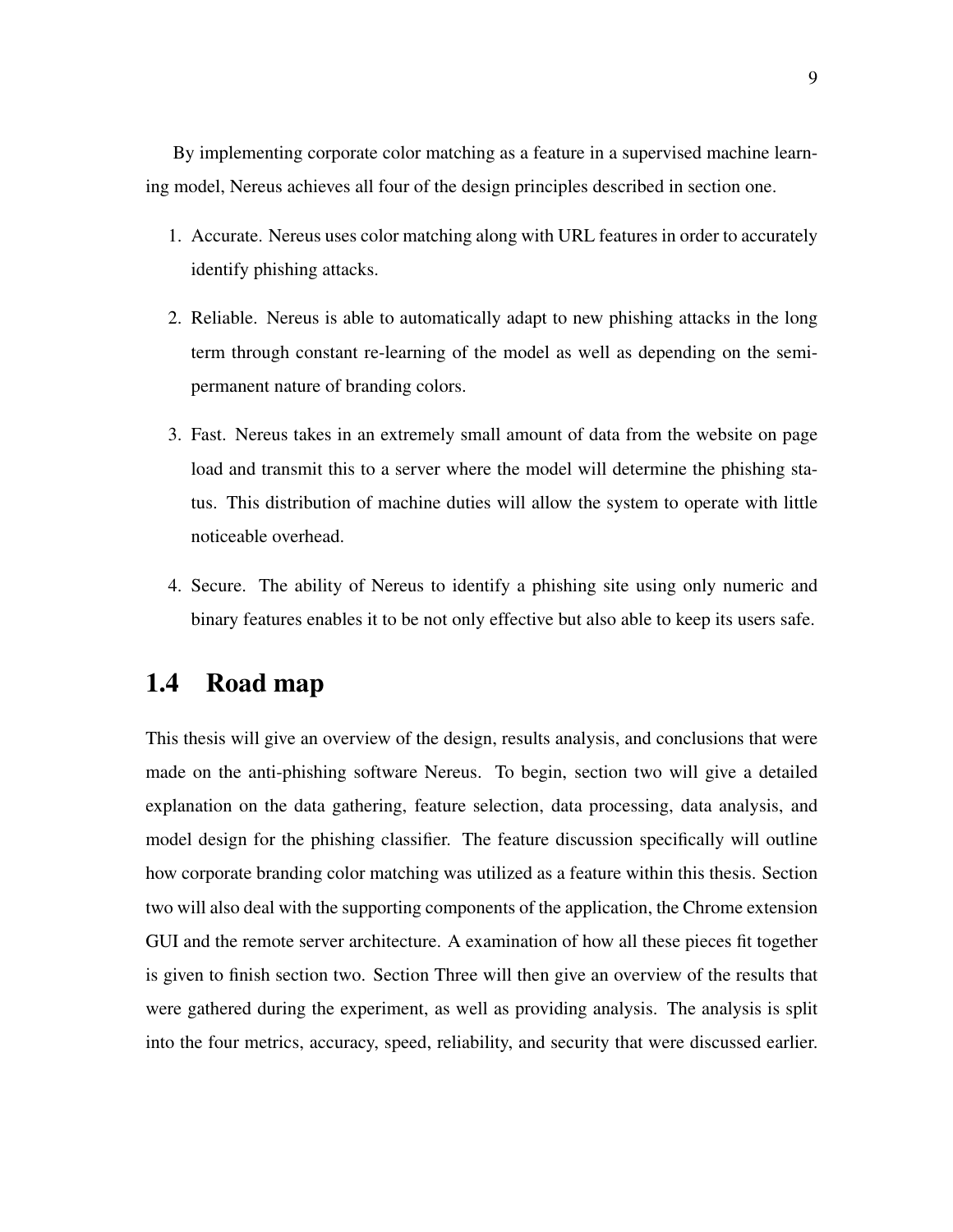These metrics are considered in this thesis the qualifications for a successful application. Finally conclusions will be made from the analysis and future work will be discussed.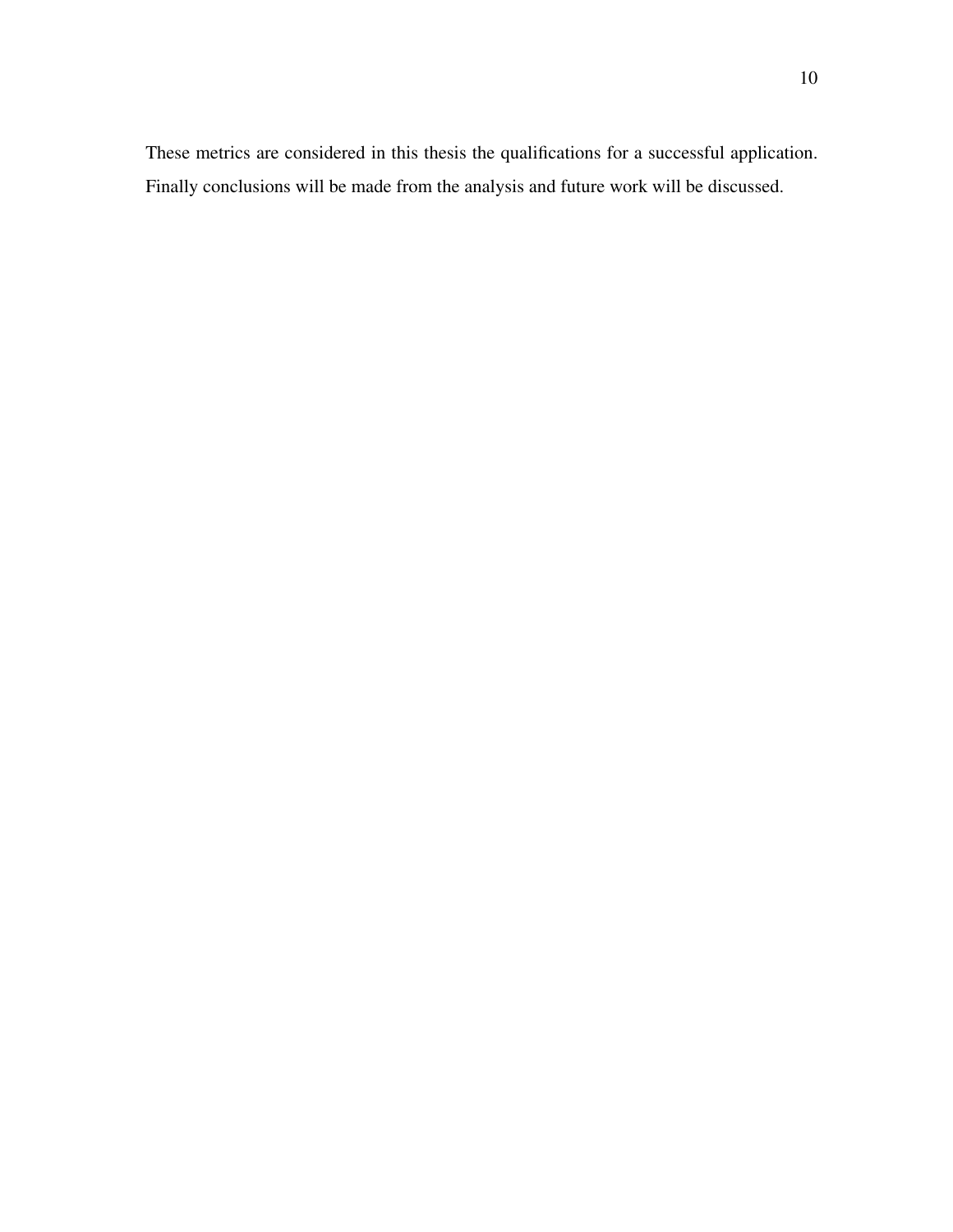# Chapter 2

# Design & Implementation

Named for the ancient Greek god of fishermen, the design of Nereus can be subdivided into three smaller pieces of technology. First, some kind of program will need to be used to determine, based on some data or feature of the website visited, if the currently visited website is a phishing attack. Secondly, since Nereus is a client-side application, another program will need to be used to extract the data from the website on the client side and transmit it to the classifier. Finally, the classifier will need to exist on some kind of remote server that the client-side application interacts with. Finally, an overview of the complete architecture will be given. In this section, we will give an overview of the design choices made for each of these parts of the Nereus application.

## 2.1 Supervised Learning Classifier

This section will give an overview of the data, features, and model type chosen for the phishing classifier.

#### 2.1.1 Data Acquisition

In order to produce an accurate classification algorithm, we first needed to find a reliable way to retrieve phishing websites that were live on the internet. Since phishing attacks are notoriously short-lived [4, 11], finding live attacks from which to draw data from can be difficult. This application, like many others, used PhishTank [21] as the ultimate source of its phishing data. PhishTank is a free to use, human-curated list of phishing attacks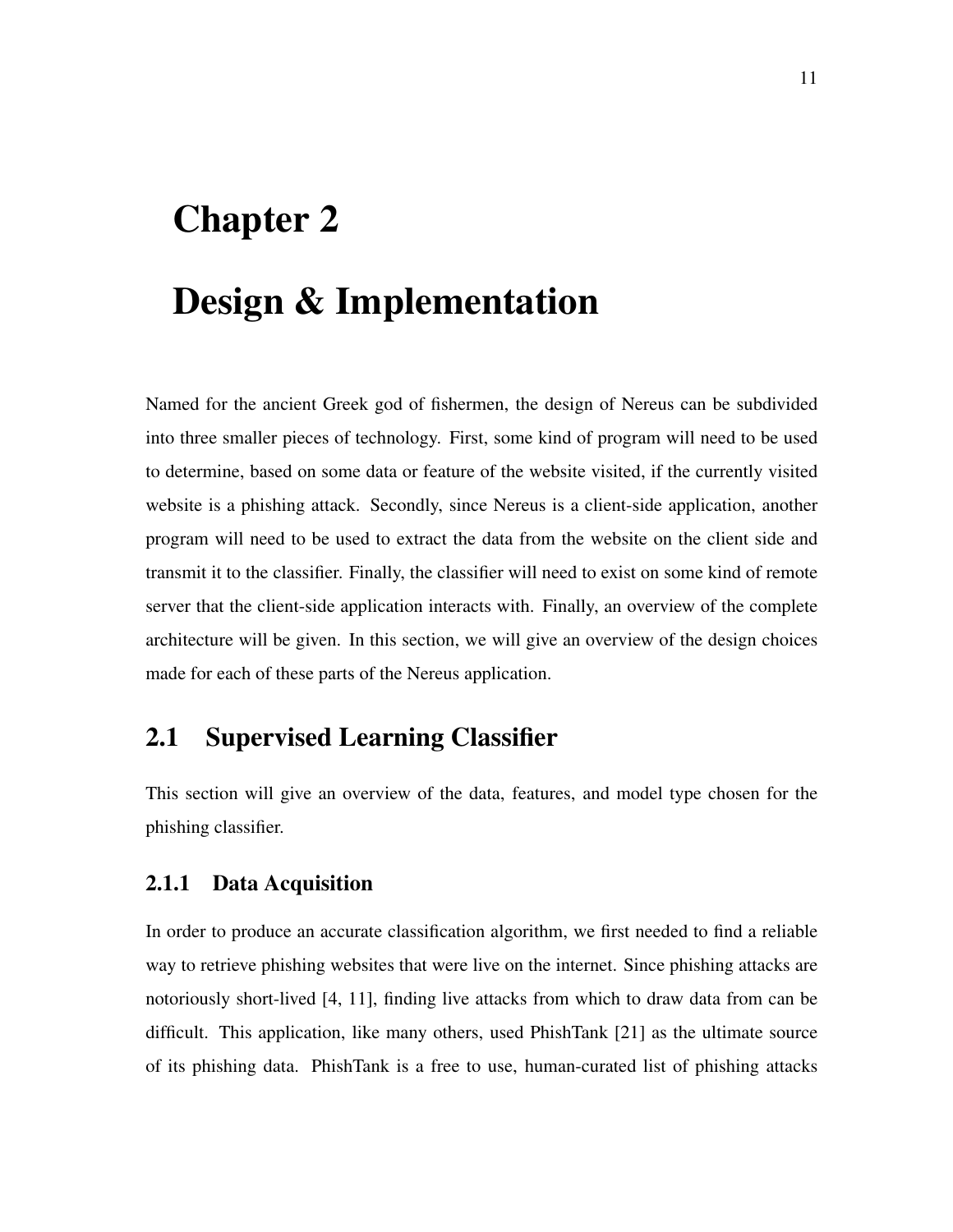currently live on the internet. The authors of PhishTank offer a convienent API which provides data on phishing attacks from the past 72 hours. This data was used as it is logical that the most recent data would be the most likely to still be online.

For legitimate web site data, several problems presented themselves. The naive approach would be to simply retrieve a list of the top most visited websites and utilize that as the data. This approach is flawed however, as it does not represent how actual web traffic is structured. As an example, such a ranked list might include popular domains such as www.google.com, www.twitter.com, etc. While these are popular websites likely to be visited by the average internet user, the URL is not. A user is much more likely to visit a URL with a filepath such as www.twitter.com/user/some account. This discrepancy means that a ranked list cannot be used to represent actual internet traffic. To overcome this, internet traffic history over a period of three months from the author and an anonymous volunteer was used. While from a small sample size, this data is much more realistic than a simple ranked list. This kind of data has also been successfully used in other research in the past [26]. To overcome the limitations and bias of the small sample size, 500 of the most popular websites were also added to the data. This data made up 17.28% of the total size of the legitimate phishing data entries, which was 2,893.

Once the data was gathered, the dataset was made up of 5,661 entries. Of these, 2,893 were legitimate sites and 2,768 were phishing sites. This puts the proportion of non-phishing vs phishing data at 48.89% and 51.11% respectively.

#### 2.1.2 Feature Discussion

Once the data was gathered, an analysis of what features to include was performed. As has been discussed, the data features used needed to be both small enough to be gathered quickly, and anonymous enough so that its collection by the tool would not be considered a privacy violation. This problem of anonymous data was particularly important, as the goal of this tool was to use visual similarity between known branding colors as a strong feature within the classifier. In the end multiple effective features were used, including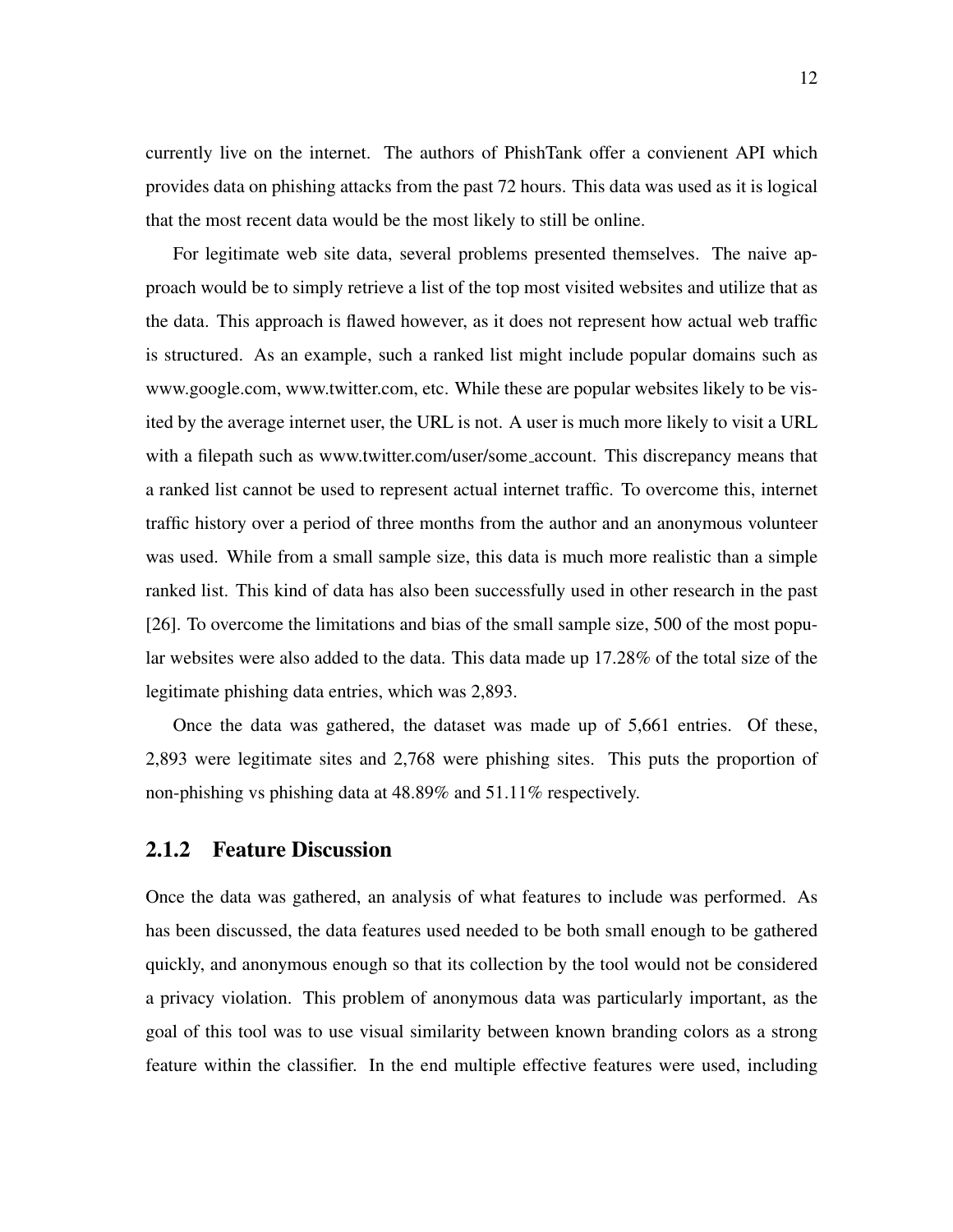seven binary and integer features and ten visual similarity measurements. Of these, it was found that the visual similarity features provided this application with the required speed, accuracy, and reliability

#### URL & HTML Features

In the majority of previous anti-phishing applications, the features of the classifiers have been drawn from attributes of the URL or HTML of the page [4, 7, 10, 14, 16, 19, 24, 25, 26] . These existing systems do have some limitations and several, especially those presented by Zhang et al [25], likely do not apply to current web traffic. Several features were eventually used however, that were found to be both relevant and effective. The number of subdomains and URL length were the only two integer features extracted from the data. These have been used consistently in past research and shown to be extremely effective [4, 25]. Binary features including the presence of an IP address, the use of non-English Unicode characters, the presence of HTML form entities, the usage of a valid SSL certificate, and the usage of a top-level domain were also found in the literature and found to be extremely relevant [4, 19, 25, 26]. Table 2.1 provides a full list of these features, along with a description of each.

#### Visual Similarity Features

The main features of this classifier will be color branding distance measurements. This is useful as a feature as it has been shown that in order to successfully imitate a given site, the phishing attack most be visually similar. In the past, such visual similarity has been measured with HTML block analysis, earth mover distance, and more [8, 12, 16, 24]. In this thesis however, a novel feature is proposed. It is shown that most users correlate corporate branding colors with identity, for example "Facebook Blue" or "Netflix Red" [3]. A successful phishing attack therefore will need to feature these branding colors prominently. By measuring the distance of the colors on the potential phishing site to a dataset of corporate branding colors, it can be seen if the suspicious site is utilizing known corporate branding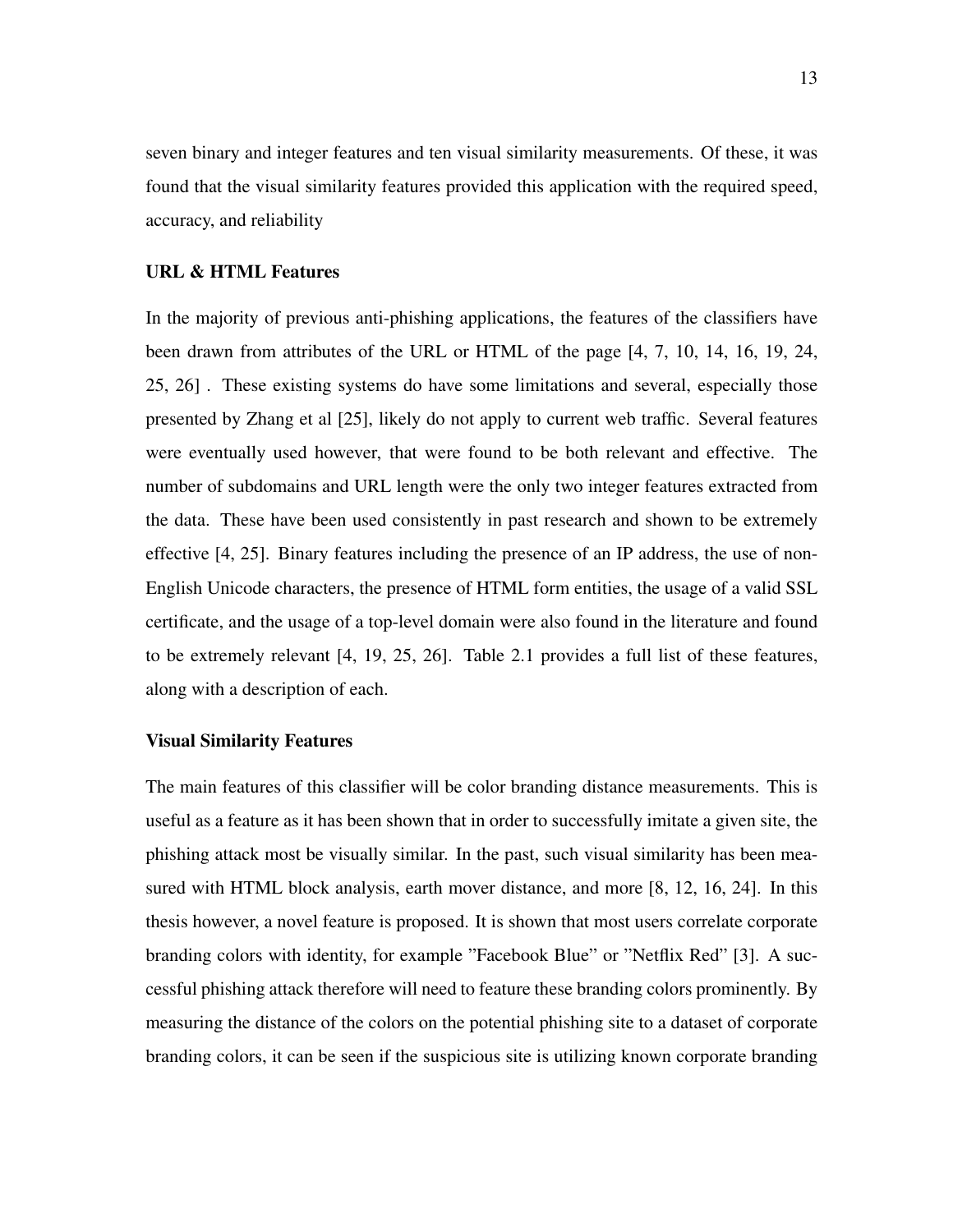| Data Feature Name | <b>Feature Description</b>                                                                                                                                                                                                                                  |  |  |  |
|-------------------|-------------------------------------------------------------------------------------------------------------------------------------------------------------------------------------------------------------------------------------------------------------|--|--|--|
| Num_Subdomains    | Integer attribute signifying the number of<br>subdomains in the URL. It has been found<br>that phishing sites will have a multitude of<br>subdomains to confuse the user.                                                                                   |  |  |  |
| URL_Length        | Integer attribute representing the character<br>length of the URL. It has been seen that<br>phishing URLs are typically longer to<br>confuse the user.                                                                                                      |  |  |  |
| <b>IP_Address</b> | Binary attribute symbolizing if there is an<br>IP address in the URL.                                                                                                                                                                                       |  |  |  |
| Has_Symbols       | Binary attribute symbolizing if there exist<br>non-English characters in the URL.<br>Non-English characters are at times used in<br>Phishing attacks to mimic English<br>characters.                                                                        |  |  |  |
| Has_Form          | Binary attribute symbolizing if there are<br>any HTML FORM tags present in the<br>HTML code of the site. Since the goal of a<br>phishing site is to steal data, the attacker<br>will likely include an HTML FORM tag for<br>the victim to input their data. |  |  |  |
| <b>Is_HTTPS</b>   | Binary attribute symbolizing if the URL is<br>using the HTTPS SSL scheme. It should be<br>noted that with the proliferation of<br>self-signed certificates, the presence of SSL<br>on a site is becoming less and less relevant.                            |  |  |  |
| Top_Level_Domain  | Binary attribute symbolizing if the domain<br>extension is not a standard such as .com,<br>.org, .edu, etc.                                                                                                                                                 |  |  |  |

Table 2.1: Nereus Data Feature Description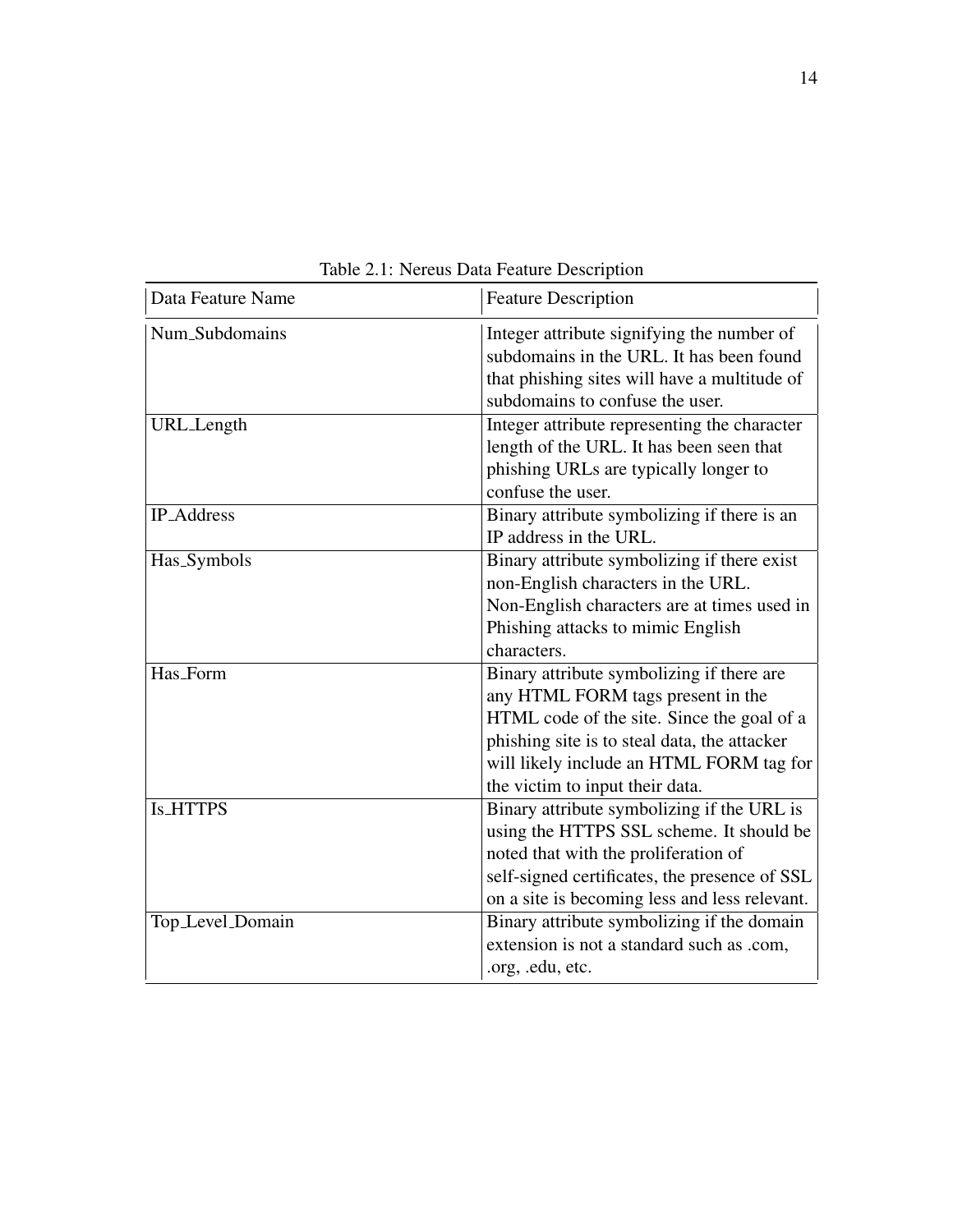colors to impersonate a website. This measurement will provide a visual similarity metric that is both highly accurate and reliable, as corporate branding colors have been shown to change little over time due to high user identification [3].

In practical terms, the color similarity feature will be the color on the target website that most closely matches the color of known corporate branding. This will be represented by the euclidean distance between the RGB color palette of the target website and the RGB values of the top 10 most phished websites on the internet. In order to determine these distances, the algorithm first determines the most used colors being used by the website. This is done with a simple binning algorithm, with the top six most commonly used RGB values being stored as the color palette of the website. This color palette is then compared to known corporate branding colors through the euclidean distance of the RGB values. Each value in the color palette is compared to each branding color, and the value with the minimum distance is then stored as the feature. This algorithm is represented in Algorithm

1.

Algorithm 1: Corporate branding color distance measurement

Result: The minimum distance between the color palette and the branding colors.  $min\_distance = infinity;$ for *color in website color palette* do for *branding color in known branding colors* do if  $EUCLIDEAN_DISTANCE(color, branching-color) \leq min\_distance$  then  $min\_distance = EUCLIDEAN_DISTANCE(color, branching-color);$ 

end

end

end

At the conclusion of this feature extraction algorithm, ten features are produced, each representing the distance of each branding color to some color that was found on the web page. This feature can also potentially be used in identification of the brand that the phishing site is trying to imitate, as it is logically the feature with the lowest distance. The branding colors used can be found in table 2.2.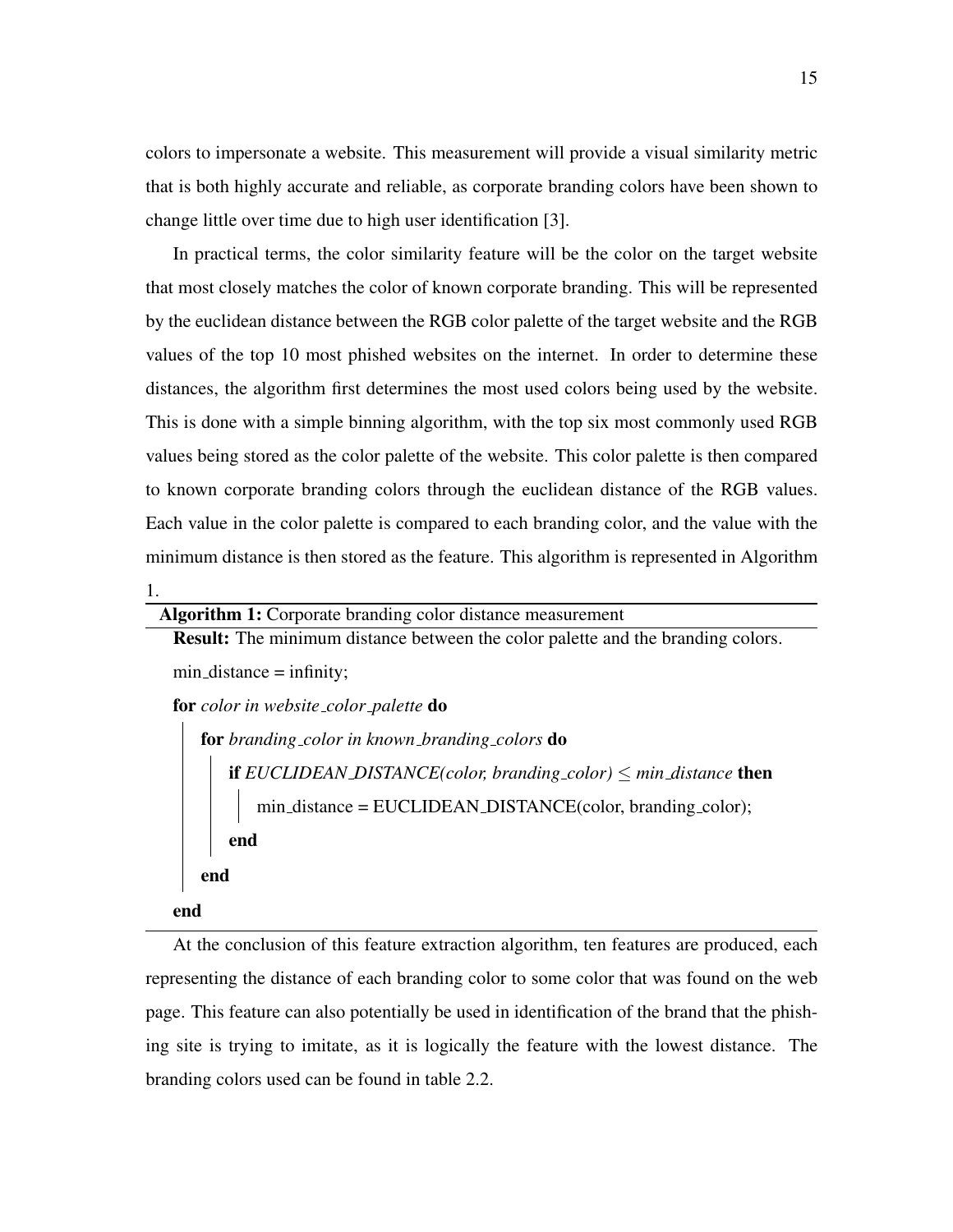| Data Feature Name      | <b>Feature Description</b>                                                                                                                           |
|------------------------|------------------------------------------------------------------------------------------------------------------------------------------------------|
| Distance_From_Twitter  | Float value representing the minimum<br>Euclidean distance between some color on<br>the target webpage and the known branding<br>colors of Twitter.  |
| Distance_From_Facebook | Float value representing the minimum<br>Euclidean distance between some color on<br>the target webpage and the known branding<br>colors of Facebook. |
| Distance_From_Google   | Float value representing the minimum<br>Euclidean distance between some color on<br>the target webpage and the known branding<br>colors of Google.   |
| Distance_From_Paypal   | Float value representing the minimum<br>Euclidean distance between some color on<br>the target webpage and the known branding<br>colors of Paypal.   |
| Distance_From_Adobe    | Float value representing the minimum<br>Euclidean distance between some color on<br>the target webpage and the known branding<br>colors of Adobe.    |
| Distance_From_Apple    | Float value representing the minimum<br>Euclidean distance between some color on<br>the target webpage and the known branding<br>colors of Apple.    |
| Distance_From_Amazon   | Float value representing the minimum<br>Euclidean distance between some color on<br>the target webpage and the known branding<br>colors of Amazon.   |
| Distance_From_Orange   | Float value representing the minimum<br>Euclidean distance between some color on<br>the target webpage and the known branding<br>colors of Orange.   |
| Distance_From_WhatsApp | Float value representing the minimum<br>Euclidean distance between some color on<br>the target webpage and the known branding<br>colors of Whatsapp. |
| Distance_From_Netflix  | Float value representing the minimum<br>Euclidean distance between some color on<br>the target webpage and the known branding<br>colors of Netflix.  |

Table 2.2: Nereus Visual Feature Description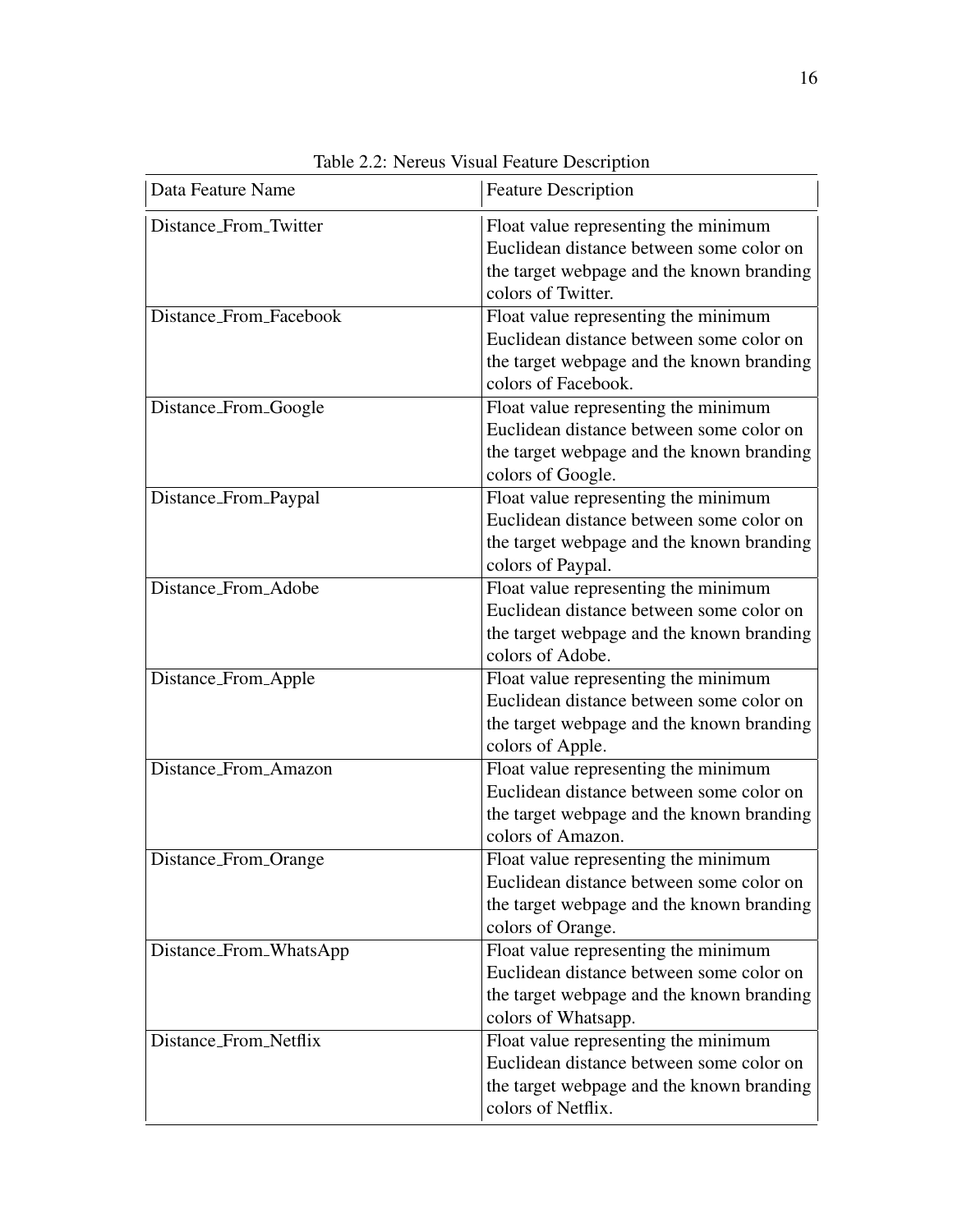| Data Feature Name      | Data Value     |
|------------------------|----------------|
| Num_Subdomains         | 1              |
| URL_Length             | 24             |
| <b>IP_Address</b>      | $\overline{0}$ |
| Has_Symbols            | $\overline{0}$ |
| Has_Form               | $\overline{0}$ |
| <b>Is_HTTPS</b>        | 1              |
| Top_Level_Domain       | 1              |
| Distance_From_Twitter  | 48.062         |
| Distance_From_Facebook | 65.931         |
| Distance_From_Google   | 56.648         |
| Distance_From_Paypal   | 199.183        |
| Distance From Adobe    | 119.419        |
| Distance_From_Apple    | 112.717        |
| Distance_From_Amazon   | 42.743         |
| Distance_From_Orange   | 218.643        |
| Distance_From_WhatsApp | 27.749         |
| Distance From Netflix  | 92.109         |

Table 2.3: Nereus Data Example

This novel visual similarity measurement between the target website and the most phished websites was found to be an extremely strong feature that not only adds accuracy to the classifier, but also makes it much more accurate over longer periods of time.

Table 2.3 displays a single example of a vector in the dataset. In total, the dataset was made up of 5,661 entries. Of these, 2,893 were legitimate sites and 2,768 were phishing sites.

#### 2.1.3 Data Processing

In order to extract the usable features from the raw collected data, several things needed to be done. First, the raw URL data for both phishing and non-phishing would need to be used to gather screenshots of the live website they represent as well as the HTML code of the site. This data was needed for the visual similarity features and HTML features as described in the previous section.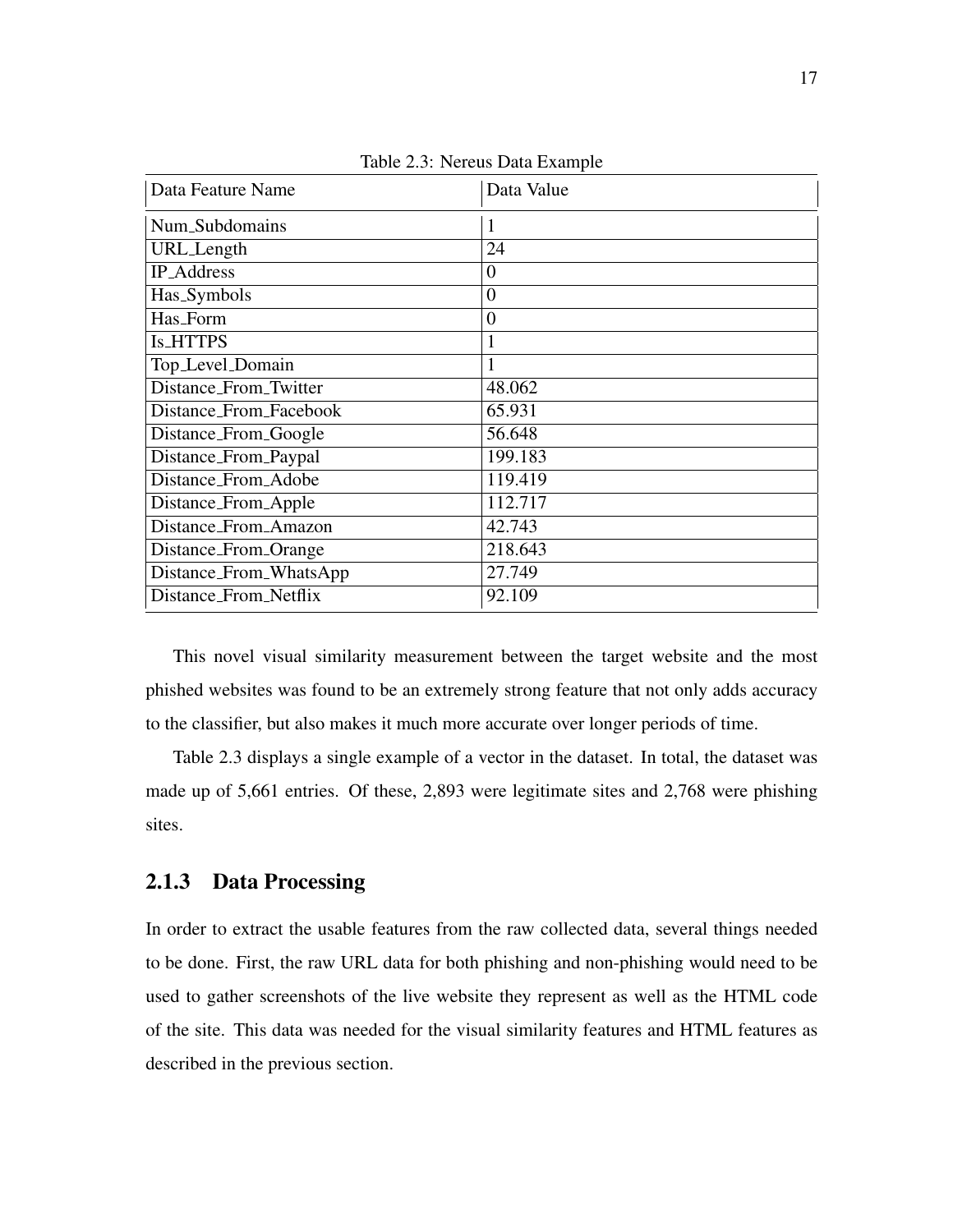#### Collecting the HTML & website screenshots

First is to collect the URL and HTML features from both the phishing and non-phishing data. The raw data collected consisted only of URLs, and therefore it would be impossible to extract the HTML features without further processing. In addition, a screenshot of the webpage would need to be taken in order to extract an effective color palette for the visual similarity measurements. In order to accomplish this, a small script was written that visited each URL in turn, saved a copy of its HTML code, took a screenshot of the final loaded page, and then saved all this data within a CSV file. This script utilized the Python package Selenium to simulate a typical web browser environment [23].

#### Curating the raw data

Once the data was collected, a curation process was needed in order to filter out bad image data from the collection. In some of the captured images, the Selenium tool was unable to take an effective screenshot of the page, resulting in a blank white image, as can be seen in figure 2.1. Since this kind of data would likely skew the data of the visual similarity features, a curation tool was developed to filter them out. By using a simple python script, each of the 4,500 website screenshots were examined and determined to contain a good screenshot, as exemplified in figure 2.2.

#### Feature Extraction

In order to extract the features discussed in section 2.1.2, a simple python script was again created. For the URL and HTML binary features, the script simply looked for the presence of certain characteristics in the HTML or URL. For the visual similarity features, the program utilized Algorithm 1. The program then compiled these measurements into vectors and stored them within a CSV file. At the end of the data processing stage, over 5,500 pieces of data were collected, with 2,768 non-phishing sites and 2,893 phishing sites represented.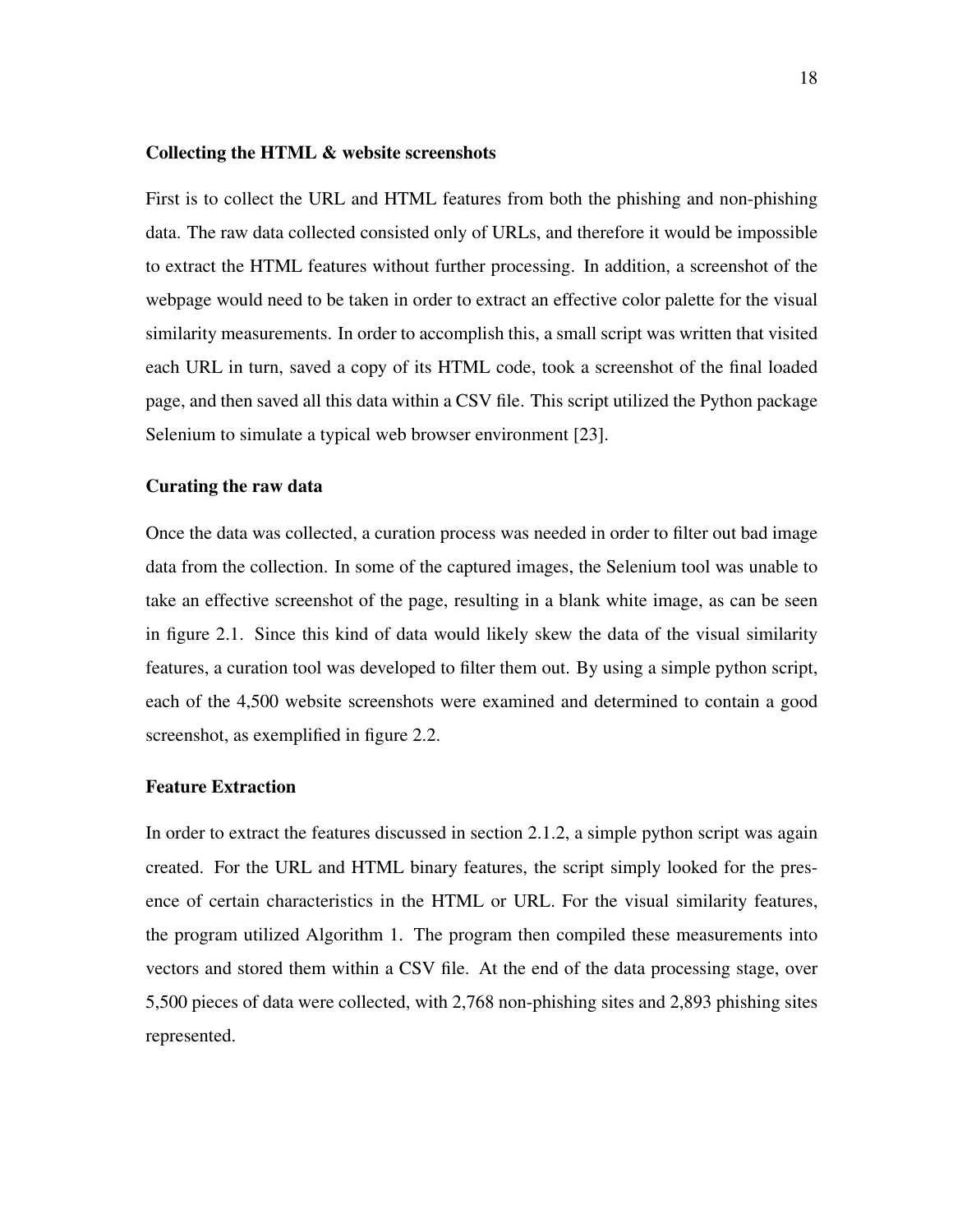

Figure 2.1: Bad Image Data



Figure 2.2: Good Image Data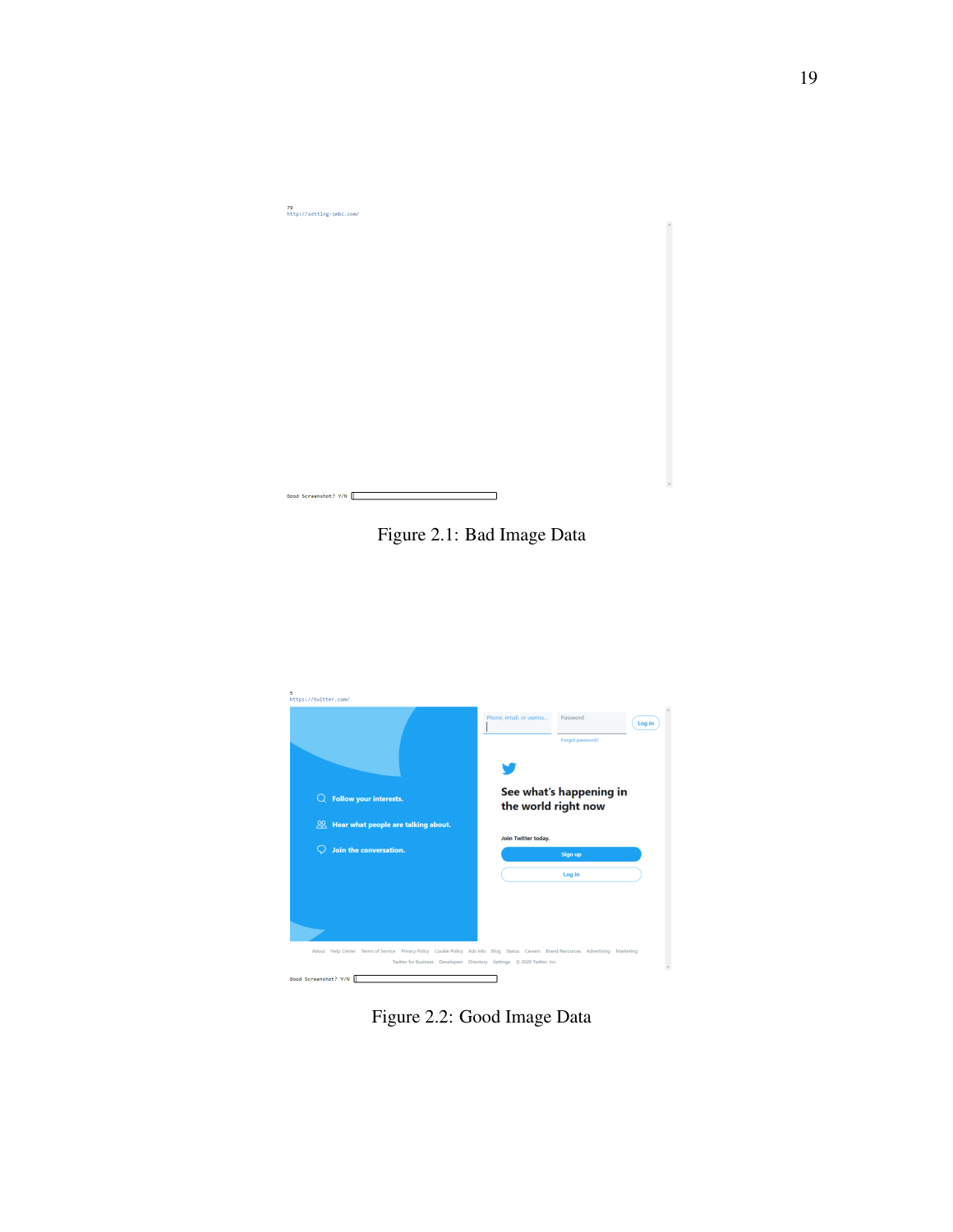

Figure 2.3: URL Length vs. Number of Subdomains

#### 2.1.4 Data Analysis

Once all data was collected, some basic analysis was done to better understand it and how it could be used in the phishing model. In total, 5,661 vectors of data were gathered. Of these, 2,768 represented non-phishing sites and 2,893 represented phishing sites. While this dataset is not as large as some, it is significantly larger than those used by other researchers [19, 26]. In order to train the most accurate model possible, the data was gathered in two separate sets three months apart. This was done to avoid bias in both the phishing and non-phishing data. It should also be noticed that in the following data analysis, a "phish" value of "0" indicates a non-phishing site, while a value of "1" indicates a phishing site.

Interestingly enough, there were several measurements that were surprising to see within the data. When comparing the number of subdomains and the length of the URL, it was surprising to learn that contrary to what was theorized, non-phishing data seemed to be correlated to larger values, as seen in figure 2.3. This is interesting, as previous research has found the opposite to be true [25, 4].

The reasoning for this is likely due to to either changing patterns in web traffic in the years since the previous research was published, or due to bias within the data. It is likely that the answer is the former, as the data collected was gathered in two separate batches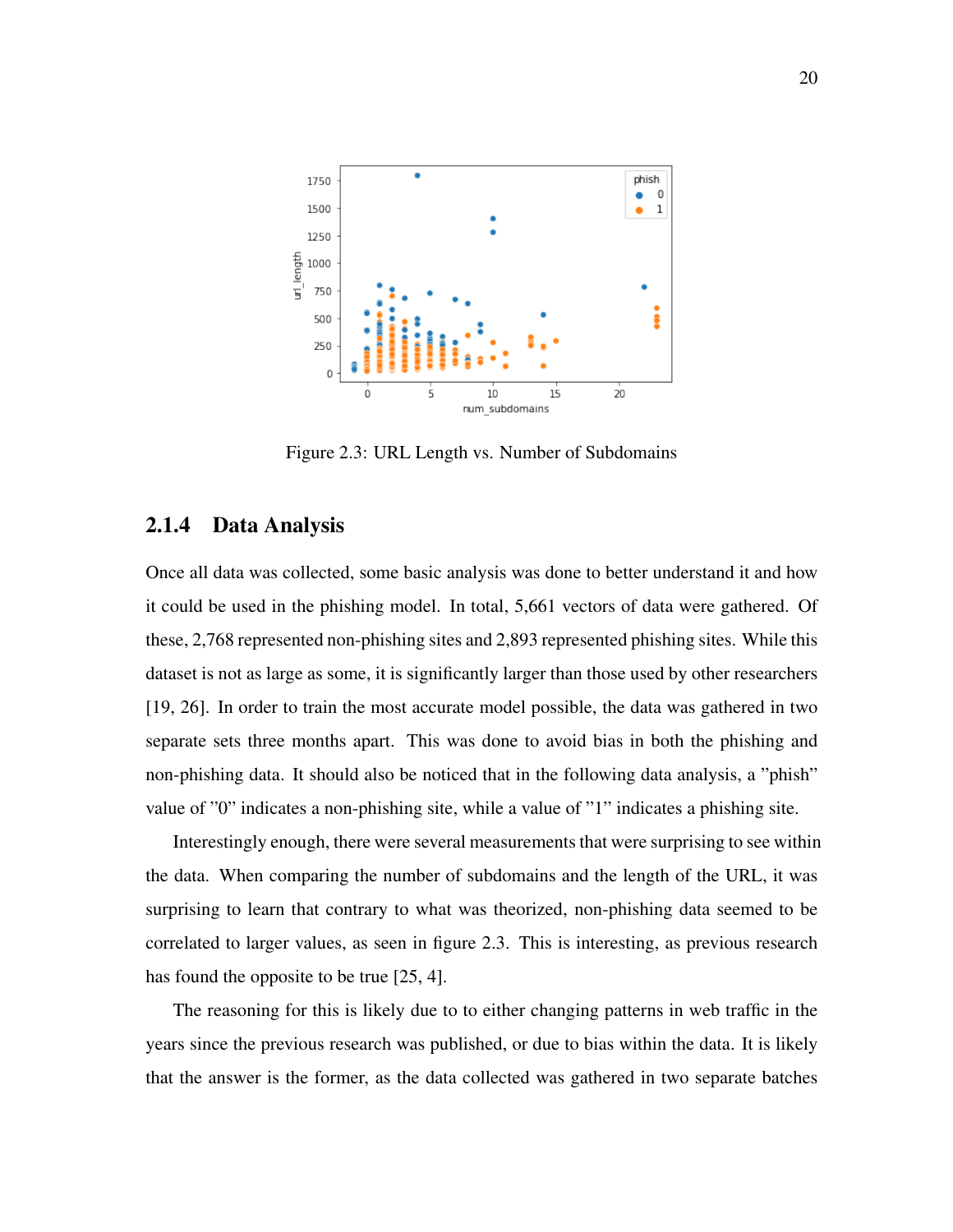

Figure 2.4: Distribution of the distance between the website's color palette and Facebook's branding colors.

three months apart specifically to avoid any bias. Since the theories set forth by Zhang et al. in CANTINA were made over ten years ago, it is likely therefore that internet traffic patterns have changed.

Furthering the data analysis, we were able to see data that greatly reinforced the hypothesis of the thesis. As can be seen in figures 2.4 and 2.5, phishing websites were seen to correlate to shorter distances between the branding colors of both Facebook and Microsoft. In these figures, the blue represents non-phishing sites, orange represents phishing sites, and grey represents overlap between the two. It can be assumed that the spikes we see in the histograms indicate a large amount of phishing attacks against these targets .Since these are two of the most popular targets for phishing attacks, it makes logical sense that these spikes occur. Interestingly, we see in both the Facebook and Microsoft histograms that a spike of non-phishing data occurs at a distance of around 35 - 45. This spike is theorized to occur as the actual sites are being visited often within the data, and would therefore present close color matches for non-phishing data.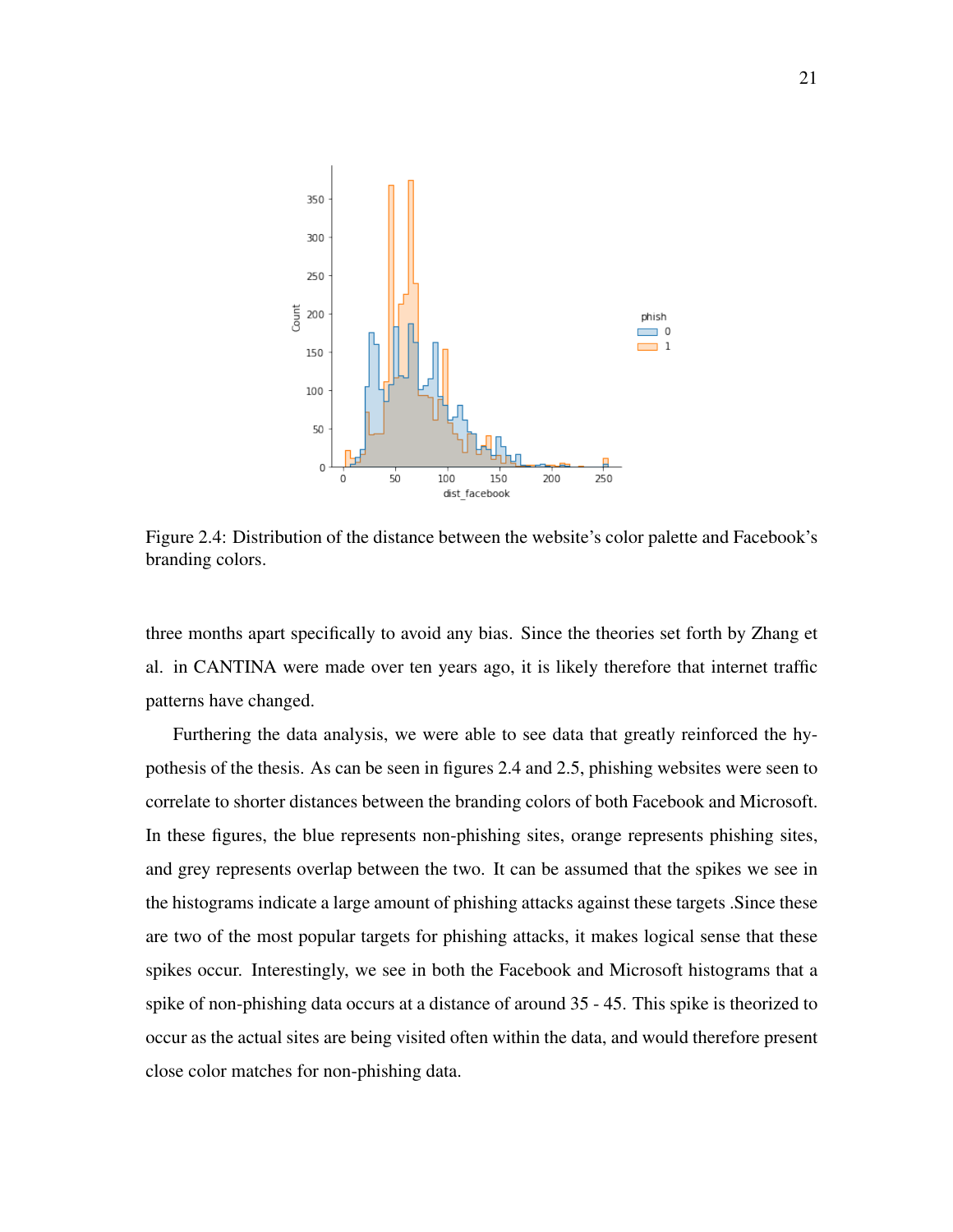

Figure 2.5: Distribution of the distance between the website's color palette and Microsoft's branding colors.

In several pairwise plots, we were able to see extremely tight positive correlation between the distance measurements of such branding colors as Amazon and Orange, and Adobe and Netflix. This correlation can be seen in figures 2.6 and 2.7. It is theorized that this tight correlation between the color distances is due to the branding colors being very similar. This is demonstrated by comparing the RGB value of Adobe ["r":255,"g":0,"b":0] to that of Netflix, ["r":229,"g":9,"b":20]. As can be seen, these branding colors are both dominated by the color red, which is likely why the two distance measurements are so correlated. Due to this correlation, is it unlikely that the distance measurement could reliably be used to identify between them.

#### 2.1.5 Model Design

After thorough investigation, it is clear that there are two logical options for the design of the classification algorithm. The first, as was used in several previous approaches to this issue, was a heuristic based algorithm. This kind of algorithm has been used in several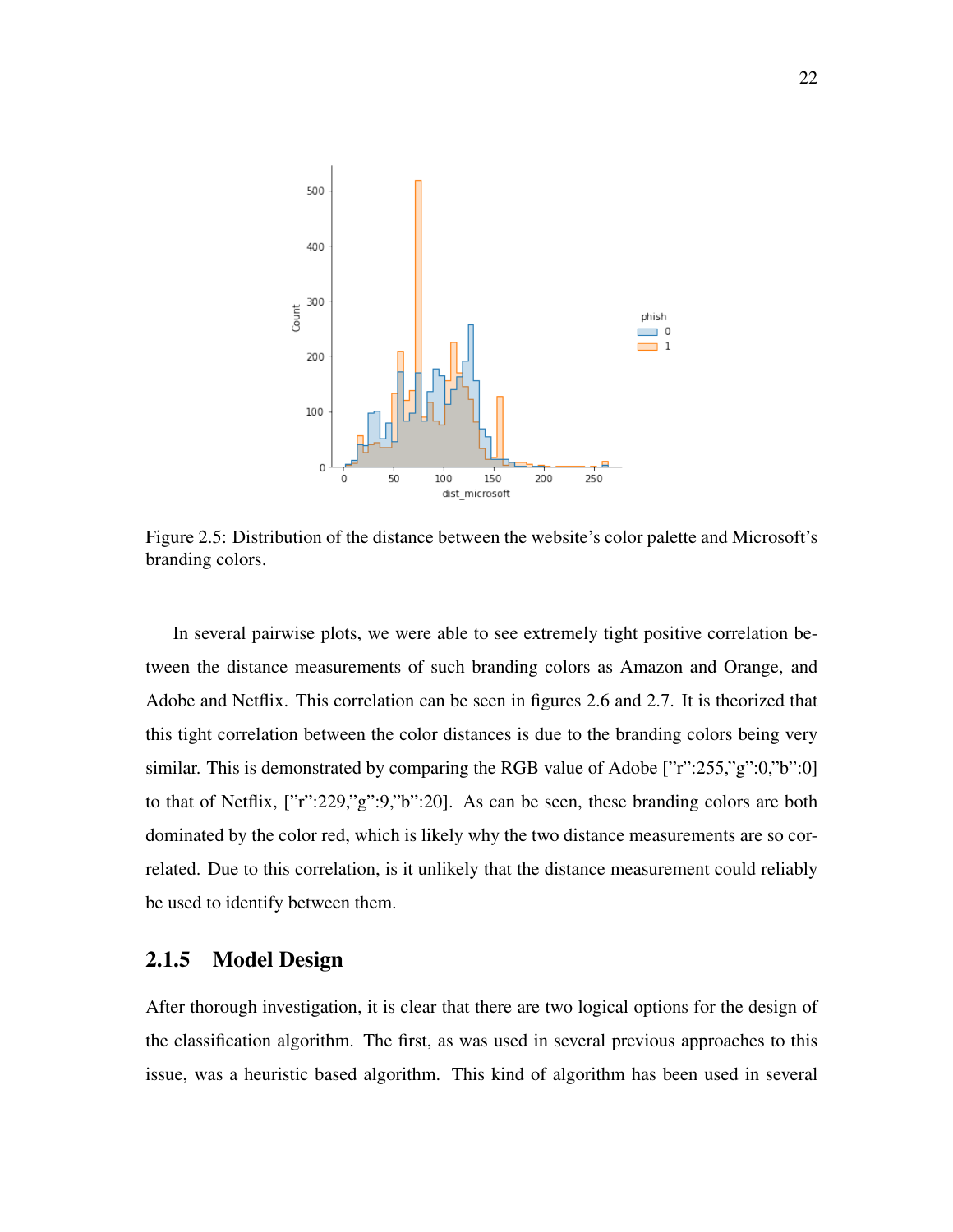

Figure 2.6: Distance between Amazon branding colors and Orange branding colors.

anti-phishing applications over the years, notably including CANTINA, LinkGuard, and the target identification system proposed by Khonji et al. [25, 7, 14]. These kind of heuristic algorithms can produce reliable classification relatively quickly. Unfortunately, these systems are also extremely vulnerable to gaming by the attacker. In both CANTINA and LinkGuard, the heuristic algorithms depend solely on attributes of the URL and HTML pages. Since these applications are both open-source, a determined attacker could simply modify their URL pattern or HTML attributes to avoid a phishing classification. While this kind of gaming might not exist for a robust heuristic algorithm, an increase in complexity would undoubtedly lead to greater program size and running time, decreasing the application's ability to be used in a practical setting. These drawbacks led to the conclusion that a supervised machine learning classifier should be used.

In contrast to a heuristic classifier, a machine learning model would be more opaque in design and function, not to mention more adaptable over time. This was shown in multiple other anti-phishing tools developed over the years [19, 26]. A key problem with many types of classifier models however is that they often take much longer than heuristic classifiers to make a prediction. Care was taken therefore to discover which classifier would be able to maximize both running speed and practical accuracy. After careful research, three logical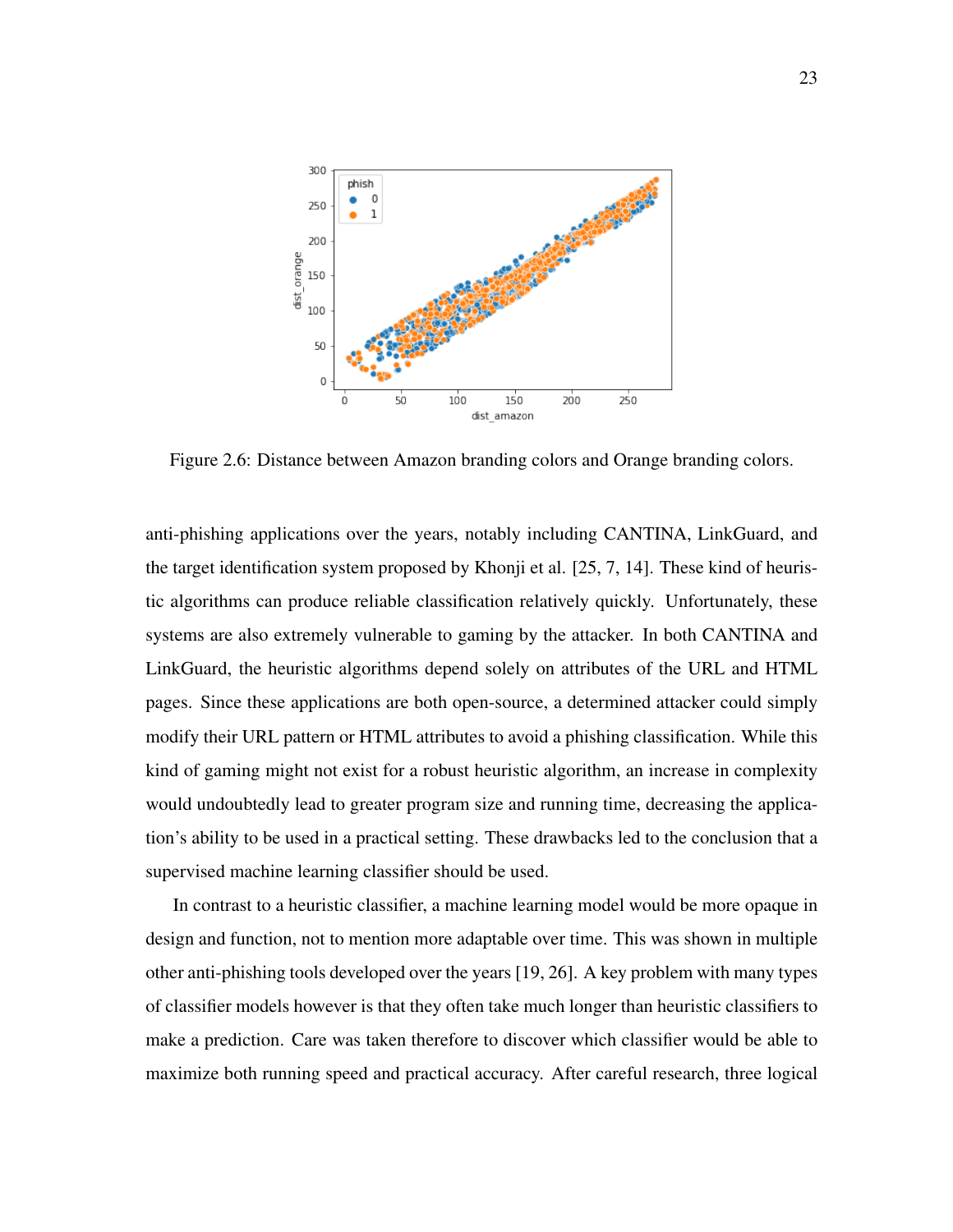

Figure 2.7: Distance between Adobe branding colors and Netflix branding colors.

candidates presented themselves; Support Vector Machine, Logistic Regression, and Random Forest Decision Tree. While the final model was eventually chosen to be a Random Forest, a background of each of these will be given with explanations why each candidate was chosen.

#### Support Vector Machine

A Support Vector Machine is a popular supervised machine learning model. A SVM works by creating a separation between the data points of two or more classes. Usually this seperation is linear, but other kernels can be used as well. This separation is then used to classify new data, with the identification being made based upon which side of the separation line the data falls upon [22]. The SVM model was chosen here as most of the features of the data, such as the branding color distance were found to be fairly separable, as can be seen in section 2.1.4. This is also true for the number of sub-domains and the length of the URL features. It was also hoped that this model would produce fast and reliable results for the classifier. Ultimately however this model was not used, as it was found that it was not accurate at classifying the data. This is likely due to the fact that while the data for many of the features is numeric, many are binary. An SVM model, as with regression models,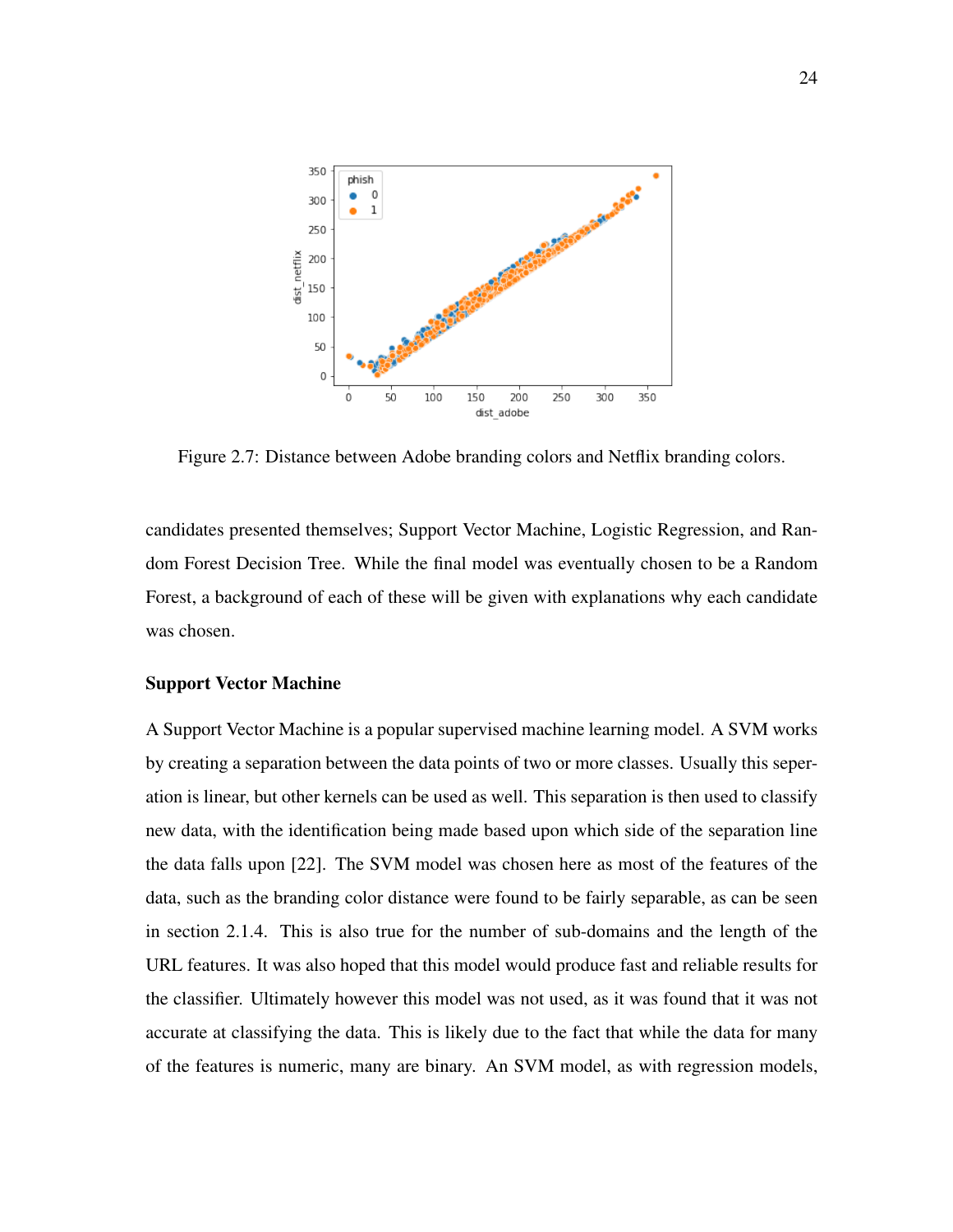depends on a wide range of values in order to determine where the separations between the classes are. Since the majority of the data features are binary in this dataset, an SVM model cannot achieve high accuracy. The spikes of phishing vs. non-phishing data seen at the 30-45 mark could also cause the classification model to incorrectly predict one class or another due to poor separation.

#### Logistic Regression

A logistic regression model is similar to a linear regression model, in that regression is used to produce a prediction between two binary classes. In opposition to linear regression however, logistic regression utilizes a sigmoid function to produce a probability function [9]. Logistical regression also differs from linear regression in how it calculates the regression coefficients. In logistic regression, Maximum Likelihood Estimation is usually used to calculate parameter values. All of these changes aim to make logistical regression more accurate at predicting data that either is not very linear or has many outliers. As was found in the SVM model however, the predictions produced were not highly accurate. While the SVM is likely to produce good predictions for the numeric values such as URL length or the color distance features, this data is supported by the binary features. Binary data by design cannot be well used in a regression algorithm.

#### Random Forest Decision Tree

A Random Forest decision tree was the last machine learning model examined, and proved to be the most accurate. In this type of model, a "decision tree" is constructed in order to correctly classify the data. At the beginning of each "branch" of the tree, the data will be split by some measurement of a feature. For the binary features this would mean the data would be split between the true and false values. For the integer and float values, the split would occur between some set numeric interval. These splits are optimized by using either entropy or information gain. The leaf nodes are usually determined once all data in the branch is homogeneously one class or another. Once the tree is constructed, new data is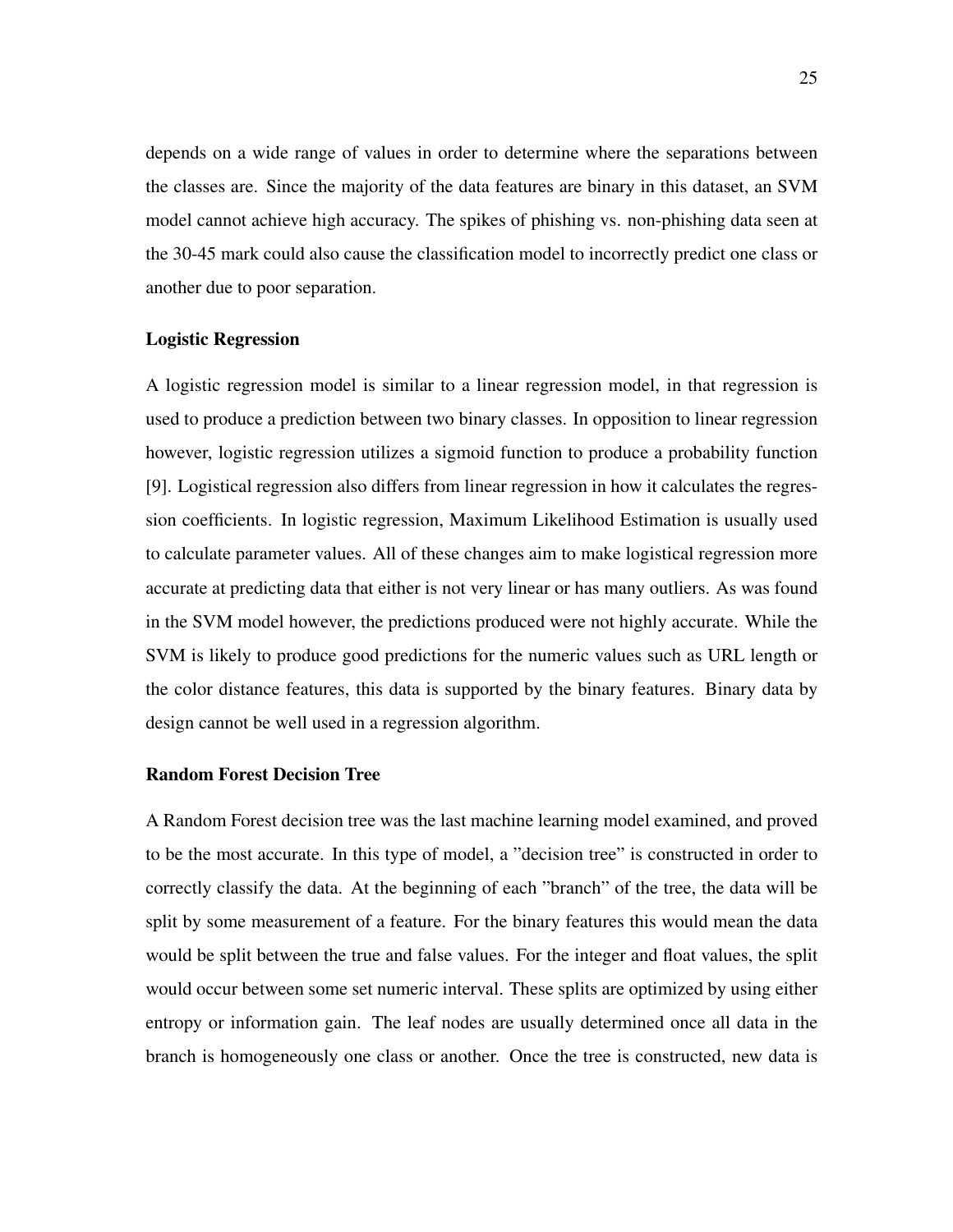fed into the tree. Once the data arrives in a leaf node with a class label, the decision tree classifies the data accordingly. In opposition to a classic decision tree however, a Random Forest model uses an ensemble learning procedure to produce a more accurate result [1]. The Random Forest model creates a set number of decision trees with random starting features, finds their classification, and makes a prediction based on the classification of the majority of the trees. This kind of ensemble learning avoids the bias of classic decision tree models.

Random Forest was chosen in the end for this application as it produces accurate results while also maintaining high speeds. Once the model is created, new data inputted into the algorithm can be tested quickly, especially as most of the features in this data are either numeric or binary. The ensemble learning aspect also helps to avoid the over-fitting common in traditional decision tree models [1].

### 2.2 Chrome Extension

The secondary piece of this thesis will be a Google Chrome browser extension. This piece of software will act as the main GUI for the application. The user will install this extension in order to use the system. The extension will position itself between the user and every website they visit, collect the necessary data on the URL and color branding, and pass it along to the trained machine learning model that will exist on a remote server. The features will be extracted in much the same way as described in section 2.1.3. The Chrome extension will take a screenshot of the website currently visited and use Algorithm 1 to calculate the color distance feature values. This screenshot is not stored in any way, and is recycled from memory once the extension has extracted the color features. The Chrome extension is written in JavaScript and will use an XHR request to transmit the feature vector to the remote server. Great pains were taken to ensure that the data retrieved by the extension is accurate. To avoid a "bad" screenshot, as shown in figure 2.1, the extension attempts to wait until all HTML and JavaScript on the page has completely finished loading before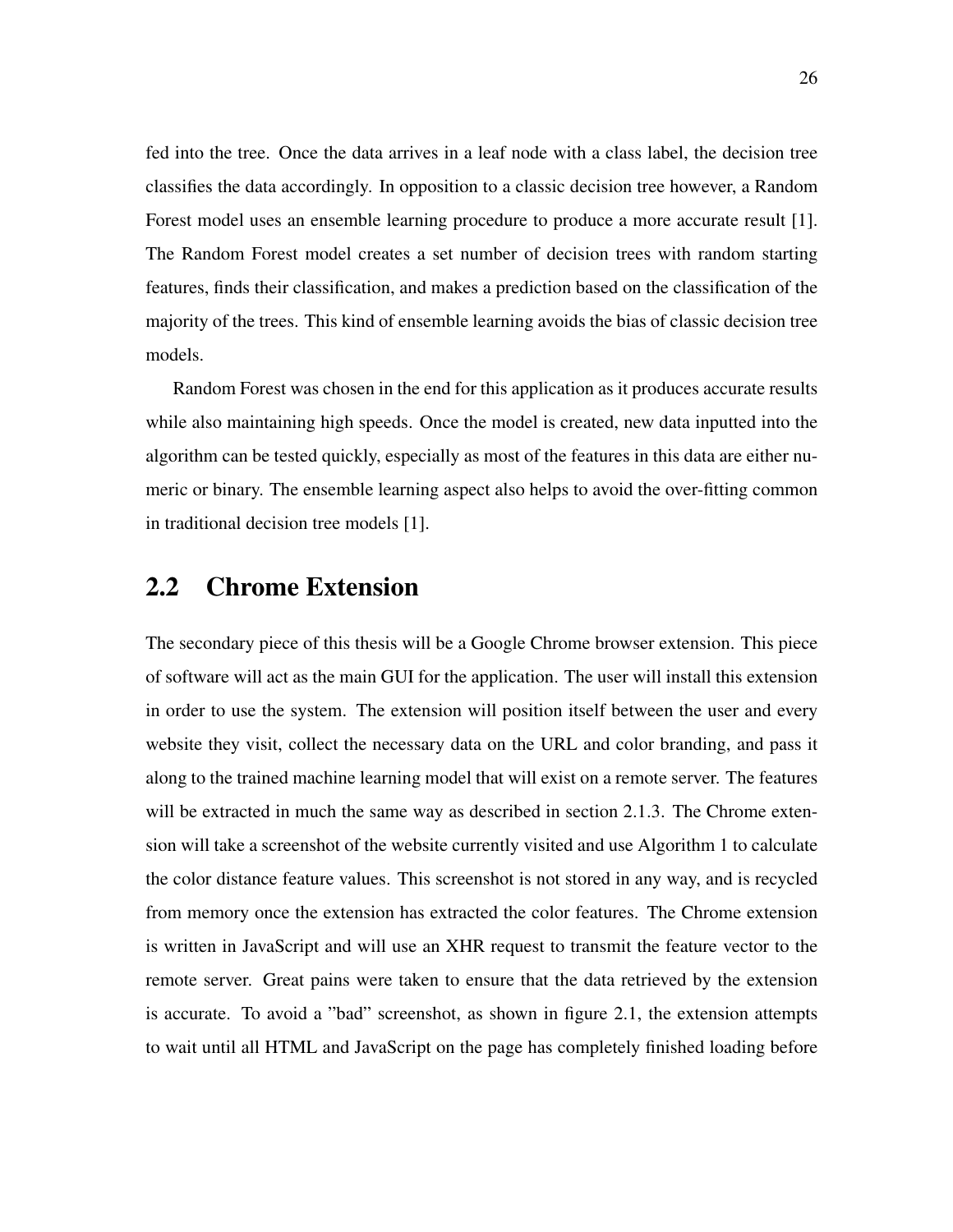capturing the page. This was done particularly to correctly capture those websites that utilize NODE JS technologies to render their page, as they load the bulk of their site after the HTML has loaded. If the extension did not wait for the JavaScript to finish executing, the page would not be correctly rendered during the capture.

### 2.3 Remote Server

A key part of the effectiveness of this application is the running time of the application. As was explored earlier, an anti-phishing application that interrupts client-side load will likely not be used long by a user, as it interrupts their normal browsing patterns. Therefore the remote server that houses the trained Random Forest model will need to maximize its response time. In order to determine the kind of remote server architecture that would be most effective, two candidates presented themselves. The first, an Apache server that runs PHP, and the second, a Simple HTTP Python server. This second was proven to be the most effective, as will be shown.

#### 2.3.1 Apache & PHP Server

In the first trial, a remote server running the framework Apache was used, and the programming was done using PHP. This PHP program accepted the feature vector from the Google Chrome extension, and used the "EXEC()" native function to execute a python script that would produce the classification. After trials, this method took around 1.4s to respond to the request. In practical terms, this was much too great a delay to be used. This delay is likely to be caused by the separation of technologies. The data was received by a PHP script, which would then execute a local Python script to classify the data. This separation between the receiving technology and the prediction technology created a unavoidable transfer delay. To avoid this, a native Python server was next tested.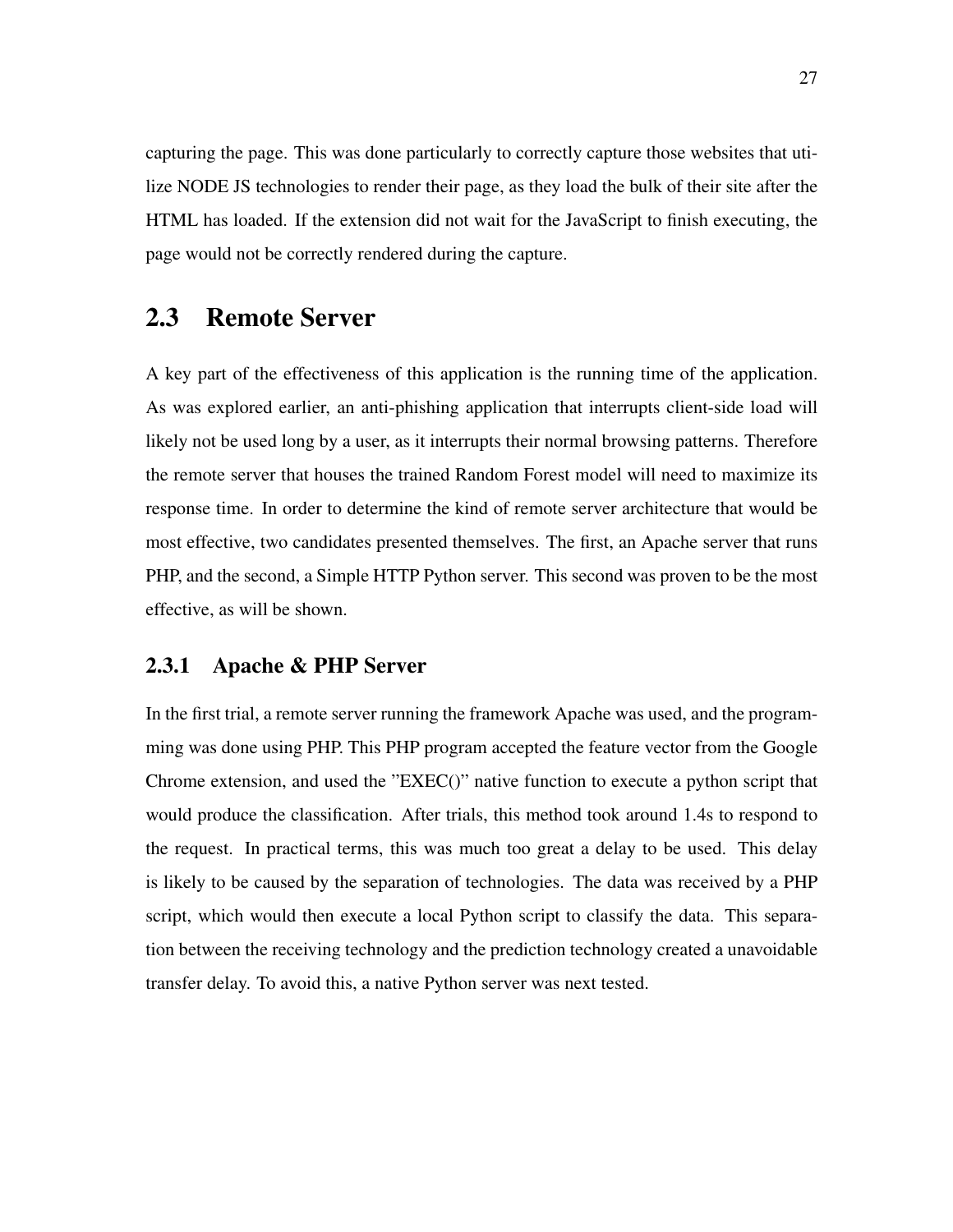#### 2.3.2 SimpleHTTP Python Server

In the second and more successful trial, a Python server framework called "SimpleHTTP" was used. The response time of this server was much improved from the PHP server, with an average response time of 0.6s. This response time was found to be acceptable for the application, as it did not create a noticeable delay in the responsiveness of browsing. This server is better than the PHP server mainly as the model was able to execute within the same program that initially received the feature vector.

### 2.4 Overarching System Architecture

This design and implementation section has attempted to give a thorough review of all aspects of the completed Nereus anti-phishing application. Due to the size and complexity of the design, an simple overview of how the individual pieces discussed above will now be given. In figure 2.8 we can see that the system architecture of Nereus consists of two major components. The typical workflow of the application is therefore traced here. When visiting a website for the first time, the Google Chrome extension discussed in section 2.2 begins by extracting all the features from section 2.1.2 into a feature vector. This vector of data is then transmitted using JavaScript to the remote server from section 2.3. This remote server accepts this data vector using a SimpleHTTP Python, and inputs it into the trained Random Forest model, which also runs in Python. This model will then return a prediction of either phishing or non-phishing to the Chrome extension. The Chrome extension will then present a warning to the user or allow them to continue browsing, based upon whatever prediction the classifier has made.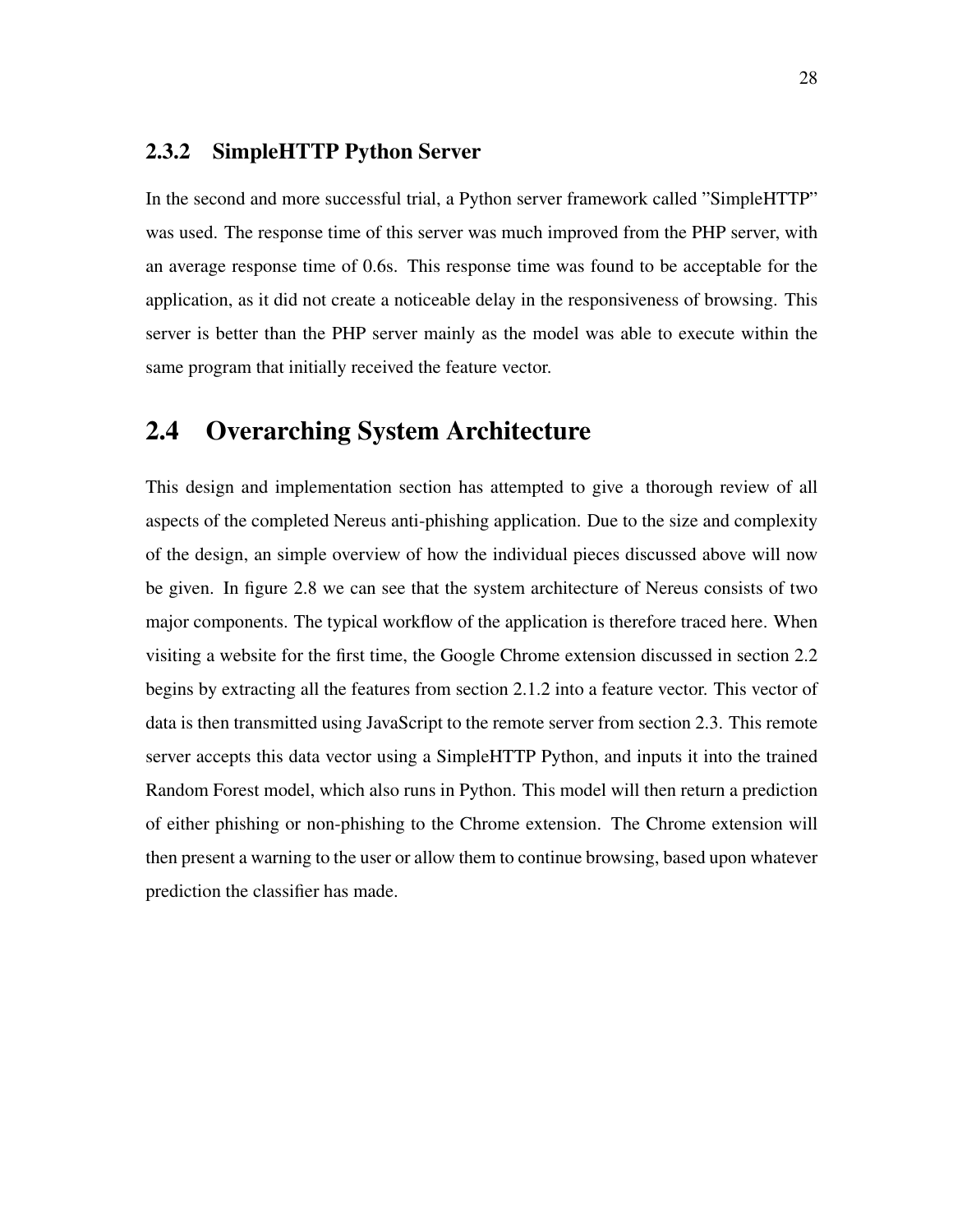

Figure 2.8: Nereus System Architecture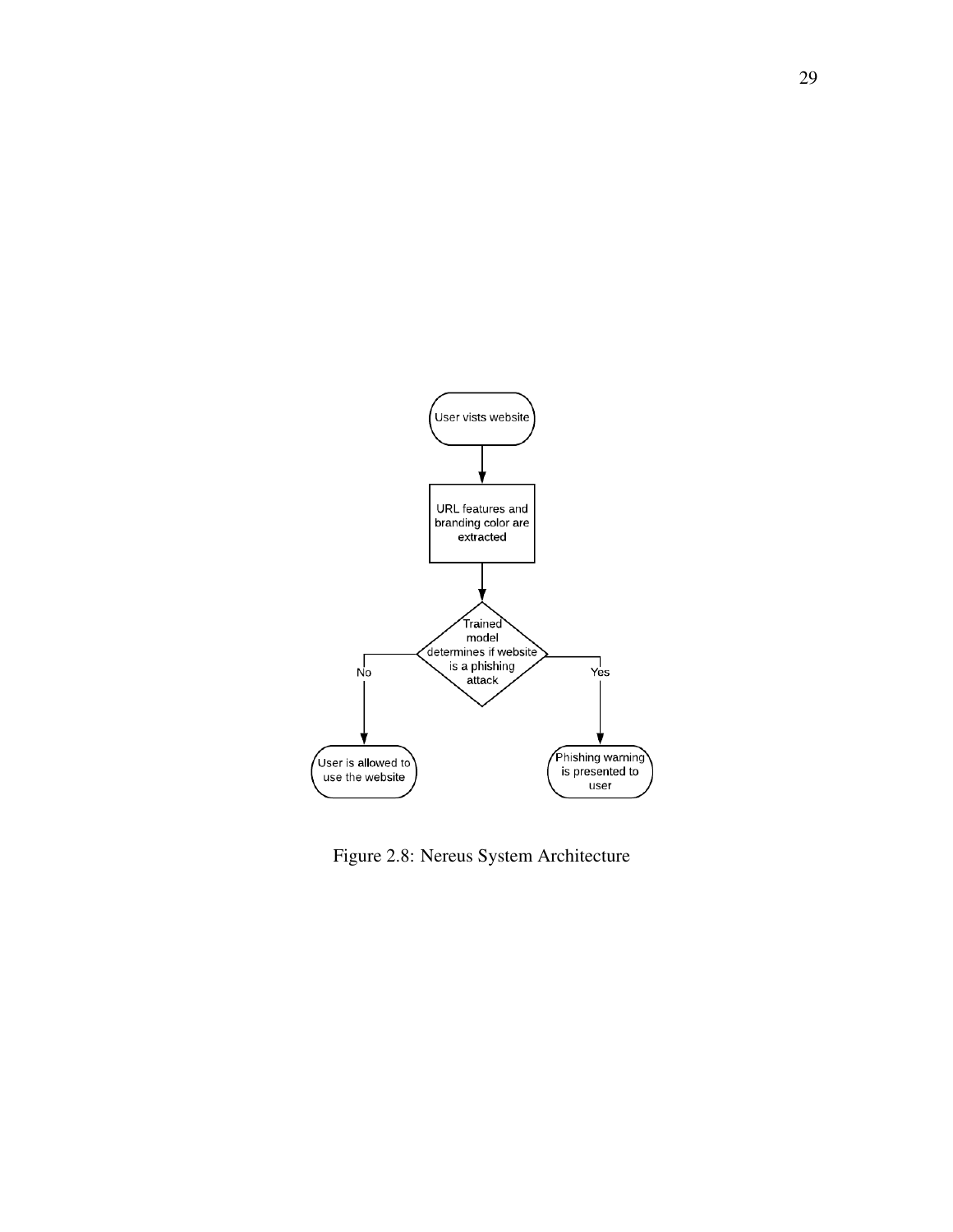# Chapter 3

# Analysis

The purpose of this thesis was to determine if a machine learning model that used corporate branding color matching, along with other features, would produce results that are in general both reliable and accurate. We also wished to use this model to produce an effective anti-phishing application. In order to analyze this hypothesis, several types of machine learning models were tested on the proposed data features. One in particular, the Random Forest, was found to adapt well to the mix of binary and numeric data, and produced classifications that were found to be both highly accurate and reliable over long periods of time. As was discussed, the hypothesis can only be proved if all four qualifications are reached. These qualifications are accuracy, speed, reliability, and security. How well Nereus measures against each of these will be examined in this section.

## 3.1 Accuracy

In order to examine the accuracy and effectiveness of Nereus, several metrics will be shown. The main determination we would like to analyze here is whether or not the color features increase the accuracy of the model significantly. In order to test this hypothesis, we split the prepared data into two sets, with 70% of the data being used for the training and 30% for the test data. The models were trained several times and the best performing model in terms of overall accuracy was recorded using the PICKLE Python module. These best performing models were then analyzed in order to determine the best model overall.

The accuracy ratings, or how likely the model was to accurately classify a data vector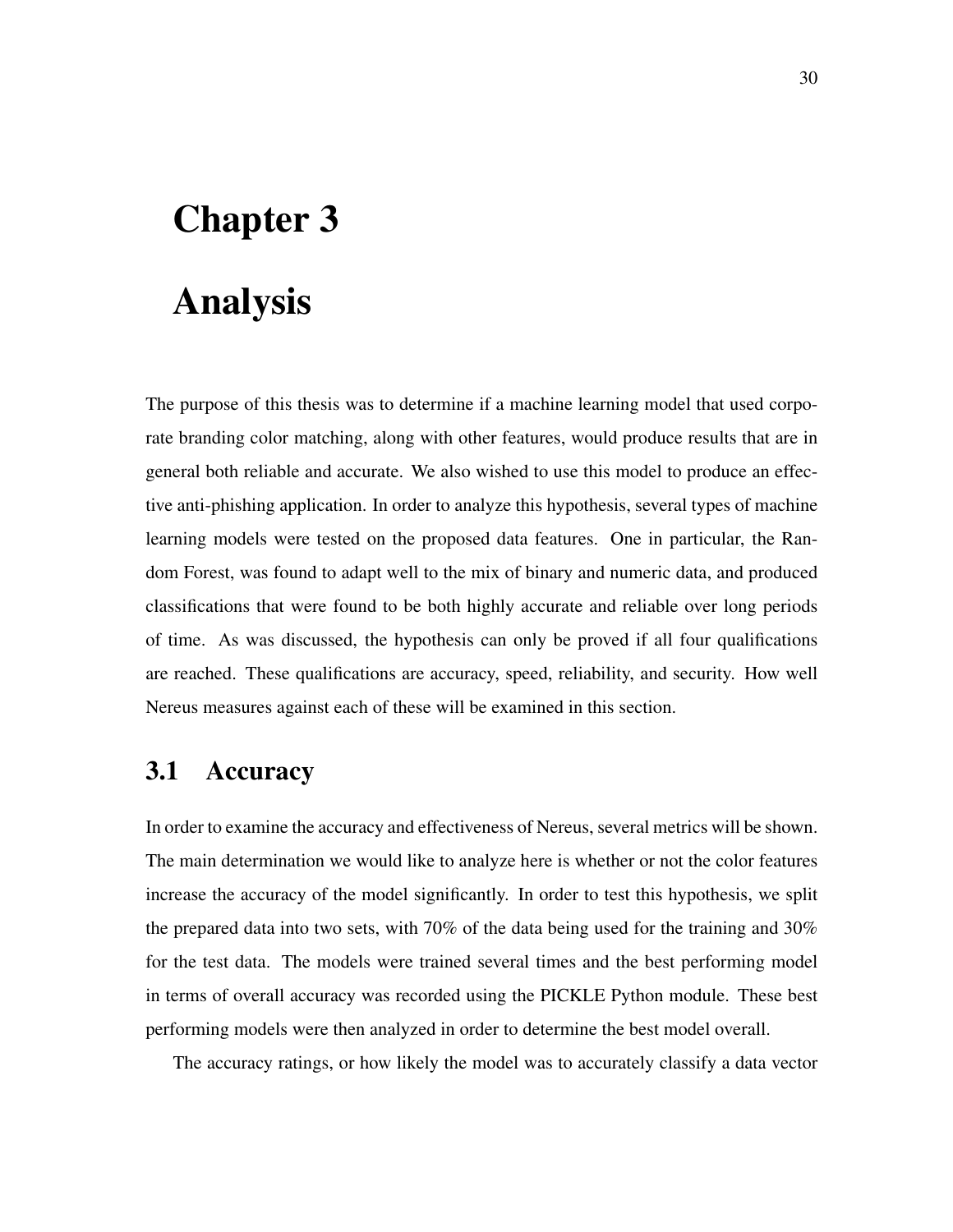from the test data is represented by the ROC curves shown below. An ROC curve is an excellent visualization of model performance, as it plots the true positive rate versus the false positive rate. This graph therefore shows the model performance at all classification thresholds. A well-performing model maximizes the area found under the curve, or AUC, as it would have a high true positive rate and a low false positive rate at all thresholds. As can be seen in figure 3.1, the SVM model produces an AUC of 0.77. The SVM model produced an AUC of 0.75. Finally, the AUC from the Random Forest model was found to be 0.92, as seen in figure 3.3.



Figure 3.1: ROC Curve for Logistic Regression Model.

From these ROC curves, we can clearly see that the Random Forest model was the most accurate among the three types of models. To further demonstrate this we can examine the confusion matrix, shown in figure 3.4. This confusion matrix demonstrates that the accuracy of the model at predicting true positives is at a strong 94%. This is important, as the application will be judged in practical terms at how often it correctly identifies phishing attacks. The false positive rate was unfortunately found to be quite high at around 8%. This value will likely drive down user usefulness, as a high rate of false positives will likely discourage users from keeping the application installed.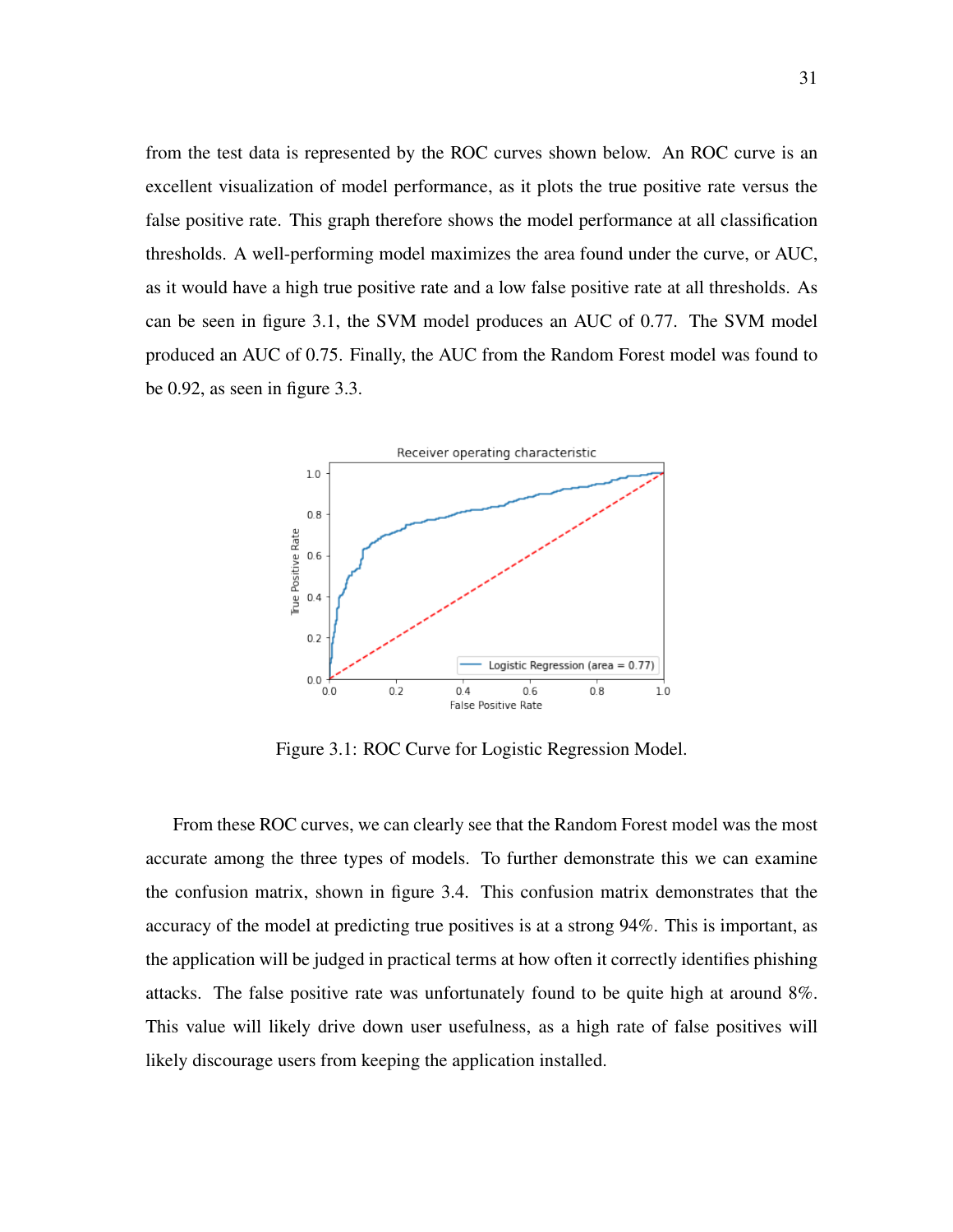

Figure 3.2: ROC Curve for SVM Model.



Figure 3.3: ROC Curve for Random Forest Model.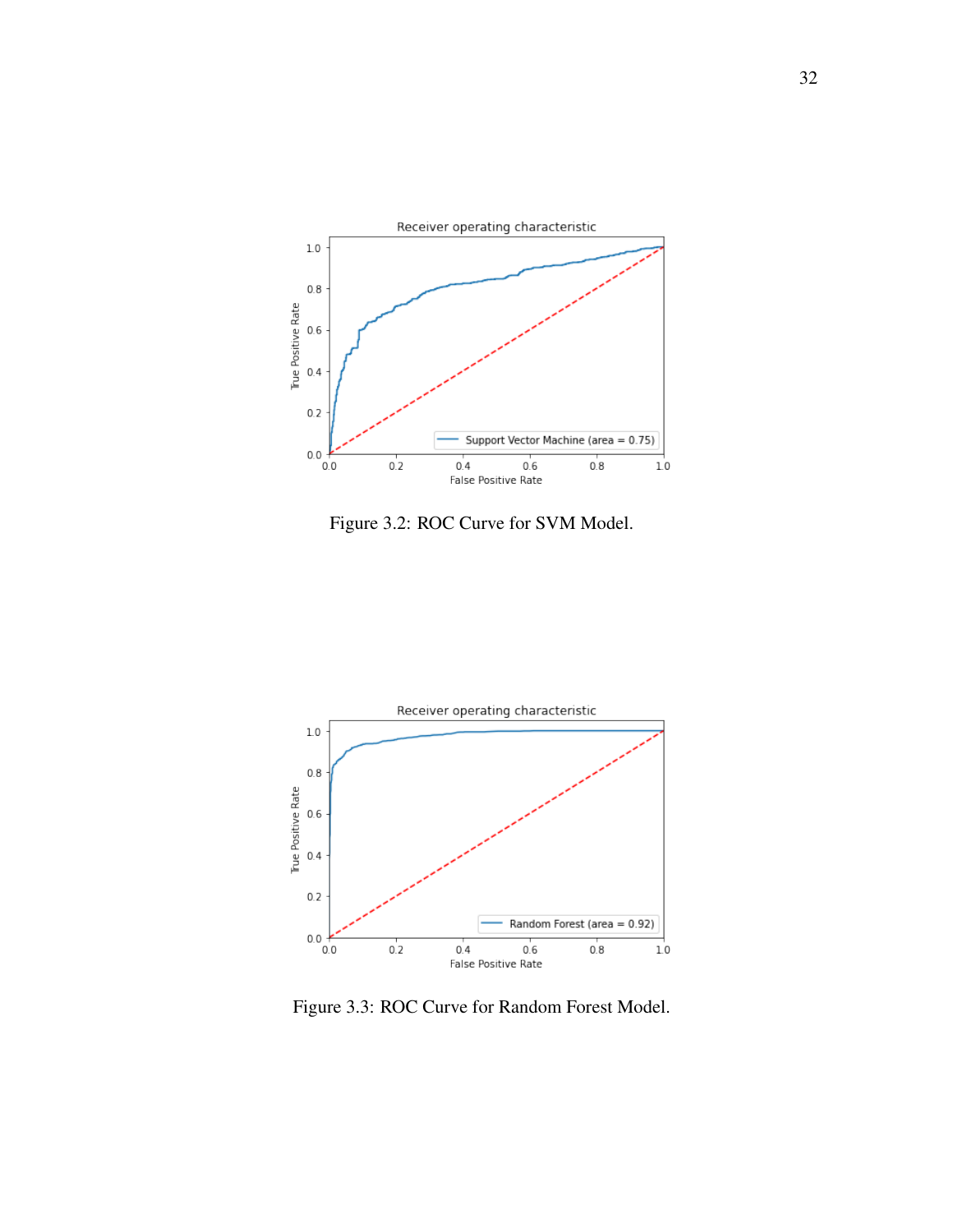

Figure 3.4: Confusion Matrix for Random Forest Model.

Since the hypothesis specifically concerned the effectiveness of the color matching features, a Random Forest model was also trained with the same hyper parameters, but with only the URL and HTML features. The ROC curve for this model is shown in figure 3.5, with the AUC value being 0.78. The confusion matrix for this model in figure 3.6 clearly demonstrates that the color features increase the accuracy of the model by around 10%.

#### 3.1.1 Color Similarity Feature Performance Evaluation

In order to properly validate the hypothesis, we need to confirm that the color branding similarity features not only added to the accuracy but determine which measurements most contributed to this increase. In order to do this, the trained model was used to rank the features based on impurity-based importances. This value was found by averaging the decrease in impurity over trees within the random forest. The results of this can be seen in table 3.1. As can be seen, the most effective features were the presence of an SSL certificate, URL length, followed by five color similarity features. Of these, the distance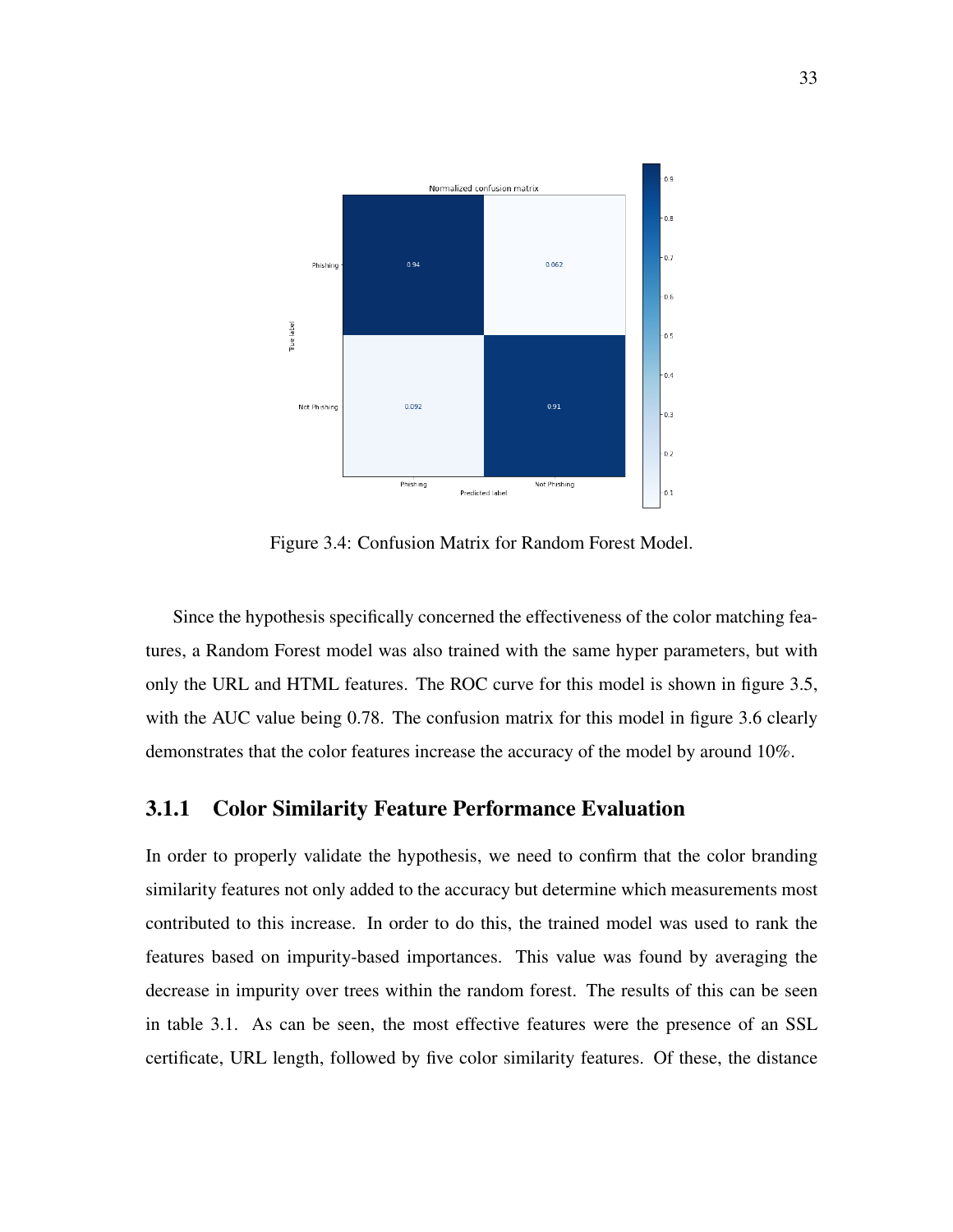

Figure 3.5: ROC Curve for Random Forest Model with no color matching features.

measurement from Paypal and Facebook were found to be the most important. This is likely due to the relative frequency at which Paypal and Facebook are phished. Since these two site most likely made up a large portion of the phishing targets, their importance is explained.

In conclusion, table 3.2 displays the relative accuracies of the four models presented in this section. It is clear therefore that the hypothesis is validated, as the accuracy of the Random Forest model was increased by 13.9% once all the color features were included.

### 3.2 Speed

In terms of speed, Nereus performs extremely well when using the Random Forest model. This model, combined with the SimpleHTTP Python server returned a prediction to the Google Chrome extension within an average of 0.8 seconds. This added overhead is done immediately after page load, and does not block the usage of the page. This is a key result, as an application that blocks page load is unlikely to be employed by users in the long term. From this metric, we can determine that Nereus maintains a good speed and could be used without adding undue overhead to the user.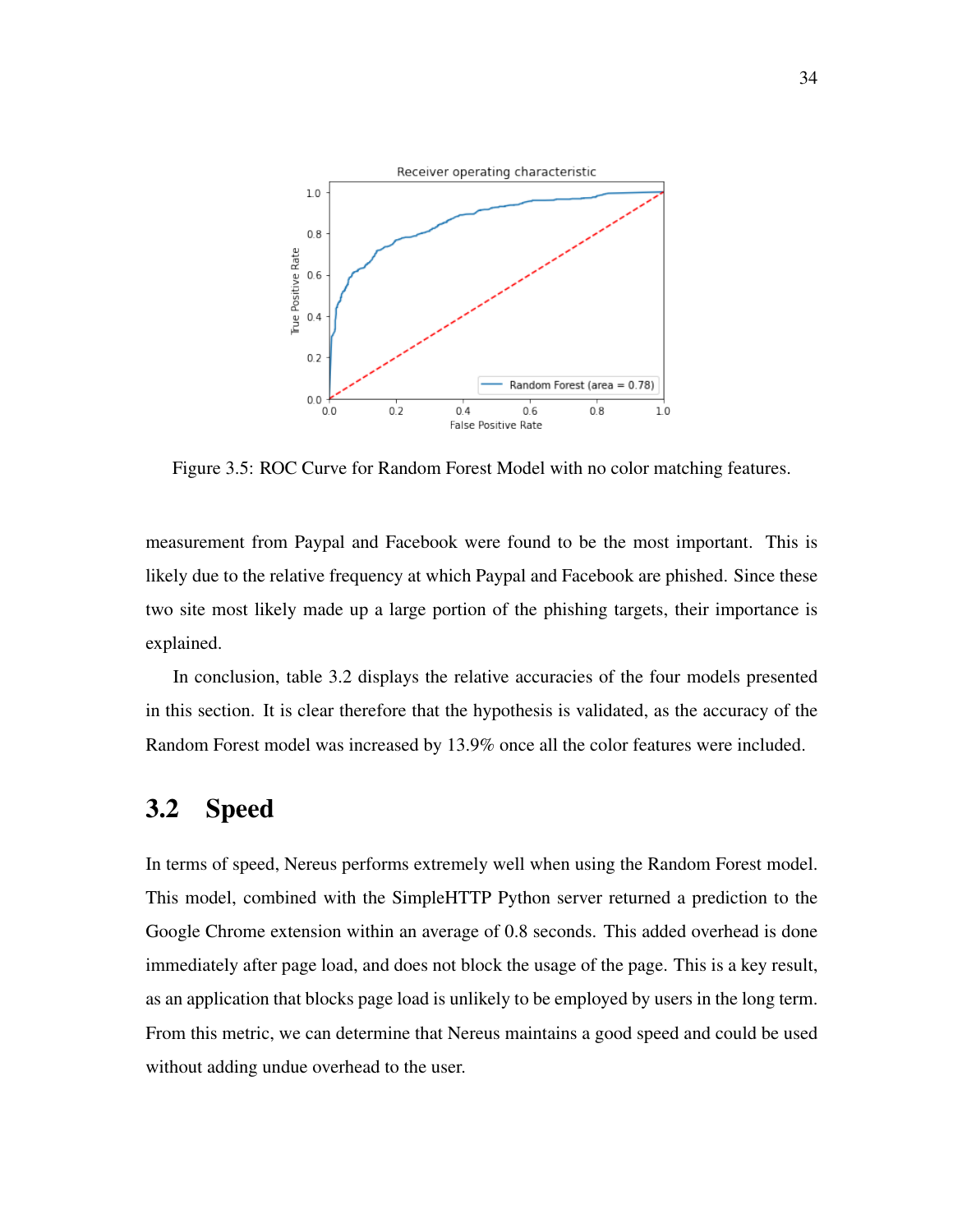

Figure 3.6: Confusion Matrix for Random Forest Model with no color matching features.

| Data Feature Name       | Feature Importance (Gini impurity) |  |  |  |
|-------------------------|------------------------------------|--|--|--|
| <b>Is_HTTPS</b>         | 0.131244                           |  |  |  |
| URL_Length              | 0.118354                           |  |  |  |
| Distance_From_Paypal    | 0.085505                           |  |  |  |
| Distance_From_Facebook  | 0.083437                           |  |  |  |
| Distance_From_WhatsApp  | 0.068681                           |  |  |  |
| Distance_From_Microsoft | 0.068655                           |  |  |  |
| Distance_From_Google    | 0.067008                           |  |  |  |
| Num_Subdomains          | 0.064044                           |  |  |  |
| Distance_From_Apple     | 0.063598                           |  |  |  |
| Distance_From_Netflix   | 0.060769                           |  |  |  |
| Distance_From_Adobe     | 0.059037                           |  |  |  |
| Distance_From_Orange    | 0.057924                           |  |  |  |
| Distance_From_Amazon    | 0.056716                           |  |  |  |
| Top_Level_Domain        | 0.013072                           |  |  |  |
| Has_Form                | 0.001384                           |  |  |  |
| <b>IP_Address</b>       | 0.000314                           |  |  |  |
| Has_Symbols             | 0.000258                           |  |  |  |

Table 3.1: Data Feature Importance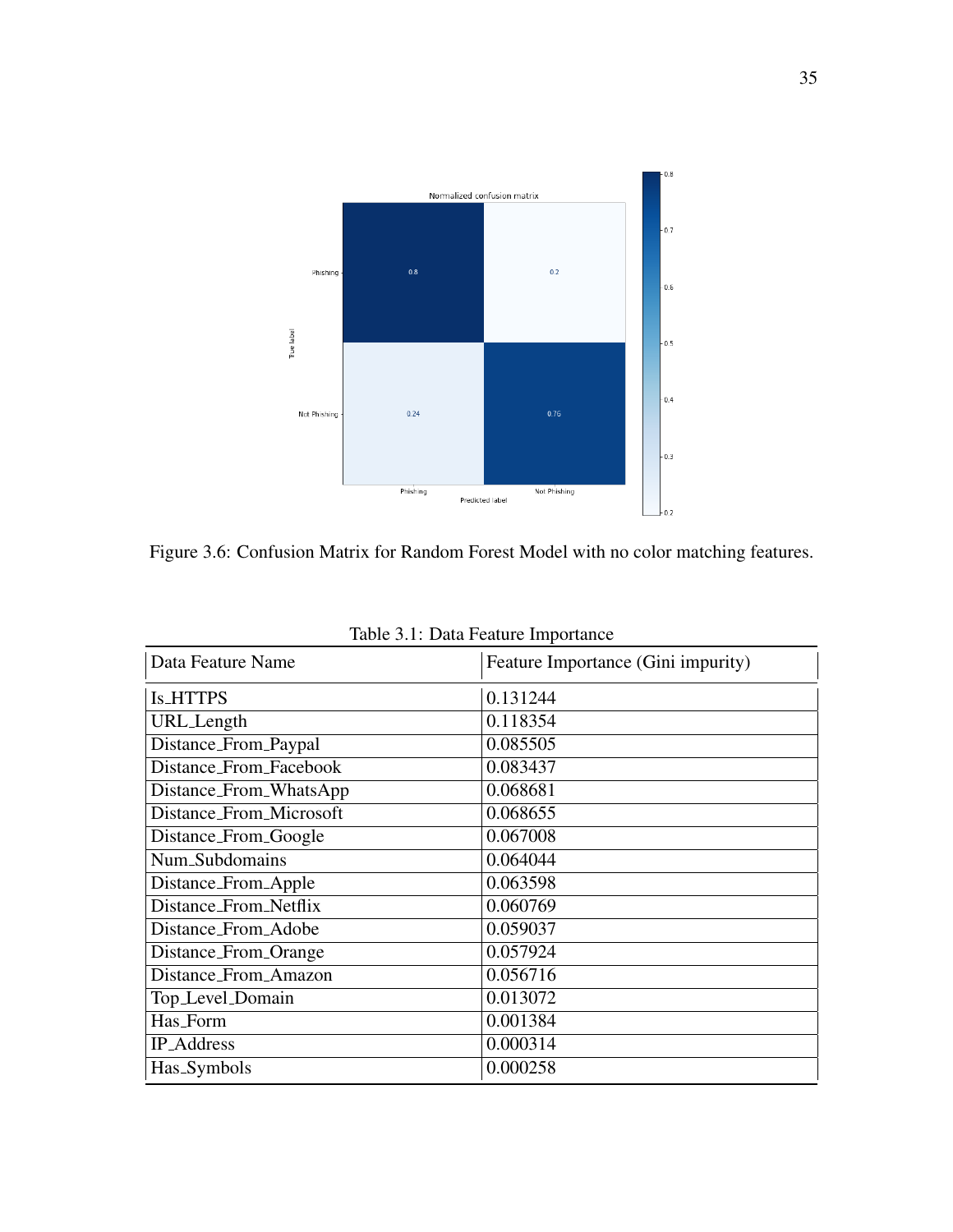| <b>Model Accuracy Ratings</b> |       |  |          |  |                                       |  |                           |  |
|-------------------------------|-------|--|----------|--|---------------------------------------|--|---------------------------|--|
| <b>SVM</b>                    |       |  |          |  | Logistic Regres- Random Forest Random |  | For- $\vert$              |  |
|                               | sion  |  | without  |  |                                       |  | $color \ $ est with color |  |
|                               |       |  | features |  | features                              |  |                           |  |
| 74.9%                         | 76.2% |  | 78.2%    |  | 92.1%                                 |  |                           |  |

Table 3.2: Model Accuracy Ratings

### 3.3 Reliability

In order to judge long-term reliability, a separate longitudinal study would have to be done over a period of several years. In place of this however, a smaller scale experiment has been done. As was described in section 2, the data was gathered in two parts. The first half of the data, 2,486 vectors, were gathered three months before the remaining 3,176. It was found that the Random Forest model described above, when trained only on 70% of the older data, was able to achieve an accuracy of 97.6% on the newer data. This small experiment may show that the color matching data features are more reliable in the long run than the traditional URL and HTML features used by others.

In addition to the short-term longitudinal study, the fact that the model was able to achieve such a high accuracy of 92.1% while only using color matching of ten known corporate branding colors is highly significant. If ten features were able to increase the accuracy of the model by 13.9%, it is believed that adding more over time would not only make the model more accurate, but more reliable.

By using the corporate branding color features, Nereus becomes an extremely reliable model for classifying potential phishing sites. Over time as more users use the application and more diverse data is inputted into the training set, it is believed that the model could grow more accurate still.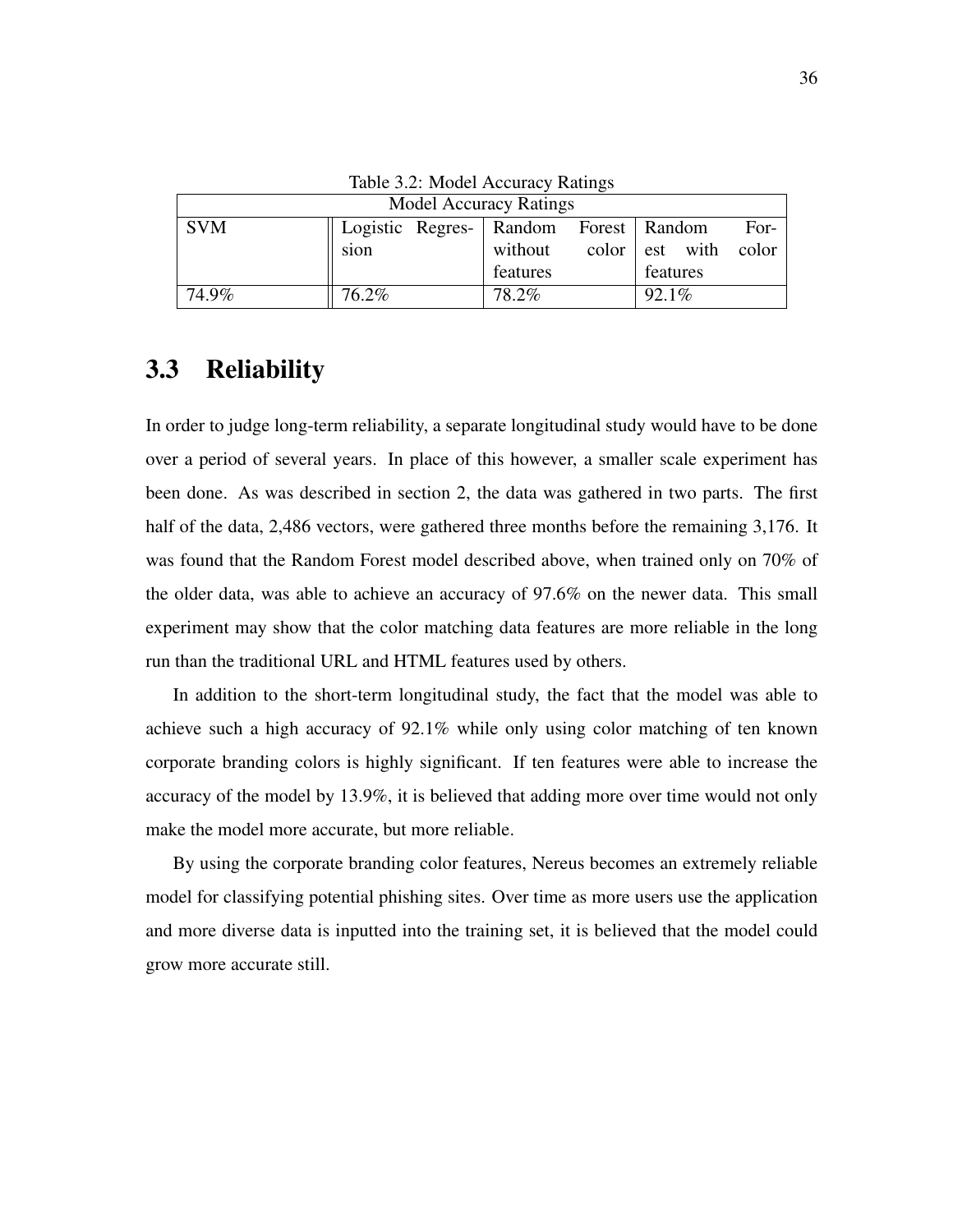## 3.4 Security

As with any anti-phishing tool, the user expects the solution to not be worse than the problem. While some anti-phishing software running on the client needs to take screenshots of every running page to transmit into their remotely running model, Nereus does not [12, 8]. By performing all feature extraction on the client side in memory before transmitting to the remote server for evaluation, the privacy of the user is protected. After review of the features included, we have judged that it would be extremely difficult for a malicious actor to use the data retrieved by Nereus to violate the privacy of the user. While it could be possible to identify the site that user has visited in broad terms, such as Facebook or Paypal, no personally identifiable information or PII would be stored. It is possible that some novel attack could be conceived as no security or privacy is guaranteed when using a remote tool. In spite of this however, the precautions that Nereus takes in order to protect user privacy positions itself well against any such attacks.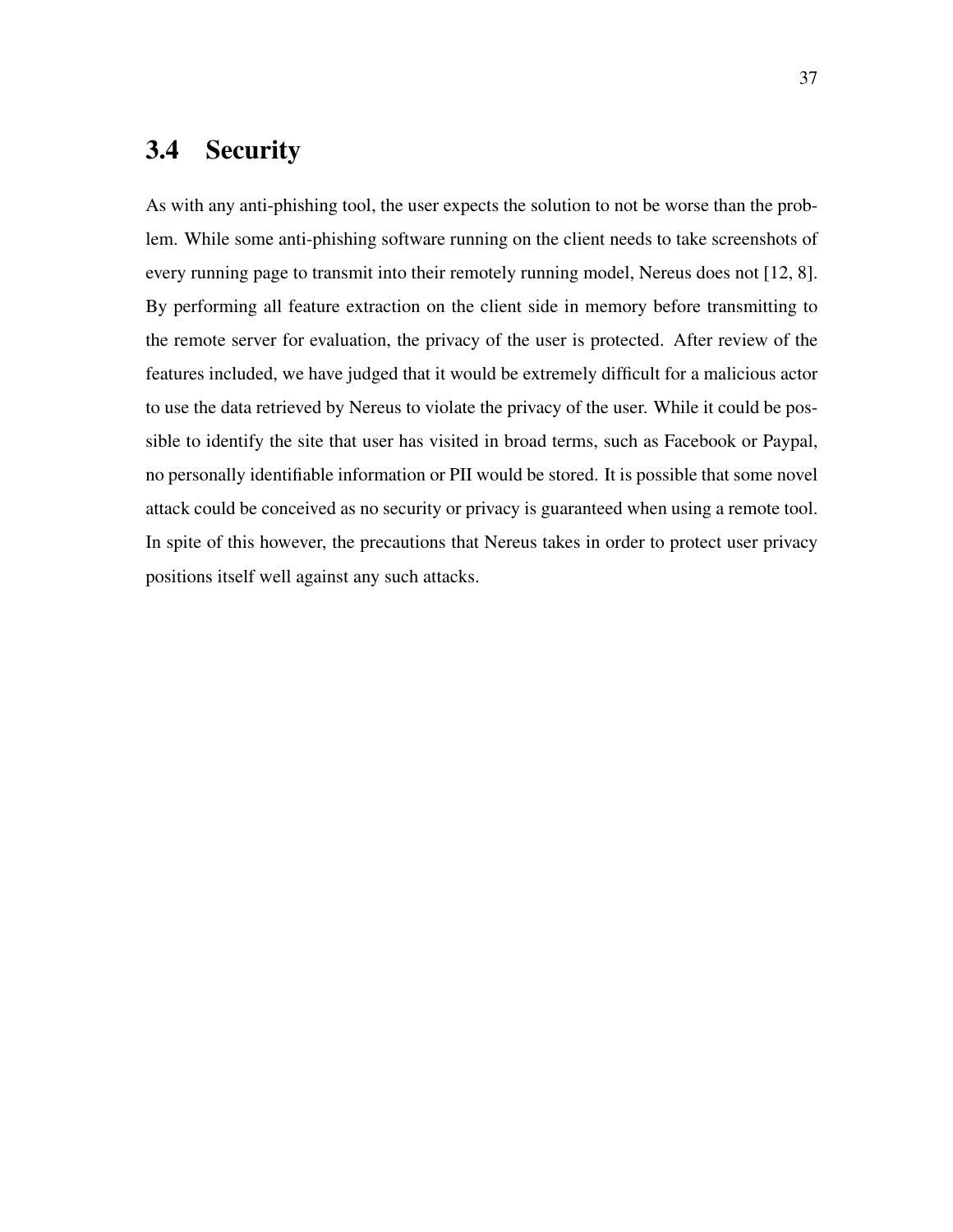# Chapter 4

# **Conclusions**

### 4.1 Current Status

As it exists today, this thesis has produced a fully functional anti-phishing application. This application positions itself between the user and the websites they visit, protecting them from phishing attacks no matter how they came to visit those sites in the first place. The Google Chrome extension extracts the features rapidly from the site, transmits them to a remote server, which then returns the prediction from the model. The Random Forest model used to make the prediction has been shown to be extremely accurate, especially when it utilizes color matching features. The application is able to identify phishing websites with 92.1% accuracy while adding an average asynchronous overhead time of only 0.8 seconds. It was found that over a period of three months, the model was able to consistently identify phishing attacks with over 90% accuracy. These results have therefore validated the hypothesis that corporate branding color matching features can be used as an extremely strong feature in a phishing classifier. While there are some limitations to this work as it exists today, it is believed to be in a very strong position.

# 4.2 Future Work

There are several limitations to this work that in the future, would need to be addressed. First and foremost, the data gathered to train the model is likely somewhat biased in that the non-phishing data was gathered only from a few volunteers. In order to make the model more generally accurate, the data needs to be amplified by more data from a variety of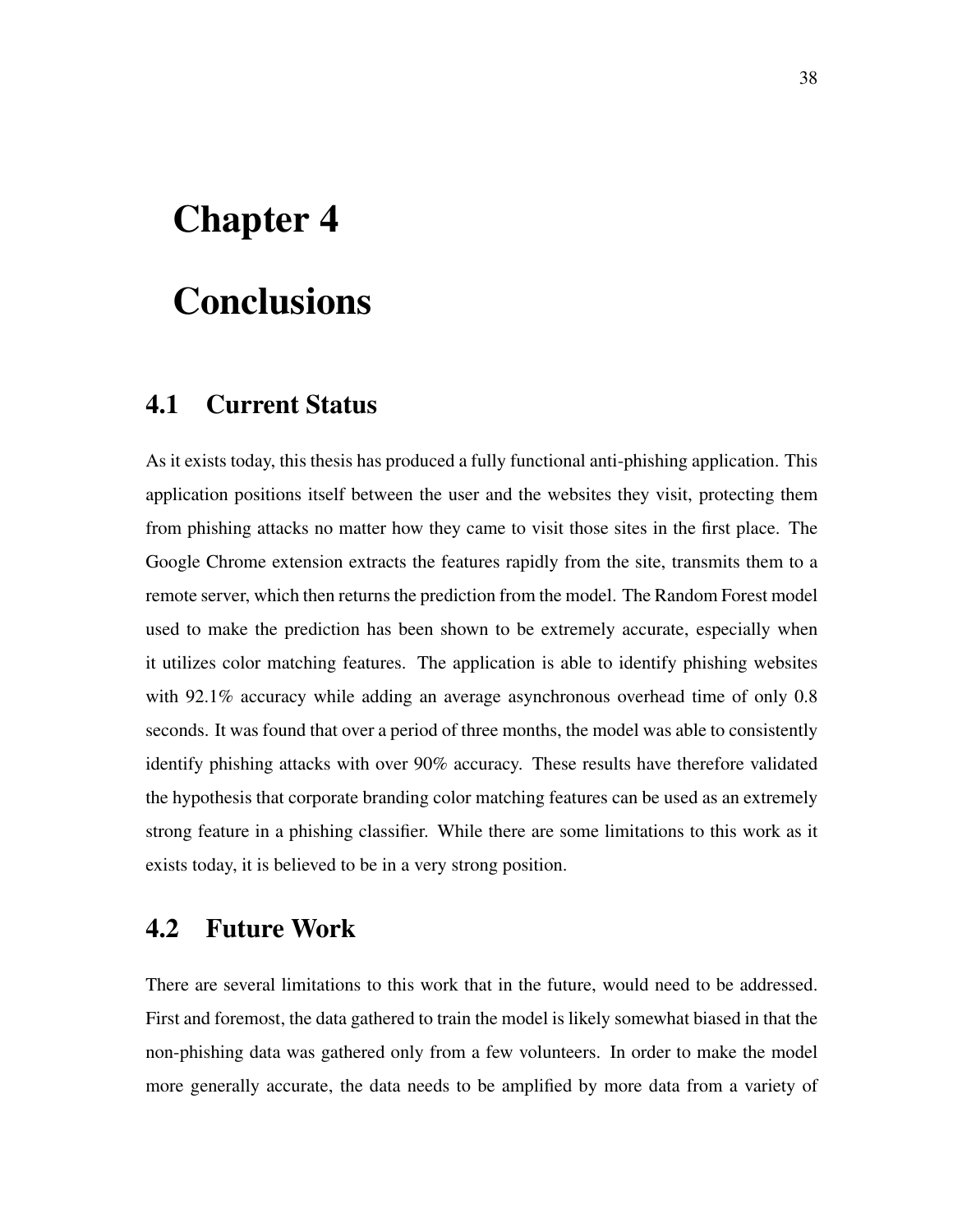sources. One way in which this could be done is have some users of the application manually verify the results of the model. This curated data could then be fed back into the training set and used to train the model with new data as well as the old. Though the application utilizes the corporate color matching features to great effect, adding more branding colors would likely increase the accuracy of the model. In a commercial application, companies could apply for their branding colors to be included in the application. This would not only increase the accuracy of the application, but also increase the relevancy of the results for many corporate entities. Since most anti-phishing software is used by corporate security, this could make the application more useful for a key demographic. Finally, in the future, the ability to use Nereus from more browsers would be ideal. As it stands, the application can only operate from within the Google Chrome browser. This limits the type of phishing attacks it can identify to those affecting desktop internet users. Since phishing also plagues mobile device users, it would be ideal if Nereus could be used within them as well. At the moment it is unknown if any mobile internet browsers allow third party extensions, but such integration would make Nereus much more widespread and effective.

### 4.3 Lessons Learned

Many lessons were learned throughout the development of this thesis. Over the course of the project, it was demonstrated by preliminary results that the data needed to be diversified as much as possible. This led to the final data gathering approach as discussed in section 2. The analysis of the results also posed an interesting problem, as such a large and multifaceted application had many different ways of measuring effectiveness. By breaking the effectiveness down into the four metrics of speed, accuracy, reliability, and security, we were able to focus on what truly mattered to the user of the software. Throughout this process invaluable experience was gained, and it was in no small part due to the help of my many advisors and colleagues that Nereus is able to be presented today.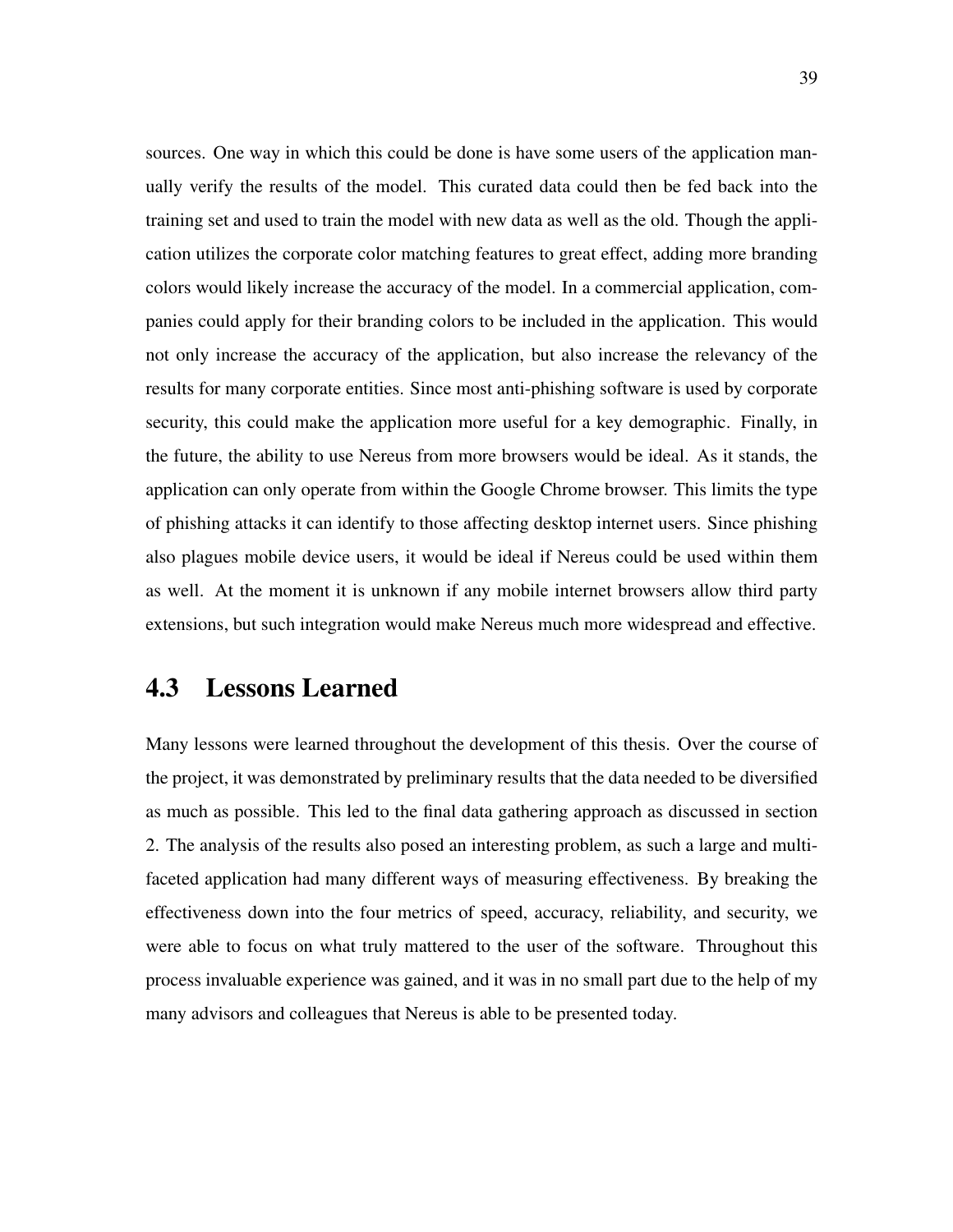# Bibliography

- [1] Leo Breiman. Bagging predictors. *Machine Learning*, 24(2):123–140, Aug 1996.
- [2] Elie Bursztein. Understanding why phishing attacks are so effective and how to mitigate them, 2019.
- [3] Jose Luis Caivano and Mabel Amanda Lopez. Chromatic identity in global and local markets: analysis of colours in branding. *Journal of the International Colour Association*, 1(3):1–14, 2007.
- [4] Ye Cao, Weili Han, and Yueran Le. Anti-phishing based on automated individual white-list. In *Proceedings of the 4th ACM Workshop on Digital Identity Management*, DIM '08, page 51–60, New York, NY, USA, 2008. Association for Computing Machinery.
- [5] A. Carella, M. Kotsoev, and T. M. Truta. Impact of security awareness training on phishing click-through rates. In *2017 IEEE International Conference on Big Data (Big Data)*, pages 4458–4466, 2017.
- [6] E. H. Chang, K. L. Chiew, S. N. Sze, and W. K. Tiong. Phishing detection via identification of website identity. In *2013 International Conference on IT Convergence and Security (ICITCS)*, pages 1–4, 2013.
- [7] J. Chen and C. Guo. Online detection and prevention of phishing attacks. In *2006 First International Conference on Communications and Networking in China*, pages 1–7, 2006.
- [8] Teh-Chung Chen, Torin Stepan, Scott Dick, and James Miller. An anti-phishing system employing diffused information. *ACM Trans. Inf. Syst. Secur.*, 16(4), April 2014.
- [9] Stephan Dreiseitl and Lucila Ohno-Machado. Logistic regression and artificial neural network classification models: a methodology review. *Journal of Biomedical Informatics*, 35(5):352 – 359, 2002.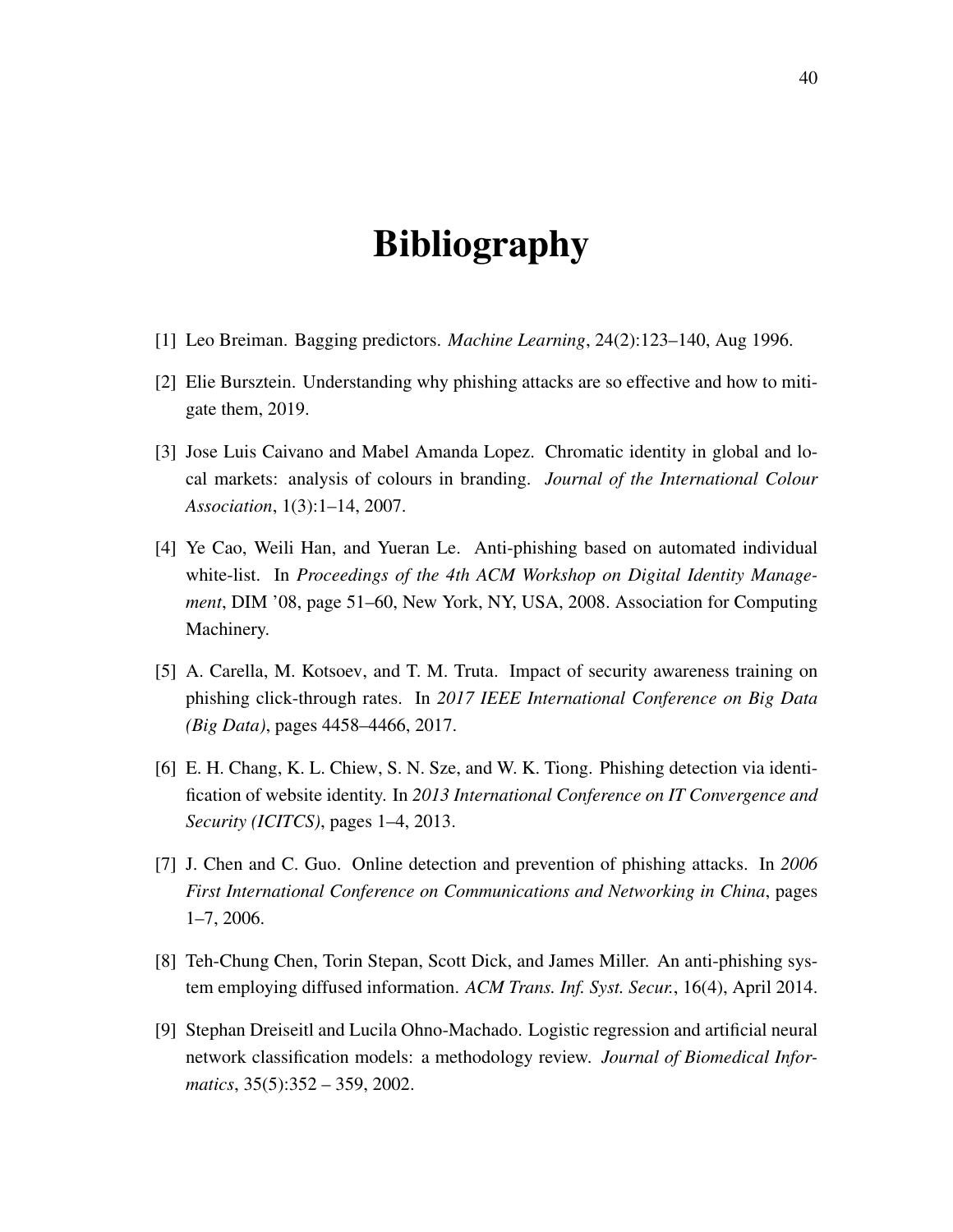- [10] M. Dunlop, S. Groat, and D. Shelly. Goldphish: Using images for content-based phishing analysis. In *2010 Fifth International Conference on Internet Monitoring and Protection*, pages 123–128, 2010.
- [11] Ian Fette, Norman Sadeh, and Anthony Tomasic. Learning to detect phishing emails. In *Proceedings of the 16th International Conference on World Wide Web*, WWW '07, page 649–656, New York, NY, USA, 2007. Association for Computing Machinery.
- [12] A. Y. Fu, L. Wenyin, and X. Deng. Detecting phishing web pages with visual similarity assessment based on earth mover's distance (emd). *IEEE Transactions on Dependable and Secure Computing*, 3(4):301–311, 2006.
- [13] Google. Phishing protection.
- [14] M. Khonji, A. Jones, and Y. Iraqi. A novel phishing classification based on url features. In *2011 IEEE GCC Conference and Exhibition (GCC)*, pages 221–224, 2011.
- [15] Christian Konradt, Andreas Schilling, and Brigitte Werners. Phishing: An economic analysis of cybercrime perpetrators. *Computers & Security*, 58:39–46, 2016.
- [16] G. Liu, B. Qiu, and L. Wenyin. Automatic detection of phishing target from phishing webpage. In *2010 20th International Conference on Pattern Recognition*, pages 4153–4156, 2010.
- [17] James Moar. The future of cybercrime  $\&$  security: Financial and corporate threats  $\&$ mitigation. *Juniper, Dec*, 2015.
- [18] Rami M. Mohammad, Fadi Thabtah, and Lee McCluskey. Predicting phishing websites based on self-structuring neural network. *Neural Computing and Applications*, 25(2):443–458, Aug 2014.
- [19] Y. Pan and X. Ding. Anomaly based web phishing page detection. In *2006 22nd Annual Computer Security Applications Conference (ACSAC'06)*, pages 381–392, 2006.
- [20] N. Pavković and L. Perkov. Social engineering toolkit a systematic approach to social engineering. In *2011 Proceedings of the 34th International Convention MIPRO*, pages 1485–1489, 2011.
- [21] PhishTank. Phishtank join the fight against phishing, 2020.